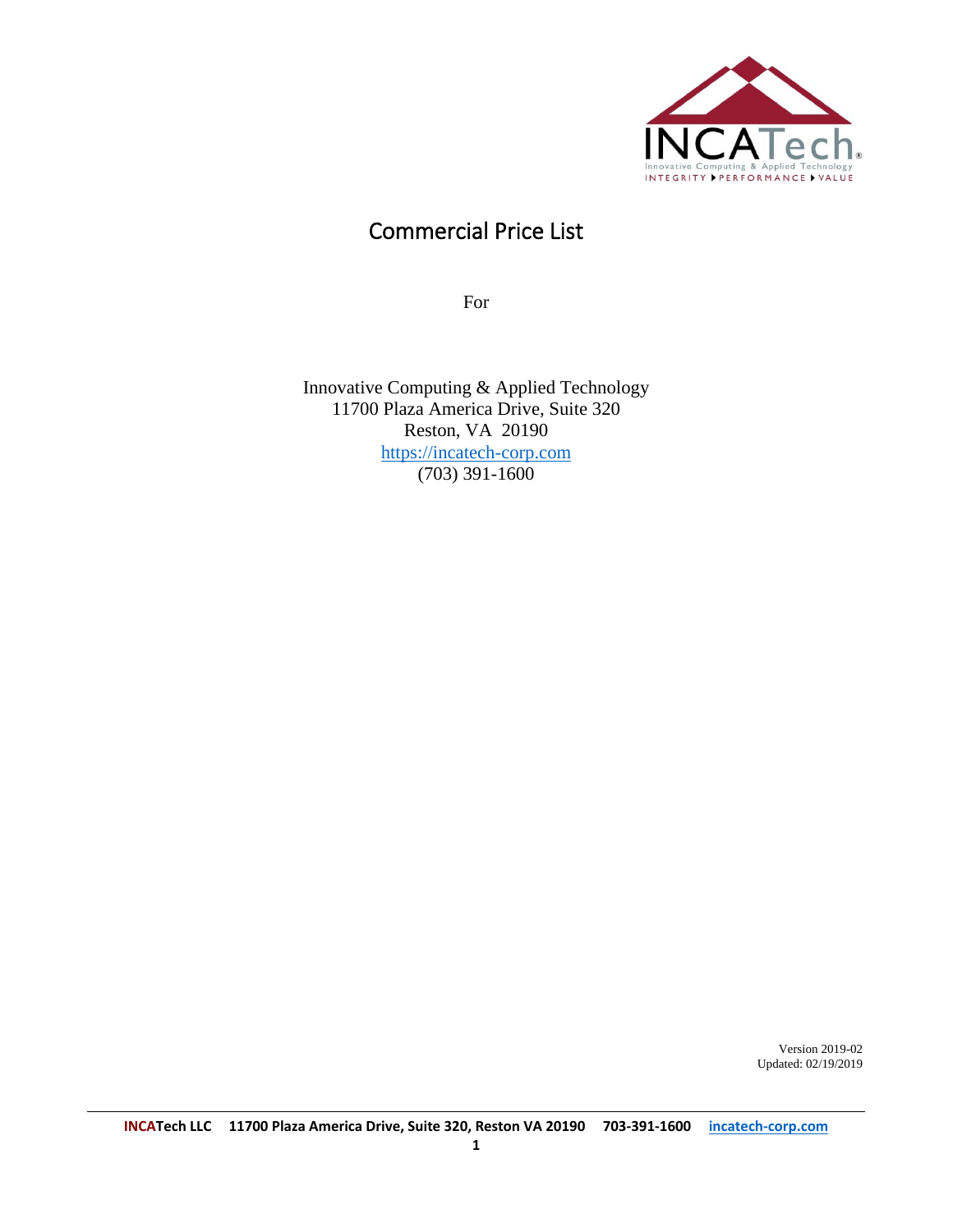

# **Table of Contents**

| 1.0 |        |  |
|-----|--------|--|
| 2.0 |        |  |
| 2.1 |        |  |
|     | 2.1.1  |  |
|     | 2.1.2  |  |
|     | 2.1.3  |  |
|     | 2.1.4  |  |
|     | 2.1.5  |  |
|     | 2.1.6  |  |
|     | 2.1.7  |  |
|     | 2.1.8  |  |
|     | 2.1.9  |  |
|     | 2.1.10 |  |
|     | 2.1.11 |  |
|     | 2.1.12 |  |
|     | 2.1.13 |  |
|     | 2.1.14 |  |
|     | 2.1.15 |  |
|     | 2.1.16 |  |
|     | 2.1.17 |  |
|     | 2.1.18 |  |
|     | 2.1.19 |  |
|     | 2.1.20 |  |
|     | 2.1.21 |  |
|     | 2.1.22 |  |
|     | 2.1.23 |  |
|     | 2.1.24 |  |
|     | 2.1.25 |  |
|     | 2.1.26 |  |
|     | 2.1.27 |  |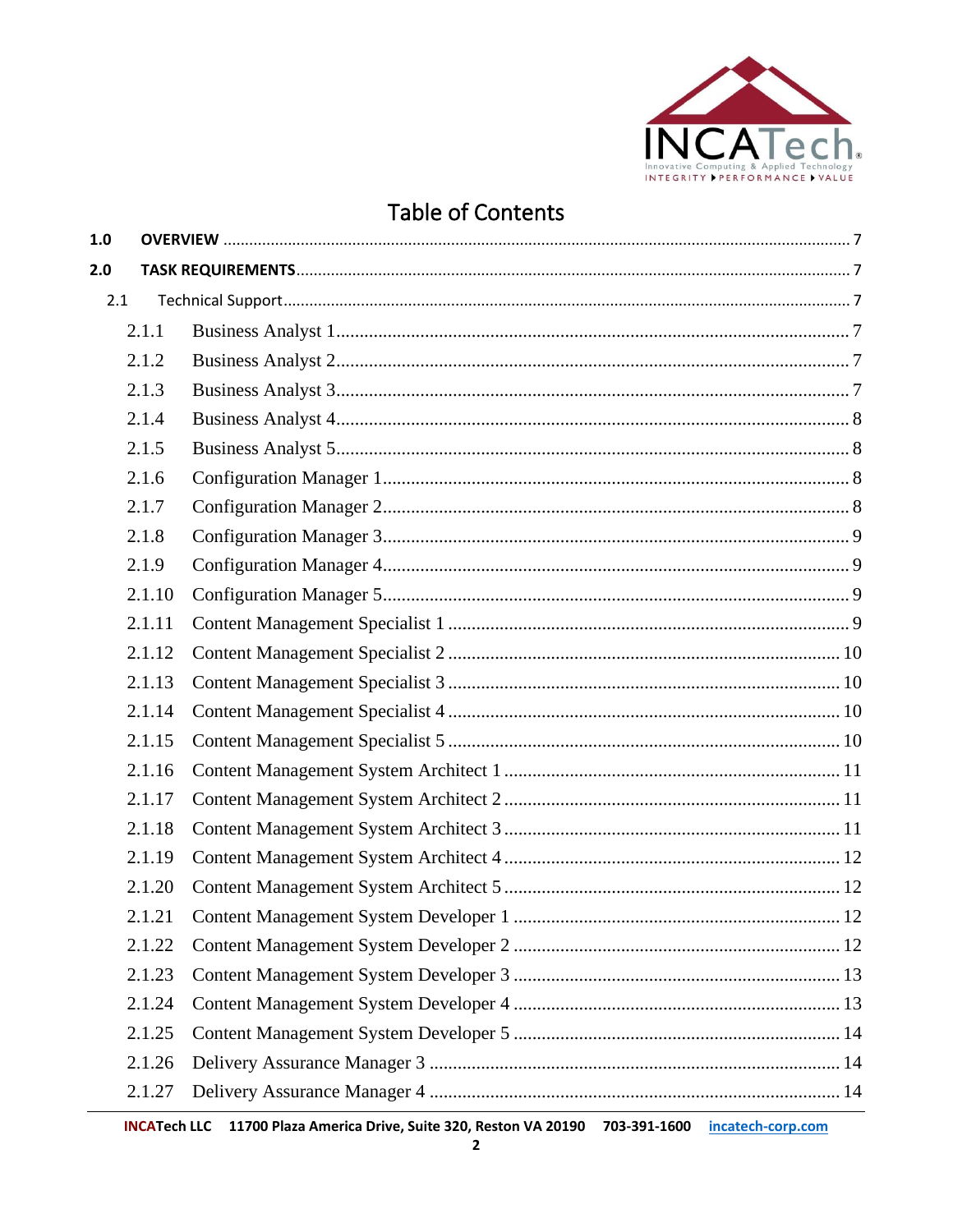

| 2.1.28 |  |
|--------|--|
| 2.1.29 |  |
| 2.1.30 |  |
| 2.1.31 |  |
| 2.1.32 |  |
| 2.1.33 |  |
| 2.1.34 |  |
| 2.1.35 |  |
| 2.1.36 |  |
| 2.1.37 |  |
| 2.1.38 |  |
| 2.1.39 |  |
| 2.1.40 |  |
| 2.1.41 |  |
| 2.1.42 |  |
| 2.1.43 |  |
| 2.1.44 |  |
| 2.1.45 |  |
| 2.1.46 |  |
| 2.1.47 |  |
| 2.1.48 |  |
| 2.1.49 |  |
| 2.1.50 |  |
| 2.1.51 |  |
| 2.1.52 |  |
| 2.1.53 |  |
| 2.1.54 |  |
| 2.1.55 |  |
| 2.1.56 |  |
| 2.1.57 |  |
| 2.1.58 |  |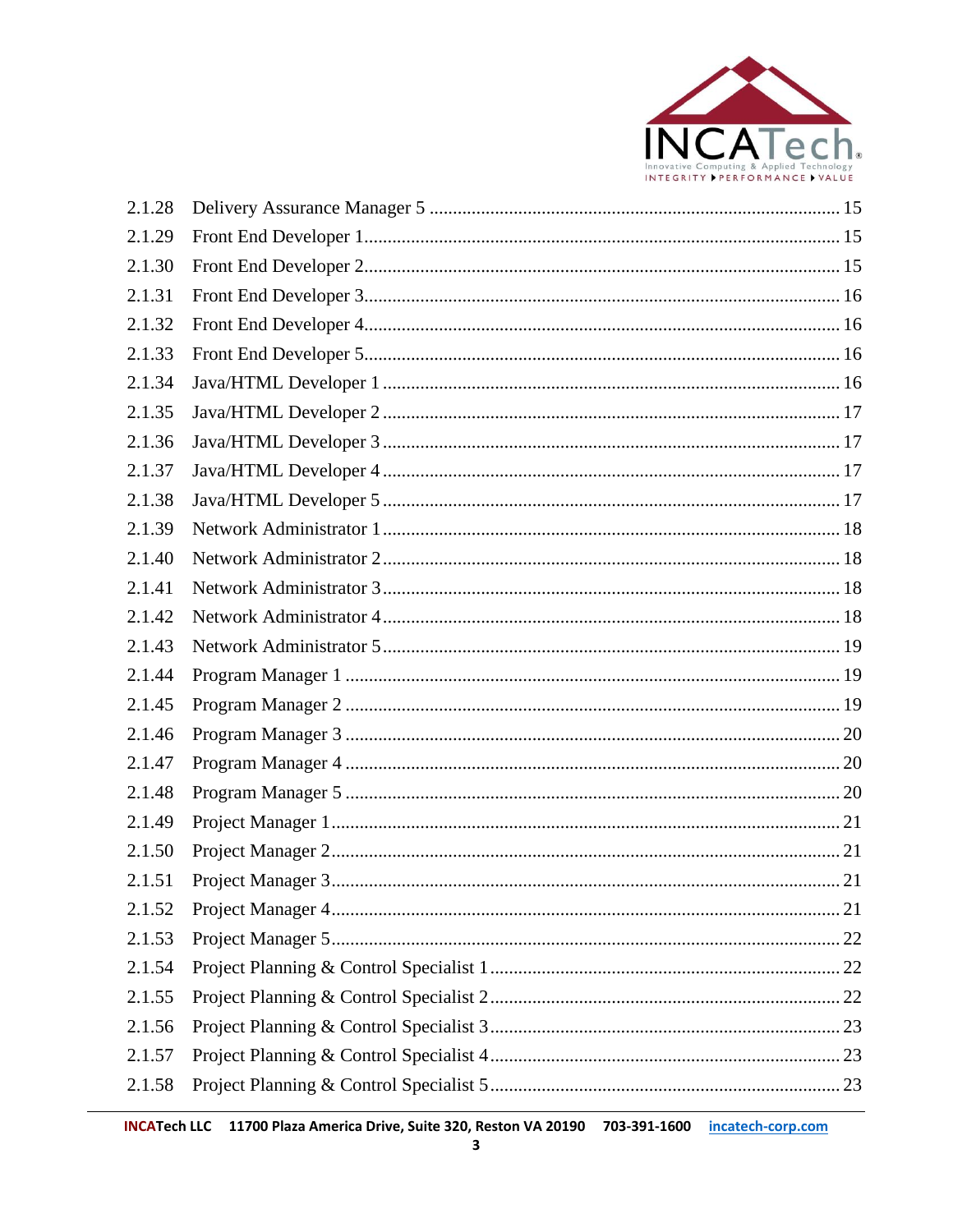

| 2.1.59 |  |
|--------|--|
| 2.1.60 |  |
| 2.1.61 |  |
| 2.1.62 |  |
| 2.1.63 |  |
| 2.1.64 |  |
| 2.1.65 |  |
| 2.1.66 |  |
| 2.1.67 |  |
| 2.1.68 |  |
| 2.1.69 |  |
| 2.1.70 |  |
| 2.1.71 |  |
| 2.1.72 |  |
| 2.1.73 |  |
| 2.1.74 |  |
| 2.1.75 |  |
| 2.1.76 |  |
| 2.1.77 |  |
| 2.1.78 |  |
| 2.1.79 |  |
| 2.1.80 |  |
| 2.1.81 |  |
| 2.1.82 |  |
| 2.1.83 |  |
| 2.1.84 |  |
| 2.1.85 |  |
| 2.1.86 |  |
| 2.1.87 |  |
| 2.1.88 |  |
| 2.1.89 |  |
|        |  |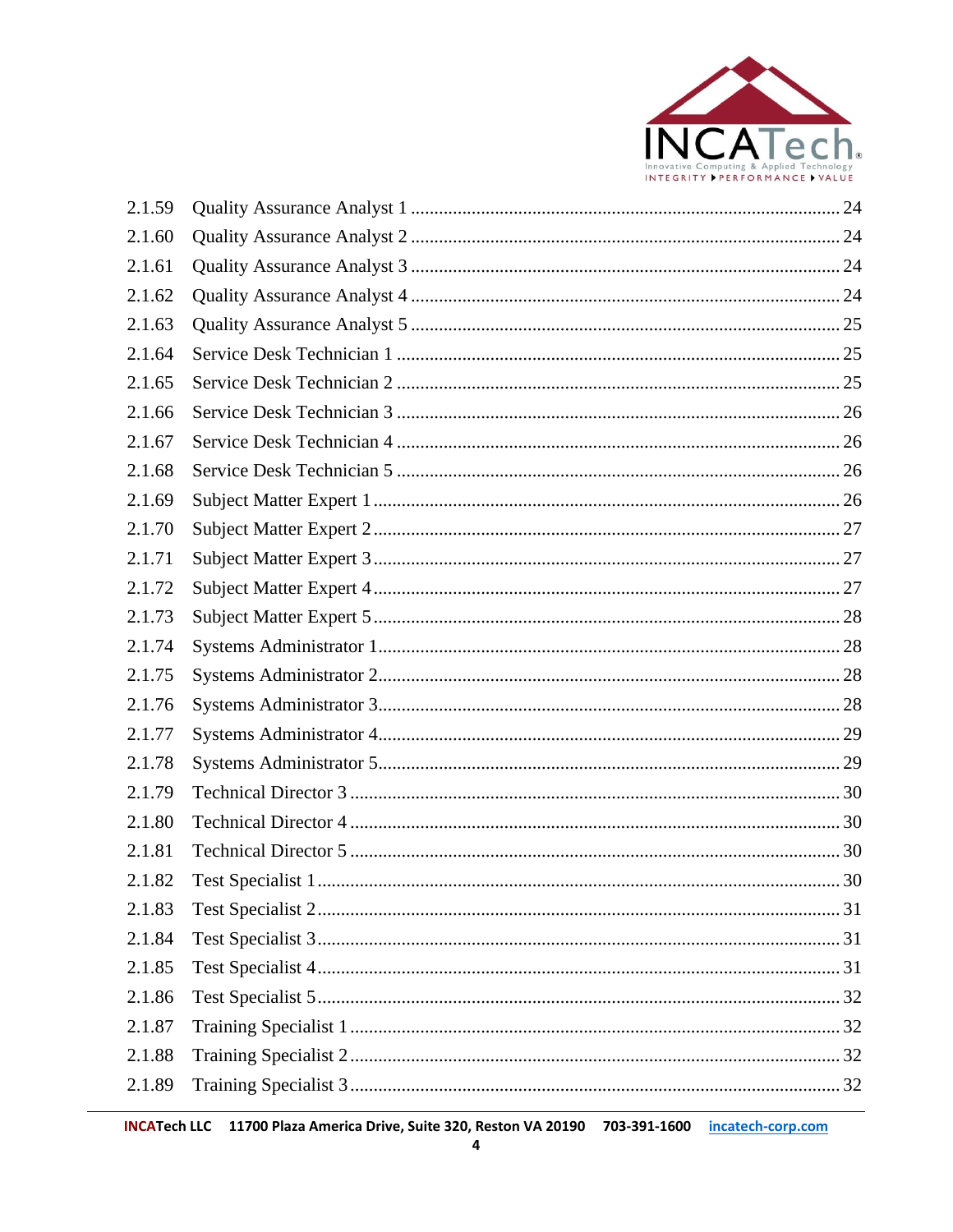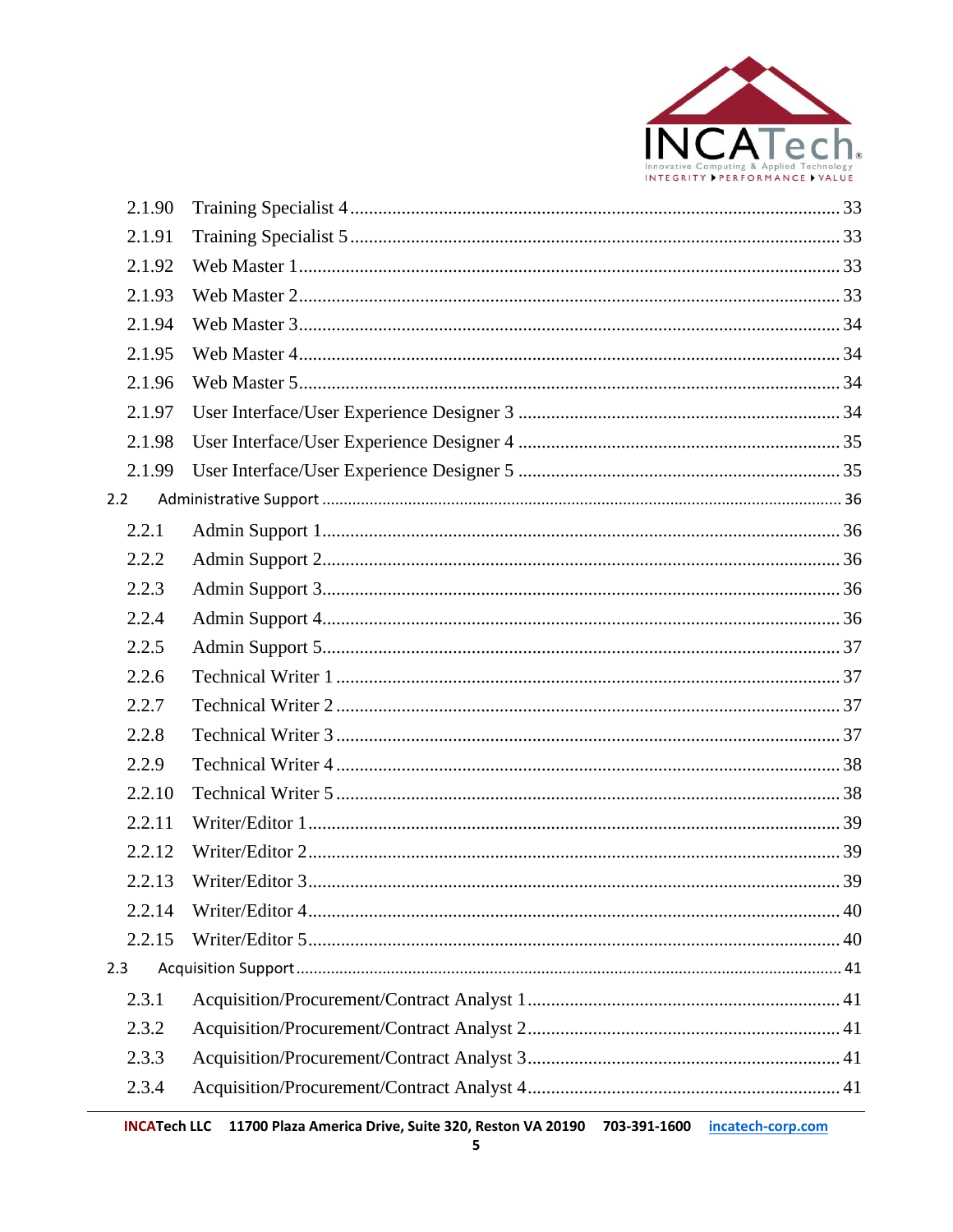

|     | 2.3.5  |  |
|-----|--------|--|
|     | 2.3.6  |  |
|     | 2.3.7  |  |
|     | 2.3.8  |  |
|     | 2.3.9  |  |
|     | 2.3.10 |  |
| 2.4 |        |  |
|     | 2.4.1  |  |
|     | 2.4.2  |  |
|     | 2.4.3  |  |
|     | 2.4.4  |  |
| 2.5 |        |  |
| 2.6 |        |  |
| 2.7 |        |  |
| 2.8 |        |  |
| 3.0 |        |  |
| 4.0 |        |  |
| 5.0 |        |  |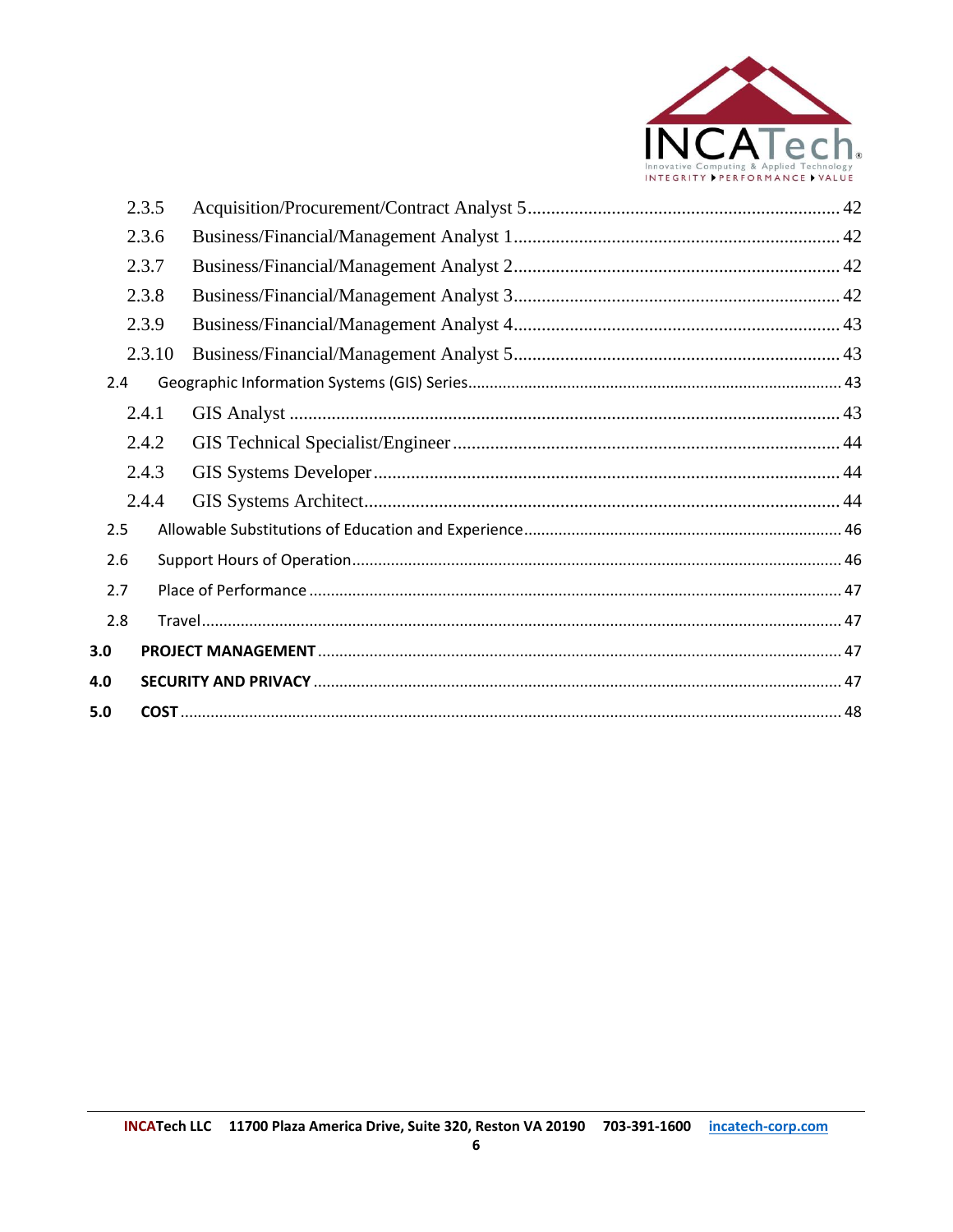

# <span id="page-6-0"></span>1.0 OVERVIEW

INnovative Computing & Applied Technology (dba INCATech) is a Virginia-based 8(a) EDWOSB established to provide a full range of information technology support through the principals and staff of the corporation. INCATech has prepared this rate program to provide information on their ongoing commercial support program.

The Support described includes technical support including discovery, data collection, analysis, and recommendations. INCATech is prepared to provide additional support if requested and as appropriate.

# <span id="page-6-1"></span>2.0 TASK REQUIREMENTS

Consistent with customer and INCATech leadership direction, INCATech is prepared to provide consulting, technical and analysis support to assist our clients. INCATech has identified the functions detailed in paragraphs 2.1 below as fundamental to success.

## 2.1 Technical Support

### <span id="page-6-3"></span><span id="page-6-2"></span>2.1.1 Business Analyst 1

Functional Responsibility: Under direct supervision performs research and to support formulation and definition of systems scope and objectives based on both user needs and an initial understanding of applicable systems and industry requirements. Follows defined procedures to solve problems considering computer equipment capacity and limitations, operating time, and form of desired results. Includes basic analysis of business and user needs, documentation of requirements, and provides input into proper system requirement specifications.

Minimum Education: Associate's Degree Minimum Years of Experience: 2

### 2.1.2 Business Analyst 2

<span id="page-6-4"></span>Functional Responsibility: Under indirect supervision formulates and defines systems scope and objectives based on research, user needs, and a good understanding of applicable systems and industry requirements. Devises or modifies procedures to solve problems considering computer equipment capacity and limitations, operating time, and form of desired results. Includes analysis of business and user needs, documentation of requirements, and translation into proper system requirement specifications.

Minimum Education: Bachelor's Degree Minimum Years of Experience: 3

### <span id="page-6-5"></span>2.1.3 Business Analyst 3

Functional Responsibility: Under general supervision formulates and defines systems scope and objectives based on both user needs and an excellent understanding of applicable systems and industry requirements. Devises or modifies procedures to solve problems considering computer equipment capacity and limitations, operating time, and form of desired results. Includes analysis of business and user needs, documentation of requirements, and translation into proper system requirement specifications.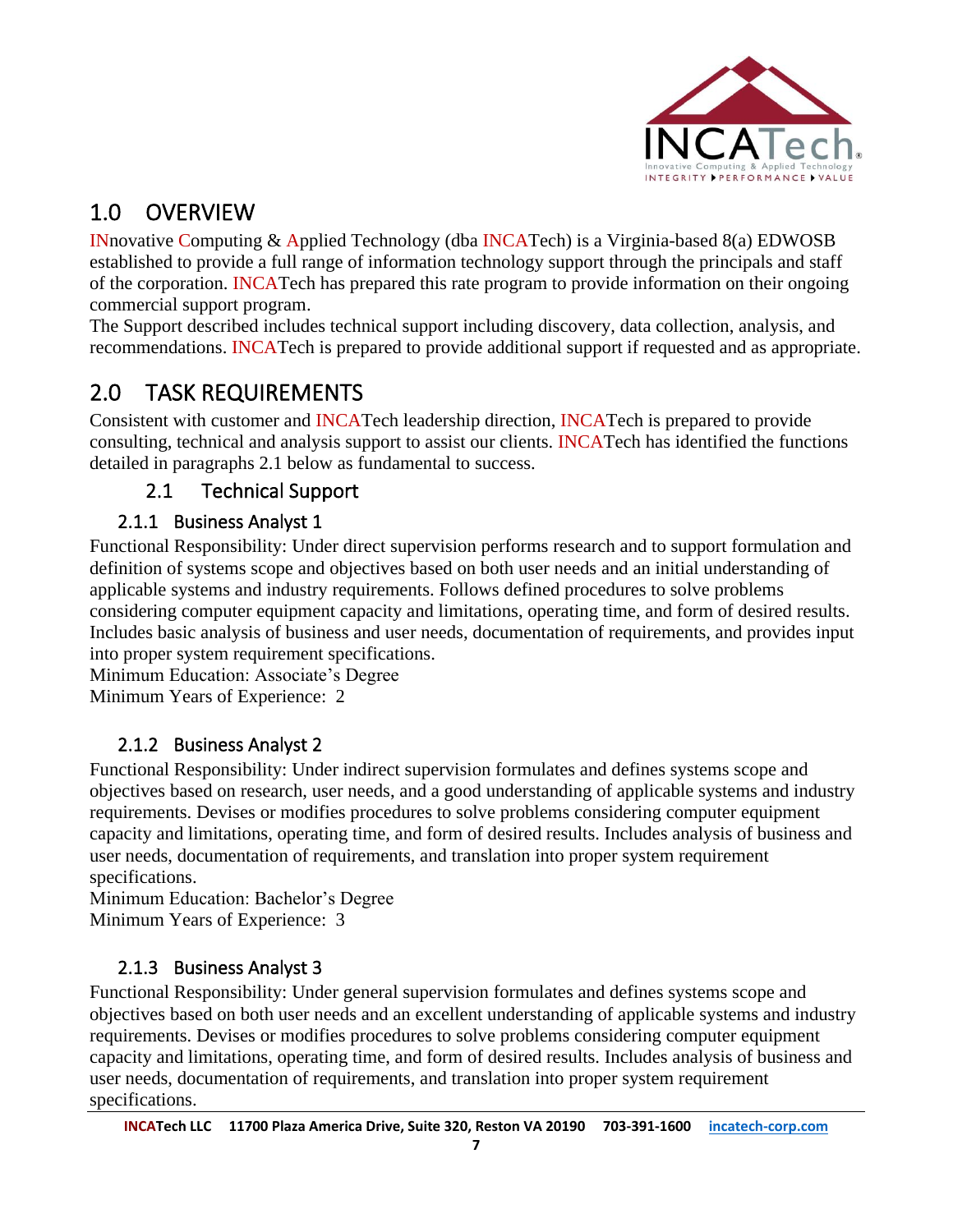

Minimum Education: Bachelor's Degree Minimum Years of Experience: 5

#### 2.1.4 Business Analyst 4

<span id="page-7-0"></span>Functional Responsibility: With general direction applies management analysis processes, statistical methods, and advanced technical and analytical research techniques to determine solutions based on client requirements with an IT services/solutions-based scope. Analyzes operational activities to obtain a quantitative, rational basis for decision making and resource allocation. Employs process improvements and reengineering methodologies and principles for modernization of systems and projects. Creates project plans to achieve performance-based objectives, enhancing implementation, systems and service. Provides integral support in mission requirements determination, conceptualization, design, development, testing, verification and validation, documentation, and implementation of system applications.

Minimum Education: Bachelor's Degree Minimum Years of Experience: 8

#### 2.1.5 Business Analyst 5

<span id="page-7-1"></span>Functional Responsibility: With minimal direction applies management analysis processes, statistical methods, and advanced technical and analytical research techniques to determine solutions based on client requirements with an IT services/solutions-based scope. Analyzes operational activities to obtain a quantitative, rational basis for decision making and resource allocation. Employs process improvements and reengineering methodologies and principles for modernization of systems and projects. Creates project plans to achieve performance-based objectives, enhancing implementation, systems and service. Provides integral support in mission requirements determination, conceptualization, design, development, testing, verification and validation, documentation, and implementation of system applications Minimum Education: Master's Degree

Minimum Years of Experience: 10

#### 2.1.6 Configuration Manager 1

<span id="page-7-2"></span>Functional Responsibility: Under immediate supervision, responsible for effectively tracking, logging, categorizing, and maintaining changes made against the accepted baseline(s) standards. Develops, distributes, and tracks all change packages resulting from approved Configuration Control Board action.

Minimum Education: Associate's Degree

Minimum Years of Experience: 2

#### 2.1.7 Configuration Manager 2

<span id="page-7-3"></span>Functional Responsibility: Under indirect supervision, responsible for effectively tracking, logging, categorizing, and maintaining changes made against the accepted baseline(s) standards. Develops,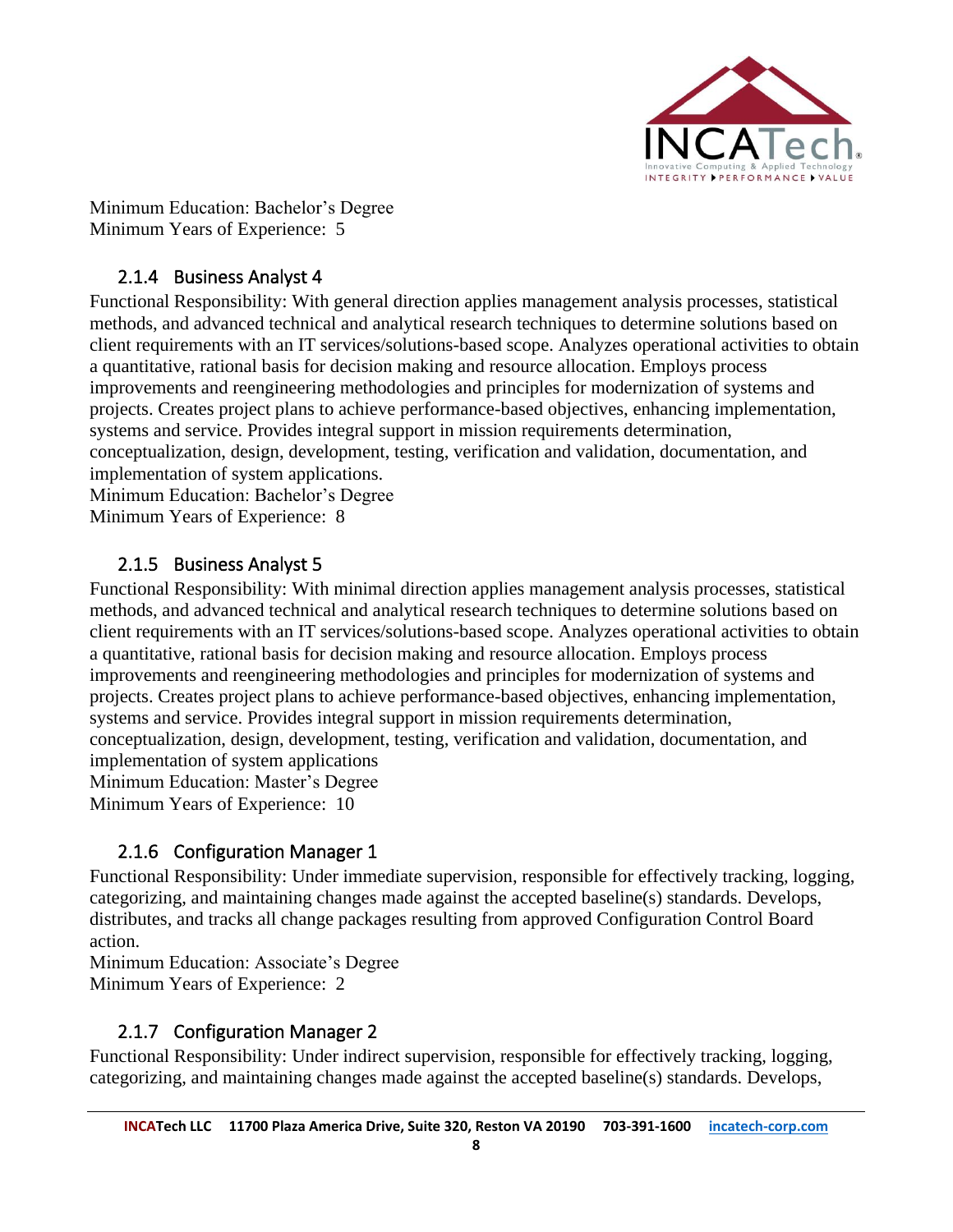

distributes, and tracks all change packages resulting from approved Configuration Control Board action. Provides daily support to staff as to change status requirements, deadlines, and problems. Minimum Education: Bachelor's Degree

Minimum Years of Experience: 3

#### 2.1.8 Configuration Manager 3

<span id="page-8-0"></span>Functional Responsibility: Under general supervision, responsible for effectively tracking, logging, categorizing, and maintaining changes made against the accepted baseline(s) standards. Develops, distributes, and tracks all change packages resulting from approved Configuration Control Board action. Trains personnel by conducting workshops and seminars on the proper methodology to maintain a proactive CM program. Provides daily direction to staff as to change status requirements, deadlines, and problems.

Minimum Education: Bachelor's Degree Minimum Years of Experience: 5

#### <span id="page-8-1"></span>2.1.9 Configuration Manager 4

Functional Responsibility: Under general direction conducts and prepares configuration management plans and procedures, performs configuration audits, monitors trouble reports and change requests, evaluates and selects tools to automate the change control process, and provides status accounting support. Coordinates with users and developers on the release of new software versions. Establishes, operates, and maintains program documentation support libraries.

Minimum Education: Bachelor's Degree Minimum Years of Experience: 8

#### 2.1.10 Configuration Manager 5

<span id="page-8-2"></span>Functional Responsibility: Under minimal direction leads tasks and supervises staff in preparing configuration management plans and procedures, performs configuration audits, monitors trouble reports and change requests, evaluates and selects tools to automate the change control process, and provides status accounting support. Coordinates with users and developers on the release of new software versions. Establishes, operates, and maintains program documentation support libraries. Minimum Education: Bachelor's Degree Minimum Years of Experience: 10

#### 2.1.11 Content Management Specialist 1

<span id="page-8-3"></span>Functional Responsibility: Under direct supervision responsible for developing and providing content that will motivate and entertain users so that they regularly access the website and utilize it as a major source for information and decision-making. Responsible for managing/performing website editorial activities including gathering and researching information that enhances the value of the site. Locates, negotiates, and pursues content. Seeks out customers to gather feedback for website improvement and enhancements. Requires experience in production management, web page design, HTML, and web graphics types and standards.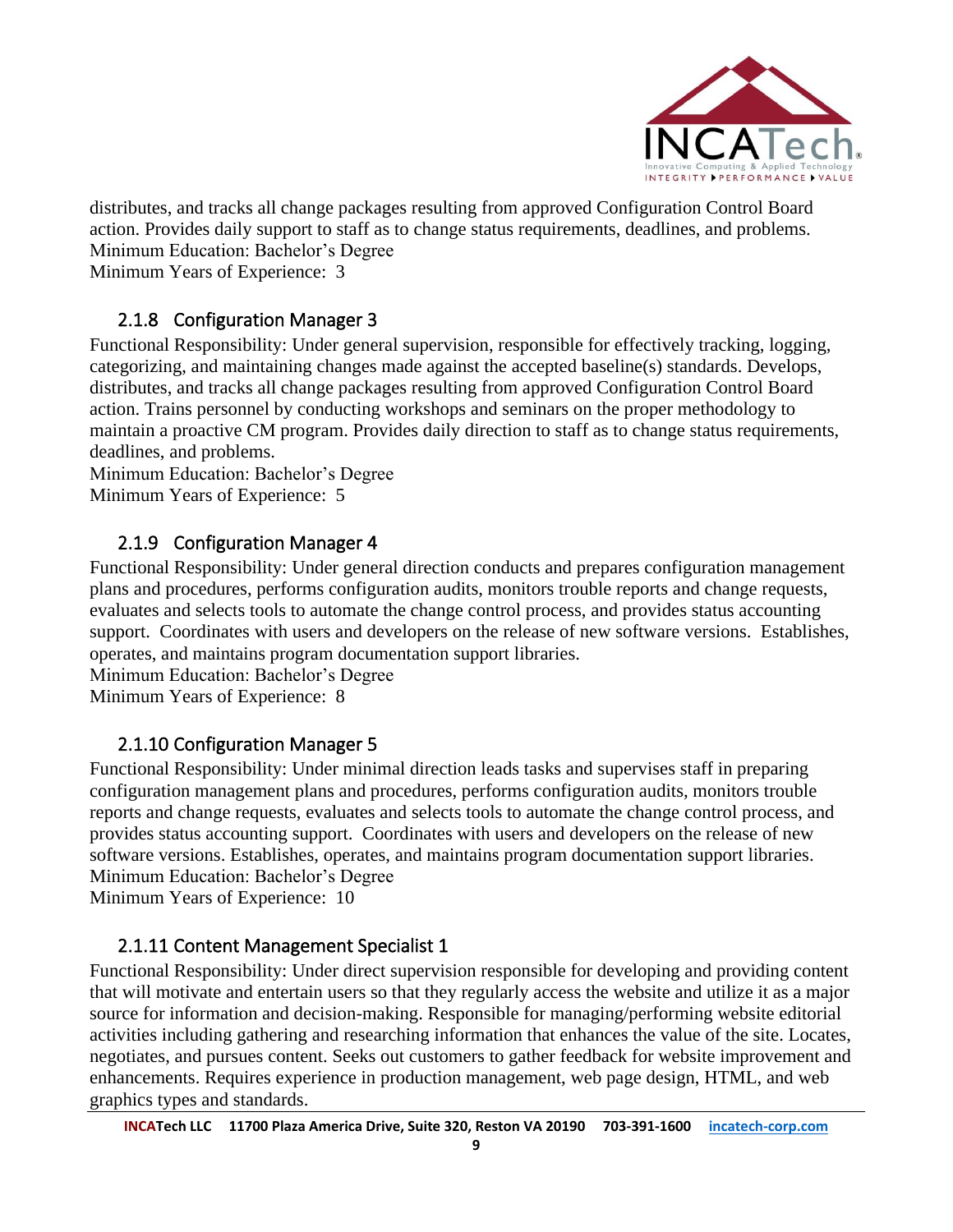

Minimum Education: High School Degree Minimum Years of Experience: 2

#### 2.1.12 Content Management Specialist 2

<span id="page-9-0"></span>Functional Responsibility: Under indirect supervision responsible for developing and providing content that will motivate and entertain users so that they regularly access the website and utilize it as a major source for information and decision-making. Responsible for managing/performing website editorial activities including gathering and researching information that enhances the value of the site. Locates, negotiates, and pursues content. Seeks out customers to gather feedback for website improvement and enhancements. Requires experience in production management, web page design, HTML, and web graphics types and standards.

Minimum Education: Associate's Degree Minimum Years of Experience: 2

#### <span id="page-9-1"></span>2.1.13 Content Management Specialist 3

Functional Responsibility: Under general supervision responsible for developing and providing content that will motivate and entertain users so that they regularly access the website and utilize it as a major source for information and decision-making. Responsible for managing/performing website editorial activities including gathering and researching information that enhances the value of the site. Locates, negotiates, and pursues content. Seeks out customers to gather feedback for website improvement and enhancements. Requires experience in production management, web page design, HTML, and web graphics types and standards.

Minimum Education: Bachelor's Degree Minimum Years of Experience: 3

#### 2.1.14 Content Management Specialist 4

<span id="page-9-2"></span>Functional Responsibility: Under general direction responsible for developing and providing content that will motivate and entertain users so that they regularly access the website and utilize it as a major source for information and decision-making. Responsible for managing/performing website editorial activities including gathering and researching information that enhances the value of the site. Locates, negotiates, and pursues content. Responsible for executing system to system content migrations using tools and procedures provided. Seeks out customers to gather feedback for website improvement and enhancements. Requires experience in production management, web page design, HTML, and web graphics types and standards.

Minimum Education: Bachelor's Degree

Minimum Years of Experience: 5

#### 2.1.15 Content Management Specialist 5

<span id="page-9-3"></span>Functional Responsibility: Under direct supervision responsible for developing and providing content that will motivate and entertain users so that they regularly access the website and utilize it as a major source for information and decision-making. Responsible for managing/performing website editorial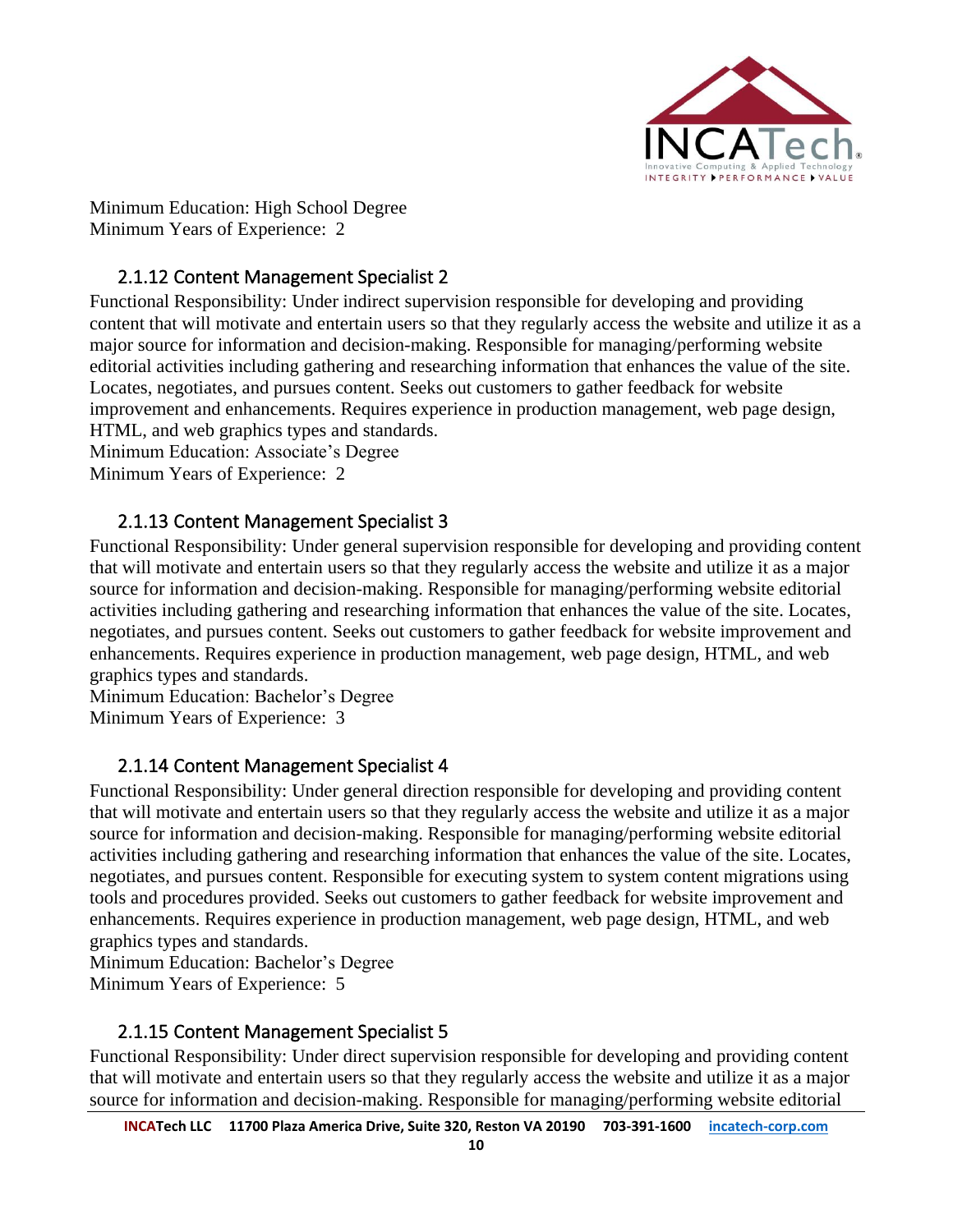

activities including gathering and researching information that enhances the value of the site. Locates, negotiates, and pursues content. Responsible for defining and developing system to system content migration strategies and tactical tools and procedures. Seeks out customers to gather feedback for website improvement and enhancements. Requires experience in production management, web page design, HTML, and web graphics types and standards.

Minimum Education: Bachelor's Degree

Minimum Years of Experience: 8

#### <span id="page-10-0"></span>2.1.16 Content Management System Architect 1

Functional Responsibility: Under direct supervision the Content Management Systems Architect is responsible for the design and build out of the enterprise content management stack which includes Component management, Document management, Web content management, and digital asset management systems. Work with various business stakeholder groups to understand requirements and provide platforms that address the needs. Define strategy, Processes and solutions based on current and future needs. This is a technical role and the architect should be able to work hands on with other technical teams.

Minimum Education: Bachelor's Degree Minimum Years of Experience: 3

#### 2.1.17 Content Management System Architect 2

<span id="page-10-1"></span>Functional Responsibility: Under indirect supervision the Content Management Systems Architect is responsible for the design and build out of the enterprise content management stack which includes Component management, Document management, Web content management, and digital asset management systems. Work with various business stakeholder groups to understand requirements and provide platforms that address the needs. Define strategy, Processes and solutions based on current and future needs. This is a technical role and the architect should be able to work hands on with other technical teams.

Minimum Education: Bachelor's Degree Minimum Years of Experience: 5

#### <span id="page-10-2"></span>2.1.18 Content Management System Architect 3

Functional Responsibility: Under general supervision the Content Management Systems Architect is responsible for the design and build out of the enterprise content management stack which includes Component management, Document management, Web content management, and digital asset management systems. Work with various business stakeholder groups to understand requirements and provide platforms that address the needs. Define strategy, Processes and solutions based on current and future needs. This is a technical role and the architect should be able to work hands on with other technical teams.

Minimum Education: Bachelor's Degree Minimum Years of Experience: 8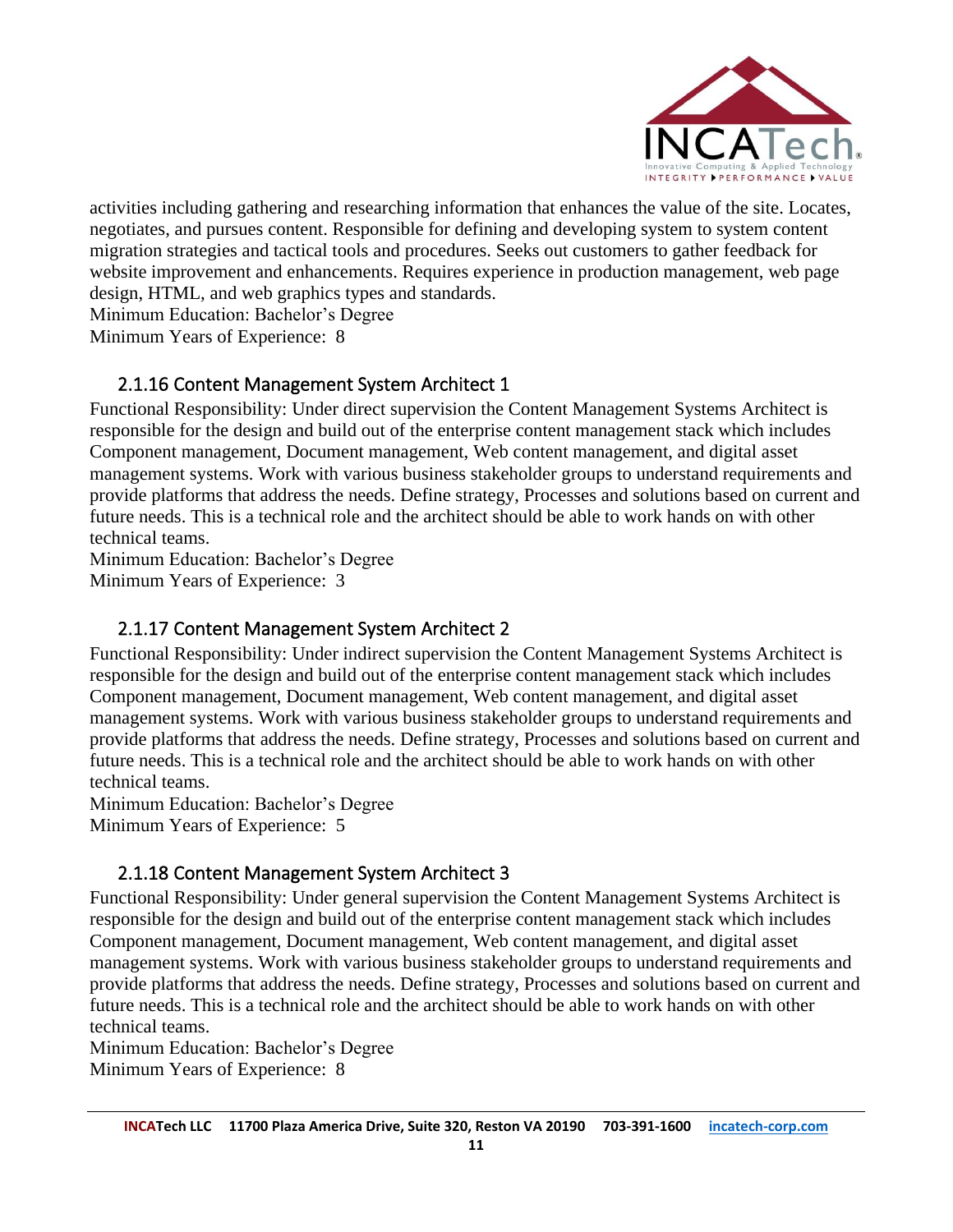

#### 2.1.19 Content Management System Architect 4

<span id="page-11-0"></span>Functional Responsibility: Under general direction the Content Management Systems Architect is responsible for the design and build out of the enterprise content management stack which includes Component management, Document management, Web content management, and digital asset management systems. Work with various business stakeholder groups to understand requirements and provide platforms that address the needs. Define strategy, Processes and solutions based on current and future needs. This is a technical role and the architect should be able to work hands on with other technical teams.

Minimum Education: Bachelor's Degree Minimum Years of Experience: 10

#### 2.1.20 Content Management System Architect 5

<span id="page-11-1"></span>Functional Responsibility: With minimal direction the Content Management Systems Architect is responsible for the design and build out of the enterprise content management stack which includes Component management, Document management, Web content management, and digital asset management systems. Work with various business stakeholder groups to understand requirements and provide platforms that address the needs. Define strategy, Processes and solutions based on current and future needs. This is a technical role and the architect should be able to work hands on with other technical teams. Requires certification in a relevant CMS system.

Minimum Education: Master's Degree

Minimum Years of Experience: 10

#### 2.1.21 Content Management System Developer 1

<span id="page-11-2"></span>Functional Responsibility: Under direct supervision maintain enterprise level Content Management Systems (CMS) with respect to organization, access methods, update frequencies and methods, onsite and offsite backup frequencies, documentation, etc. for specific applications. Define all required CMS administration policies, procedures, standards, and guidelines. Identify data and metadata user and technical requirements. Maintain CMS repositories for digital assets, dictionaries, object and data models and ontologies, and metadata repositories. Implement CMS quality processes and validation methods. Establish and administer user privilege classes. Distribute and monitor use of logons and passwords. Monitor CMS-related standards, procedures, and best practices. Facilitate CMS structure change control, problem management, and communication among CMS specialists, system analysts, system designers, and system developers. Work with business analysts to implement business rules via stored procedures, middleware, or other technologies.

Minimum Education: Associate's Degree

<span id="page-11-3"></span>Minimum Years of Experience: 3

#### 2.1.22 Content Management System Developer 2

Functional Responsibility: Under indirect supervision maintain complex enterprise level Content Management Systems (CMS) with respect to organization, access methods, update frequencies and methods, onsite and offsite backup frequencies, documentation, etc. for specific applications. Define all required CMS administration policies, procedures, standards, and guidelines. Identify data and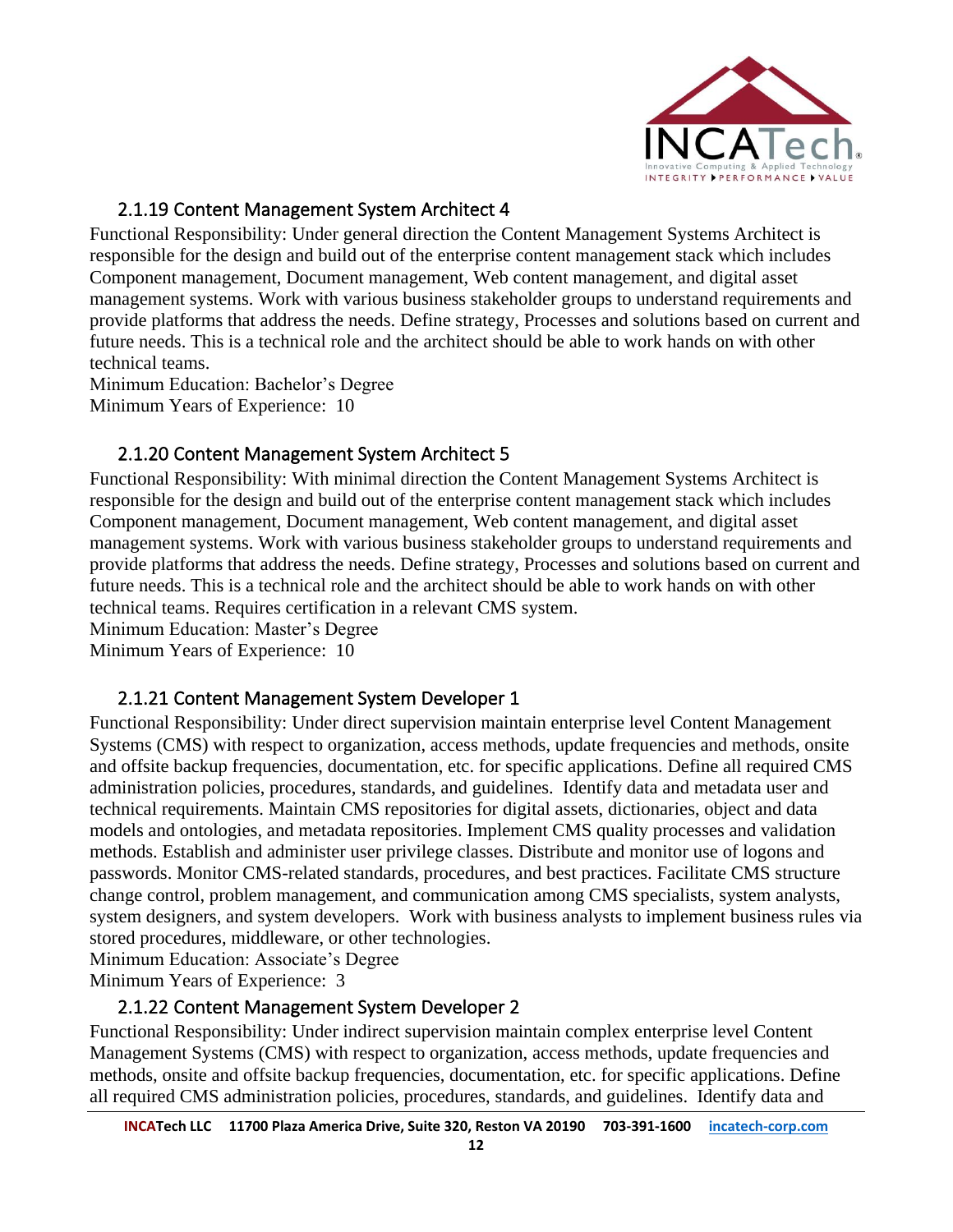

metadata user and technical requirements. Maintain CMS repositories for digital assets, dictionaries, object and data models and ontologies, and metadata repositories. Implement CMS quality processes and validation methods. Establish and administer user privilege classes. Distribute and monitor use of logons and passwords. Monitor CMS-related standards, procedures, and best practices. Facilitate CMS structure change control, problem management, and communication among CMS specialists, system analysts, system designers, and system developers. Work with business analysts to implement business rules via stored procedures, middleware, or other technologies. Minimum Education: Bachelor's Degree

Minimum Years of Experience: 3

#### 2.1.23 Content Management System Developer 3

<span id="page-12-0"></span>Functional Responsibility: Under general supervision implement, and maintain complex enterprise level Content Management Systems (CMS) with respect to organization, access methods, indexing, device allocation, validation checks, protection and security, update frequencies and methods, onsite and offsite backup frequencies, documentation, etc. for specific applications. Implement all required CMS administration policies, procedures, standards, and guidelines. Analyze and identify data and metadata user and technical requirements. Develop and maintain CMS repositories for digital assets, dictionaries, object and data models and ontologies, and metadata repositories. Prepare and implement CMS quality processes and validation methods. Establish and administer user privilege classes. Distribute and monitor use of logons and passwords. Monitor CMS-related standards, procedures, and best practices. Facilitate CMS structure change control, problem management, and communication among CMS specialists, system analysts, system designers, and system developers. Work with business analysts to implement business rules via stored procedures, middleware, or other technologies.

Minimum Education: Bachelor's Degree Minimum Years of Experience: 5

#### 2.1.24 Content Management System Developer 4

<span id="page-12-1"></span>Functional Responsibility: Under general direction design, implement, and maintain complex enterprise level Content Management Systems (CMS) with respect to organization, access methods, indexing, device allocation, validation checks, protection and security, update frequencies and methods, onsite and offsite backup frequencies, documentation, etc. for specific applications. Define all required CMS administration policies, procedures, standards, and guidelines. Analyze and identify data and metadata user and technical requirements. Develop and maintain CMS repositories for digital assets, dictionaries, object and data models and ontologies, and metadata repositories. Prepare and implement CMS quality processes and validation methods. Establish and administer user privilege classes. Distribute and monitor use of logons and passwords. Monitor CMS-related standards, procedures, and best practices. Facilitate CMS structure change control, problem management, and communication among CMS specialists, system analysts, system designers, and system developers. Work with business analysts to implement business rules via stored procedures, middleware, or other technologies.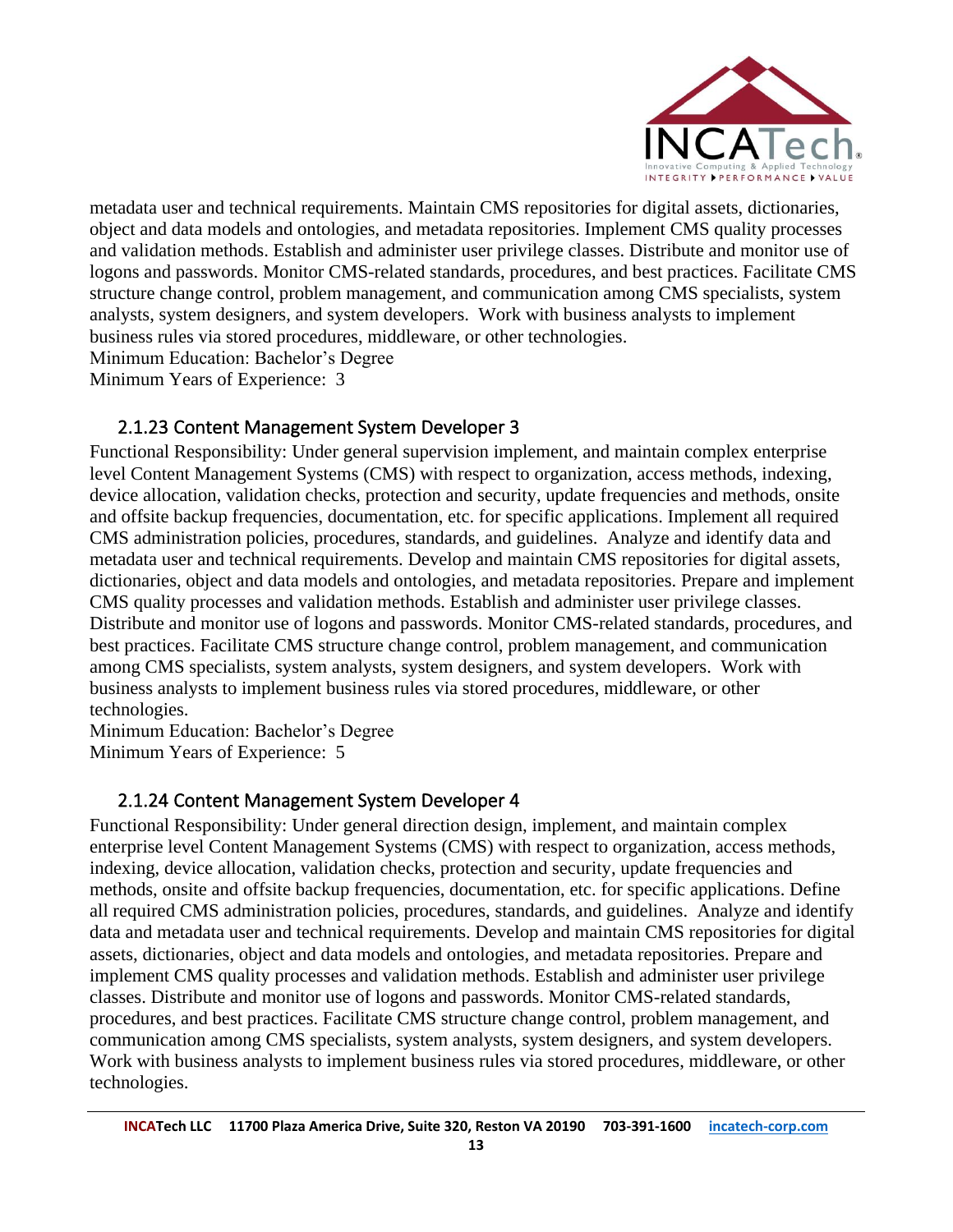

Minimum Education: Bachelor's Degree Minimum Years of Experience: 8

#### 2.1.25 Content Management System Developer 5

<span id="page-13-0"></span>Functional Responsibility: With minimal direction design, implement, and maintain complex enterprise level Content Management Systems (CMS) with respect to organization, access methods, indexing, device allocation, validation checks, protection and security, update frequencies and methods, onsite and offsite backup frequencies, documentation, etc. for specific applications. Define all required CMS administration policies, procedures, standards, and guidelines. Analyze and identify data and metadata user and technical requirements. Develop and maintain CMS repositories for digital assets, dictionaries, object and data models and ontologies, and metadata repositories. Prepare and implement CMS quality processes and validation methods. Plan for long-range evolution for CMS administration and governance based on new information system and application requirements. Establish and administer user privilege classes. Distribute and monitor use of logons and passwords. Monitor CMS-related standards, procedures, and best practices. Facilitate CMS structure change control, problem management, and communication among CMS specialists, system analysts, system designers, and system developers. Work with business analysts to implement business rules via stored procedures, middleware, or other technologies. Requires certification in a relevant CMS system. Minimum Education: Master's Degree Minimum Years of Experience: 10

#### 2.1.26 Delivery Assurance Manager 3

<span id="page-13-1"></span>Functional Responsibility: Under general supervision the Delivery Assurance Manager will collaborate with the business and technology organizations to ensure the successful delivery of programs and to contribute to the development of best practices for program and project delivery. Consults with business and technology leaders on program design, implementation plans, governance and overall program management challenges and opportunities. Provide assurance that programs are effectively managing risks, following prescribed processes and governance models, and mitigating risks throughout the project lifecycle. Collaborate with program teams to develop rigorous project controls and practices to help assure cost-effective and timely delivery. Ensure consistent and accurate reporting to stakeholders at all levels.

Minimum Education: Bachelor's Degree Minimum Years of Experience: 10

#### 2.1.27 Delivery Assurance Manager 4

<span id="page-13-2"></span>Functional Responsibility: Under general direction the Delivery Assurance Manager will collaborate with the business and technology organizations to ensure the successful delivery of programs and contribute to the development of best practices for program and project delivery. Consults with business and technology leaders on program design, implementation plans, governance and overall program management challenges and opportunities. Provide assurance that programs are effectively managing risks, following prescribed processes and governance models, and mitigating risks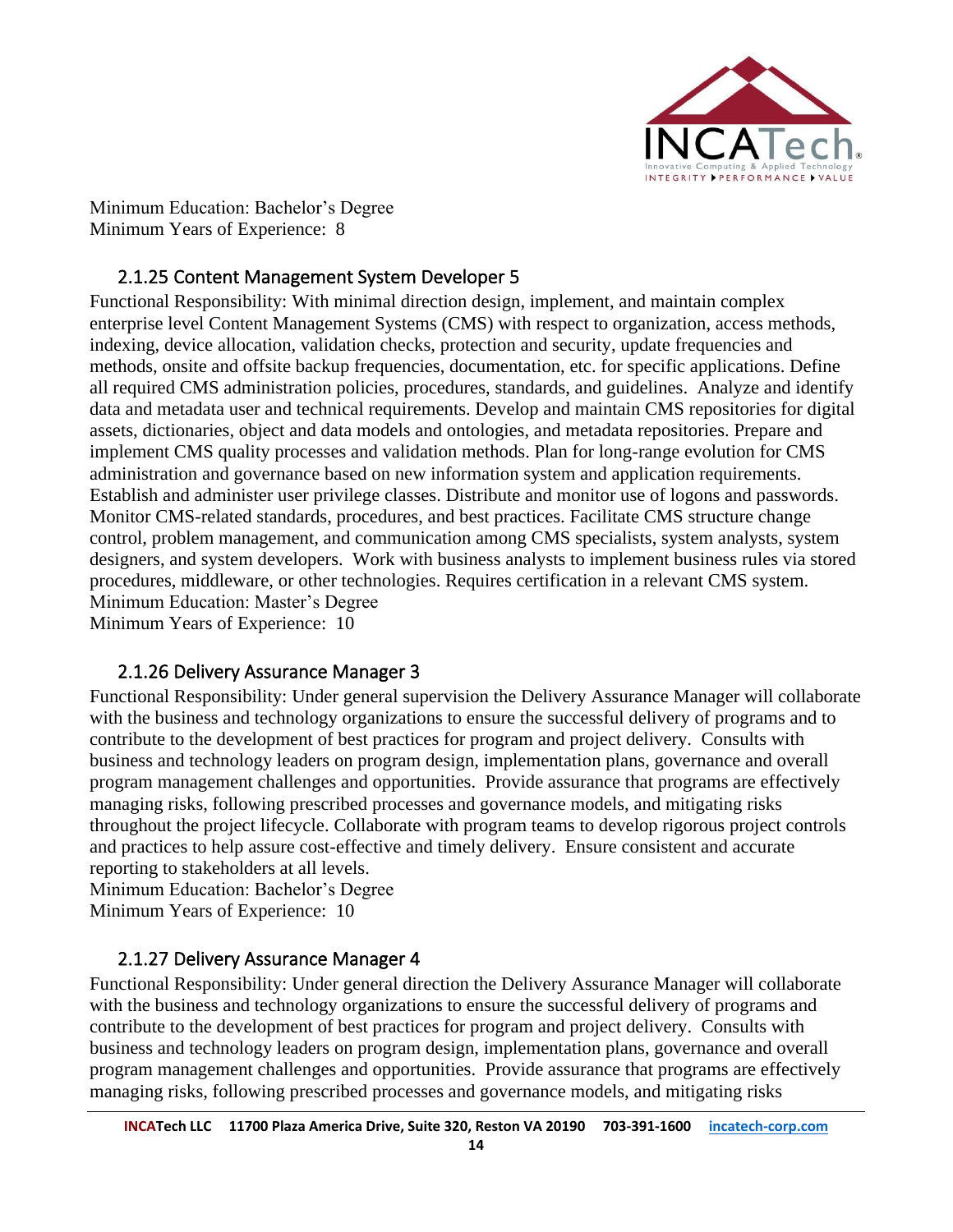

throughout the project lifecycle. Collaborate with program teams to develop rigorous project controls and practices to help assure cost-effective and timely delivery. Ensure consistent and accurate reporting to stakeholders at all levels.

Minimum Education: Bachelor's Degree

Minimum Years of Experience: 12

#### <span id="page-14-0"></span>2.1.28 Delivery Assurance Manager 5

Functional Responsibility: With minimal direction the Delivery Assurance Manager will collaborate with the business and technology organizations to ensure the successful delivery of programs and to contribute to the development of best practices for program and project delivery. Consults with business and technology leaders on program design, implementation plans, governance and overall program management challenges and opportunities. Provide assurance that programs are effectively managing risks, following prescribed processes and governance models, and mitigating risks throughout the project lifecycle. Collaborate with program teams to develop rigorous project controls and practices to help assure cost-effective and timely delivery. Ensure consistent and accurate reporting to stakeholders at all levels.

Minimum Education: Master's Degree Minimum Years of Experience: 12

#### 2.1.29 Front End Developer 1

<span id="page-14-1"></span>Functional Responsibility: Under direct supervision support design and develop website(s) graphical presentation and user interface to support the organization's strategies and goals relative to internal and external communications requirements. Develop graphic designs and work with other members of a project team to develop the site concept, user interface design, and information architecture of the web site. Design and develop user interface features, multi-media, site animation, and special-effects elements. Integrate web applications with backend databases. Design web page layout and graphical content in compliance with cross browser platforms. Maintain ongoing knowledge of new internet technologies and the ability to apply them where and when needed. Minimum Education: Associate's Degree

Minimum Years of Experience: 1

#### <span id="page-14-2"></span>2.1.30 Front End Developer 2

Functional Responsibility: Under indirect supervision design and develop website(s) graphical presentation and user interface to support the organization's strategies and goals relative to internal and external communications requirements. Develop graphic designs and work with other members of a project team to develop the site concept, user interface design, and information architecture of the web site. Design and develop user interface features, multi-media, site animation, and special-effects elements. Integrate web applications with backend databases. Design web page layout and graphical content in compliance with cross browser platforms. Maintain ongoing knowledge of new internet technologies and the ability to apply them where and when needed. Minimum Education: Associate's Degree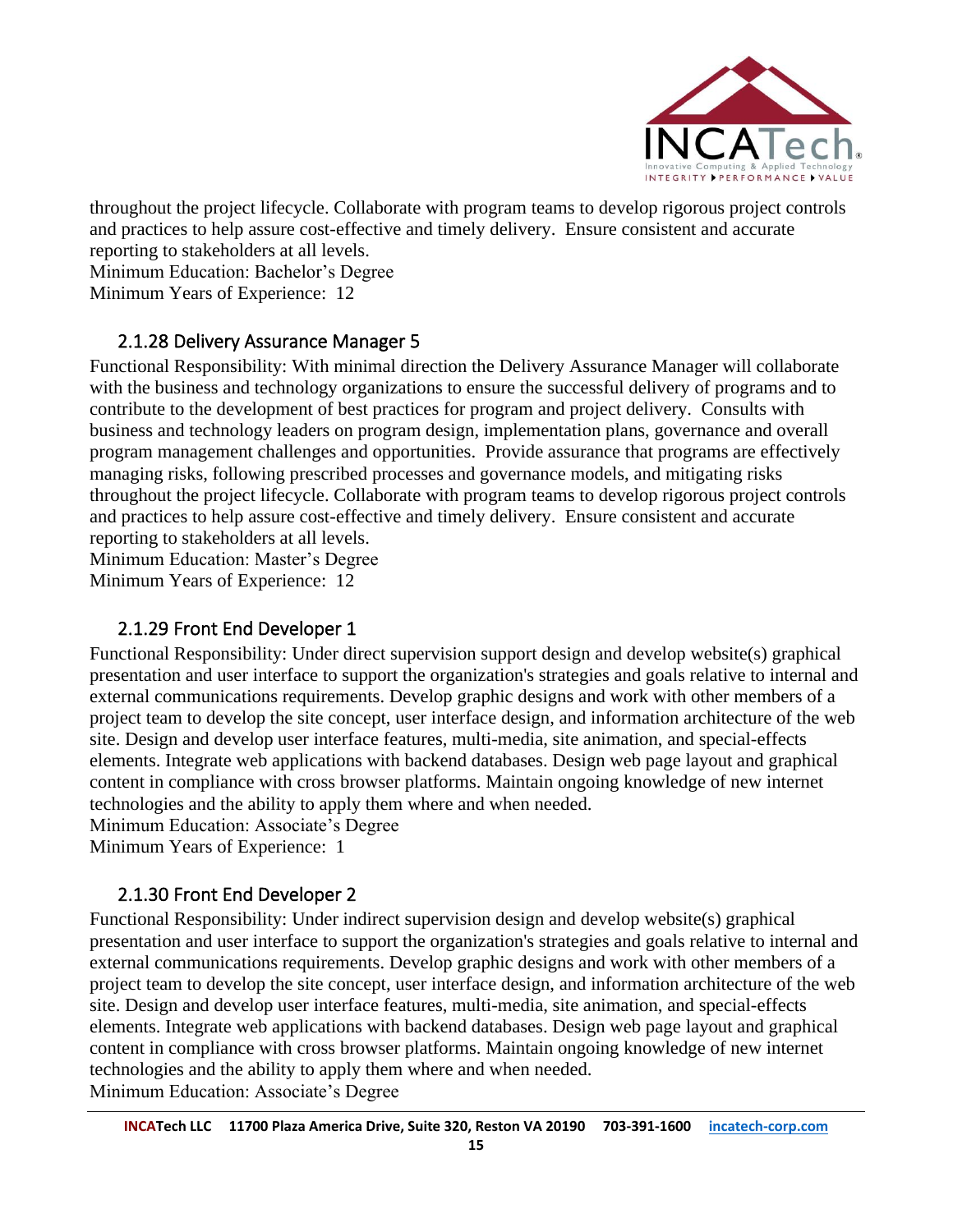

Minimum Years of Experience: 3

#### <span id="page-15-0"></span>2.1.31 Front End Developer 3

Functional Responsibility: With general supervision design and develop website(s) graphical presentation and user interface to support the organization's strategies and goals relative to internal and external communications requirements. Develop graphic designs and work with other members of a project team to develop the site concept, user interface design, and information architecture of the web site. Design and develop user interface features, multi-media, site animation, and special-effects elements. Integrate web applications with backend databases. Design web page layout and graphical content in compliance with cross browser platforms. Maintain ongoing knowledge of new internet technologies and the ability to apply them where and when needed.

Minimum Education: Bachelor's Degree Minimum Years of Experience: 3

#### <span id="page-15-1"></span>2.1.32 Front End Developer 4

Functional Responsibility: Under general direction design and develop website(s) graphical presentation and user interface to support the organization's strategies and goals relative to internal and external communications requirements. Develop graphic designs and work with other members of a project team to develop the site concept, user interface design, and information architecture of the web site. Design and develop user interface features, multi-media, site animation, and special-effects elements. Integrate web applications with backend databases. Design web page layout and graphical content in compliance with cross browser platforms. Maintain ongoing knowledge of new internet technologies and the ability to apply them where and when needed.

Minimum Education: Bachelor's Degree Minimum Years of Experience: 6

#### 2.1.33 Front End Developer 5

<span id="page-15-2"></span>Functional Responsibility: With minimal direction design and develop website(s) graphical presentation and user interface to support the organization's strategies and goals relative to internal and external communications requirements. Develop graphic designs and work with other members of a project team to develop the site concept, user interface design, and information architecture of the web site. Design and develop user interface features, multi-media, site animation, and special-effects elements. Integrate web applications with backend databases. Design web page layout and graphical content in compliance with cross browser platforms. Maintain ongoing knowledge of new internet technologies and the ability to apply them where and when needed.

Minimum Education: Bachelor's Degree

Minimum Years of Experience: 10

#### 2.1.34 Java/HTML Developer 1

<span id="page-15-3"></span>Functional Responsibility: Under direct supervision, modifies applications programs from detailed specifications. Codes, tests, and debugs, documents and maintains those programs This level is staffed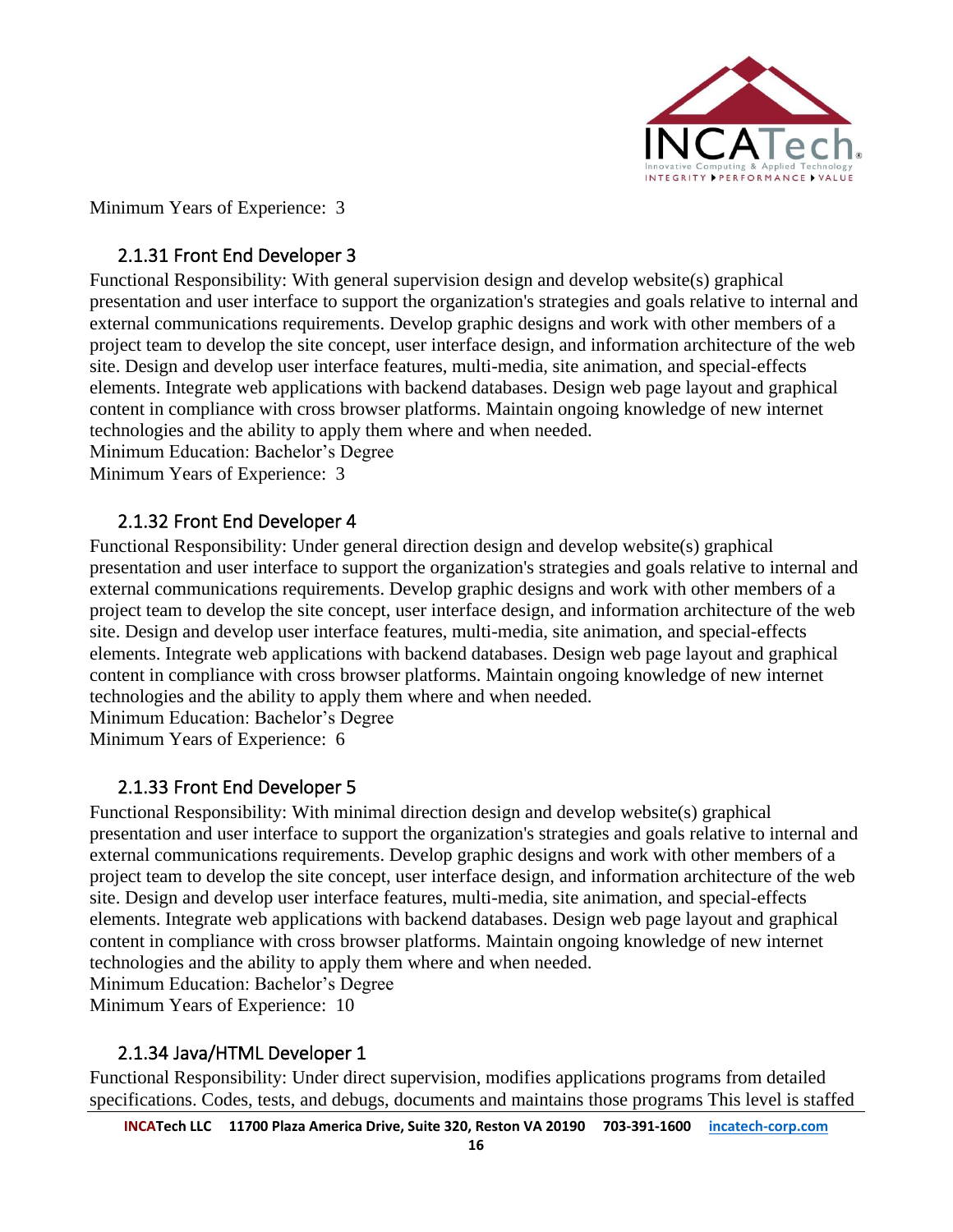

by beginners who have had sufficient educational background and/or experience to qualify them to start in applications programming. Note: This position does not perform systems analysis functions. Minimum Education: High School

Minimum Years of Experience: 1

#### 2.1.35 Java/HTML Developer 2

<span id="page-16-0"></span>Functional Responsibility: Under indirect supervision, modifies moderately complex applications programs from detailed specification. Codes, tests, debug, and documents and maintains those programs. Competent to work on most phases of applications programming activities, but requires instruction and guidance in phases. Note: This position does not perform systems analysis functions. Minimum Education: Associate's Degree

Minimum Years of Experience: 2

#### 2.1.36 Java/HTML Developer 3

<span id="page-16-1"></span>Functional Responsibility: Under general supervision, devises or modifies procedures to solve complex problems considering computer equipment capacity and limitations, operating time and form of desired results. Designs, codes, tests, and debugs and documents those programs. Competent to work independently at moderate technical levels through all phases of applications programming activities. Note: This position does not perform systems analysis functions. Minimum Education: Bachelor's Degree

Minimum Years of Experience: 3

#### 2.1.37 Java/HTML Developer 4

<span id="page-16-2"></span>Functional Responsibility: With general direction the Java/HTML Developer will have an excellent command of Java J2EE and will provide expertise in the full software development lifecycle, from concept and design to testing. The Java/HTML Developer is capable to work in a continuously changing environment with new projects involving different systems and languages in areas such as Content Management Systems (CMS), mobile (Android, iOS & HTML5 based), eCommerce, system integration and web applications. The Java/HTML developer will write well designed, testable and efficient code, ensure designs are in compliance with specifications/requirements. Minimum Education: Bachelor's Degree

Minimum Years of Experience: 6

#### <span id="page-16-3"></span>2.1.38 Java/HTML Developer 5

Functional Responsibility: With minimal direction the Java/HTML Developer will have an excellent command of Java J2EE and will provide expertise in the full software development lifecycle, from concept and design to testing. The Java/HTML Developer will work in a continuously changing environment with new projects involving different systems and languages in areas like Content Management Systems (CMS), mobile (Android, iOS & HTML5 based), eCommerce, system integration and web applications. The Java/HTML developer will write well designed, testable and efficient code, ensure designs are in compliance with specifications/requirements. The Java/HTML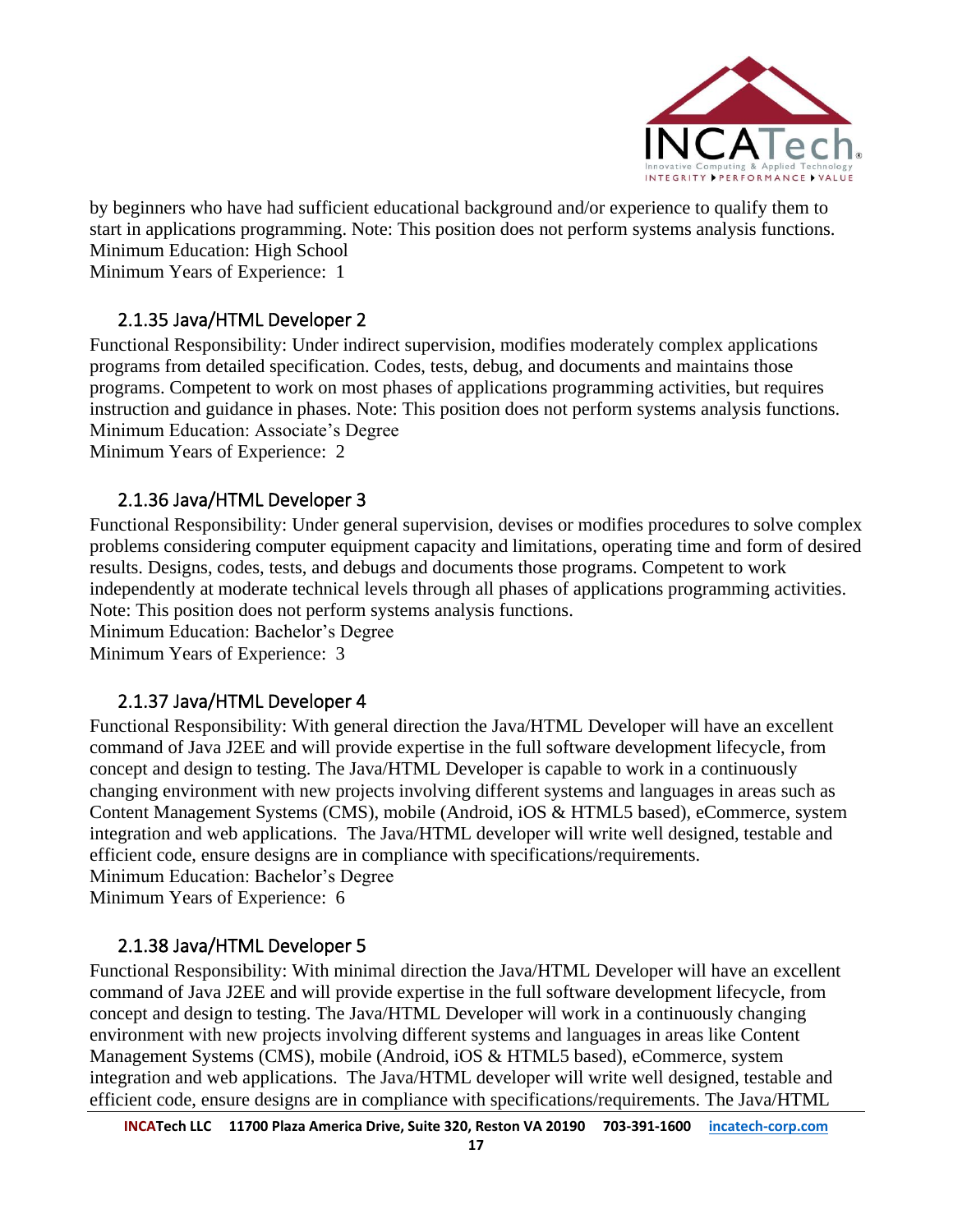

Developer will design, develop, test and integrate system to system interfaces and data feeds relying on Java connections between systems.

Minimum Education: Bachelor's Degree Minimum Years of Experience: 10

#### 2.1.39 Network Administrator 1

<span id="page-17-0"></span>Functional Responsibility: Under direct supervision, assists in the installation, maintenance, and usage of the organization's local area network. Assists in the establishment of network procedures regarding access methods and time, security validation checks, and documentation. Maintains network software and hardware inventories. Researches software and hardware issues regarding the network. Inform users when there are network problems. Monitors and maintains continuity with software licensing and maintenance agreements. Troubleshoots network problems.

Minimum Education: Bachelor's Degree

Minimum Years of Experience: 1

#### 2.1.40 Network Administrator 2

<span id="page-17-1"></span>Functional Responsibility: Under indirect supervision, monitors and responds to technical control facility hardware and software problems utilizing hardware and software testing tools and techniques. May interface with contractor support service groups to ensure proper escalation during outages or period of degraded system performance. May assist with installation of terminals and associated hardware. May provide network server support. Requires strong knowledge of PC/Network communications hardware/software, in a multi-protocol environment, and network management software.

Minimum Education: Bachelor's Degree Minimum Years of Experience: 3

#### 2.1.41 Network Administrator 3

<span id="page-17-2"></span>Functional Responsibility: Under general supervision, responsible for the acquisition, installation, maintenance, and usage of the organization's local area network. Manages network performance and maintains network security. Ensures that security procedures are implemented and enforced. Installs all network software. Evaluates, develops and maintains telecommunications systems. Troubleshoots network problems. Establishes and implements network policies, procedures, and standards and ensures their conformance with information systems and organization objectives. Trains users on network operation. Frequently reports to a PC support manager or Senior network Administrator Minimum Education: Bachelor's Degree

Minimum Years of Experience: 5

#### 2.1.42 Network Administrator 4

<span id="page-17-3"></span>Functional Responsibility: Under general direction, monitors and responds to complex technical control facility hardware and software problems utilizing a variety of hardware and software testing tools and techniques. Provides primary interface with contractor support service groups or provides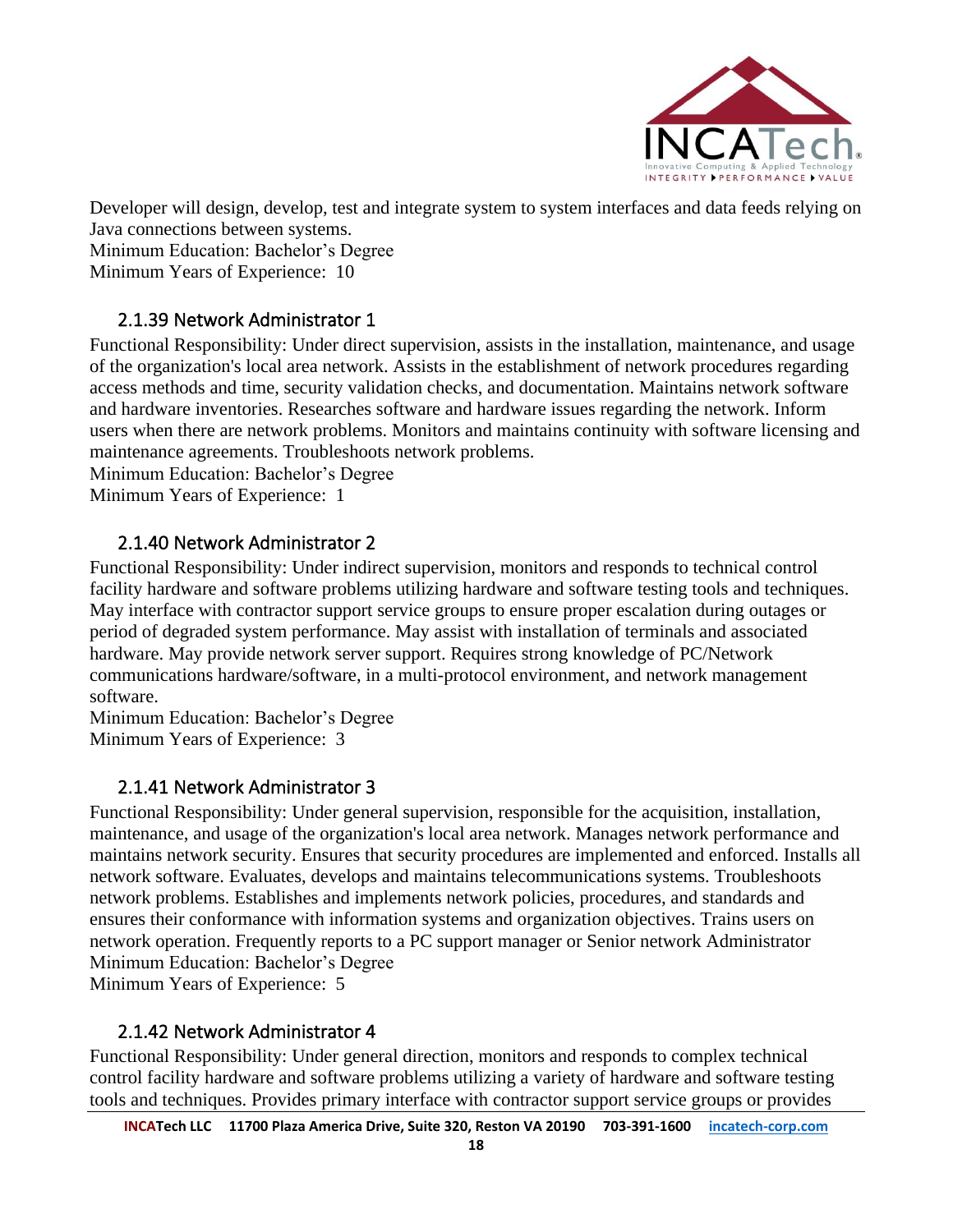

internal analysis and support to ensure proper escalation during outages or periods of degraded system performance. May provide network server support. Requires extensive knowledge of PC/network communications hardware/software in a multi-protocol environment, and network management software. May function as lead job providing guidance and training for less experienced engineers and technicians.

Minimum Education: Bachelor's Degree Minimum Years of Experience: 8

#### 2.1.43 Network Administrator 5

<span id="page-18-0"></span>Functional Responsibility: With minimal direction designs and coordinates the installation and acceptance testing of the system networks. Monitors network hardware operations to ensure properly set configuration options. Plans implementation of enhancements and upgrades to the network; performs cost/benefit studies of network configurations and recommends enhancements; directs acquisition, installation, and testing of network hardware; advises network users of hardware requirements, configurations, and limitations; and isolates, resolves, or circumvents network problems. Minimum Education: Bachelor's Degree Minimum Years of Experience: 10

<span id="page-18-1"></span>

#### 2.1.44 Program Manager 1

Functional Responsibility: Under direct supervision, oversees the operational planning, establishment, execution, and evaluation of a multifaceted program/project typically consisting of a set of closely related subprograms or associated activities. Oversees fiscal, operational, administrative, and human resources management of the program; seeks and develops outside funding sources, serves as principal point of representation and liaison with external constituencies on operational matters, and provides day-to-day technical/professional guidance and leadership as appropriate to the area of expertise. Minimum Education: Associate's Degree

Minimum Years of Experience: 5

#### <span id="page-18-2"></span>2.1.45 Program Manager 2

Functional Responsibility: Under indirect supervision, oversees the operational planning, establishment, execution, and evaluation of a multifaceted program/project typically consisting of a set of closely related subprograms or associated activities. Oversees fiscal, operational, administrative, and human resources management of the program; seeks and develops outside funding sources, serves as principal point of representation and liaison with external constituencies on operational matters, and provides day-to-day technical/professional guidance and leadership as appropriate to the area of expertise.

Minimum Education: Bachelor's Degree Minimum Years of Experience: 5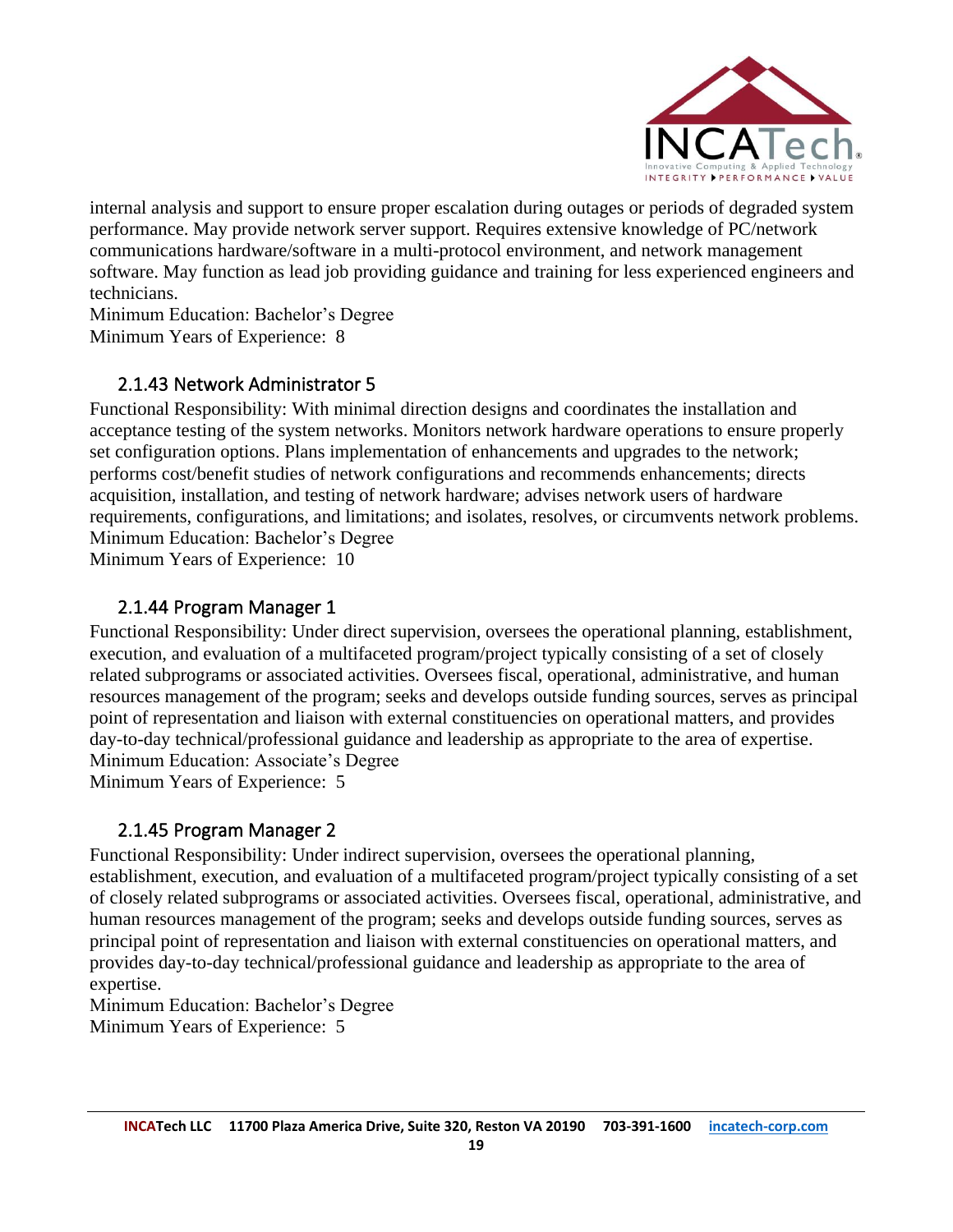

#### 2.1.46 Program Manager 3

<span id="page-19-0"></span>Functional Responsibility: Under general supervision, oversees the operational planning, establishment, execution, and evaluation of a multifaceted program/project typically consisting of a set of closely related subprograms or associated activities. Oversees fiscal, operational, administrative, and human resources management of the program; seeks and develops outside funding sources, serves as principal point of representation and liaison with external constituencies on operational matters, and provides day-to-day technical/professional guidance and leadership as appropriate to the area of expertise.

Minimum Education: Bachelor's Degree Minimum Years of Experience: 8

#### 2.1.47 Program Manager 4

<span id="page-19-1"></span>Functional Responsibility: Under general guidance manages substantial contract support operations involving multiple projects. Organizes, directs, and coordinates planning and production of all contract support activities. Must have demonstrated communications skills at all levels of management. Serves as the contractor authorized to interface with the Contracting Officers Technical Representative (COTR), government management personnel, and client agency representatives. Responsible for formulating and enforcing work standards, assigning contractor schedules, reviewing work discrepancies, supervision contractor personnel, and communication policies, purposes, and goal of the organization to subordinate personnel. Responsible for overall contract performance. Assembles and recruits professionals as necessary to perform assigned tasks. Demonstrated capability in the overall management of multi-task contract of the size, type, and complexity described in the Task Order(s). Minimum Education: Bachelor's Degree

Minimum Years of Experience: 12

#### 2.1.48 Program Manager 5

<span id="page-19-2"></span>Functional Responsibility: With minimal guidance manages substantial contract support operations involving multiple projects. Organizes, directs, and coordinates planning and production of all contract support activities. Must have demonstrated communications skills at all levels of management. Serves as the contractor authorized to interface with the Contracting Officers Technical Representative (COTR), government management personnel, and client agency representatives. Responsible for formulating and enforcing work standards, assigning contractor schedules, reviewing work discrepancies, supervision contractor personnel, and communication policies, purposes, and goal of the organization to subordinate personnel. Responsible for overall contract performance. Assembles and recruits professionals as necessary to perform assigned tasks. Manages subcontracts and subcontractor performance. Demonstrated capability in the overall management of multi-task contract of the size, type, and complexity described in the Task Order(s).

Minimum Education: Master's Degree

Minimum Years of Experience: 12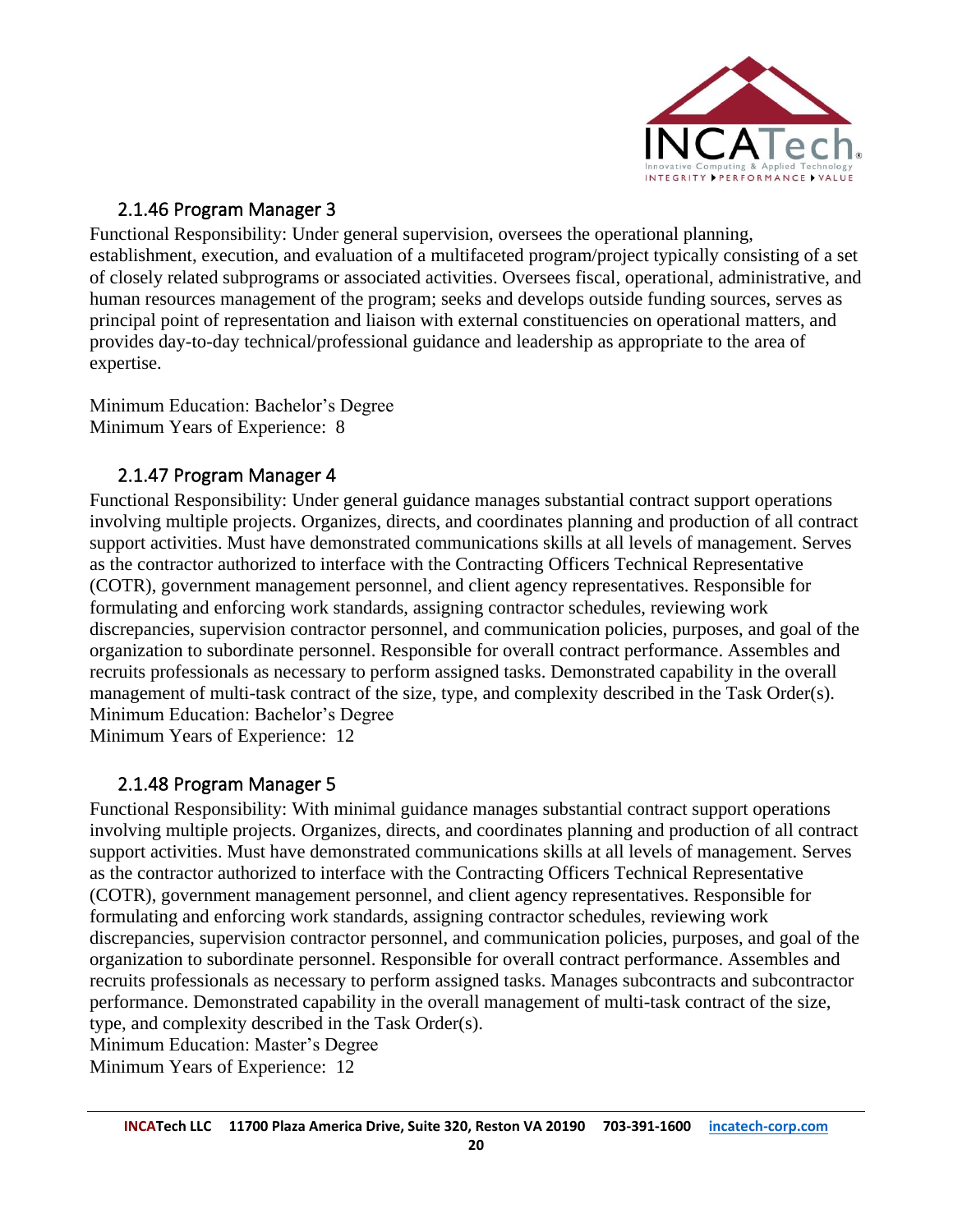

#### 2.1.49 Project Manager 1

<span id="page-20-0"></span>Functional Responsibility: Under direct supervision, responsible for assigned aspects of the development and implementation of assigned projects and provides a single point of contact for those aspects. Interfaces with all areas affected by the project including end users, computer services, and client services. Ensures adherence to quality standards and reviews project deliverables. Manages the integration of vendor tasks and tracks and reviews vendor deliverables. Recommends action to direct the analysis and solutions of problems.

Minimum Education: Associate's Degree Minimum Years of Experience: 3

#### 2.1.50 Project Manager 2

<span id="page-20-1"></span>Functional Responsibility: Under indirect supervision, responsible for all aspects of the development and implementation of assigned projects and provides a single point of contact for those projects. Takes projects from original concept through final implementation. Interfaces with all areas affected by the project including end users, computer services, and client services. Defines project scope and objectives. Develops detailed work plans, schedules, project estimates, resource plans, and status reports. Conducts project meetings and is responsible for project tracking and analysis. Ensures adherence to quality standards and reviews project deliverables. Manages the integration of vendor tasks and tracks and reviews vendor deliverables. Provides technical and analytical guidance to project team. Recommends and takes action to direct the analysis and solutions of problems. Minimum Education: Bachelor's Degree

Minimum Years of Experience: 5

#### 2.1.51 Project Manager 3

<span id="page-20-2"></span>Functional Responsibility: Under general supervision responsible for all aspects of the development and implementation of assigned projects and provides a single point of contact for those projects. Takes projects from original concept through final implementation. Interfaces with all areas affected by the project including end users, computer services, and client services. Defines project scope and objectives. Develops detailed work plans, schedules, project estimates, resource plans, and status reports. Conducts project meetings and is responsible for project tracking and analysis. Ensures adherence to quality standards and reviews project deliverables. Manages the integration of vendor tasks and tracks and reviews vendor deliverables. Provides technical and analytical guidance to project team. Recommends and takes action to direct the analysis and solutions of problems. Minimum Education: Bachelor's Degree

Minimum Years of Experience: 8

#### 2.1.52 Project Manager 4

<span id="page-20-3"></span>Functional Responsibility: With general direction the project manager is responsible for overseeing all administrative and development aspects in each life-cycle phase of a project; ensuring all system documents are developed in a timely manner; managing project tasks and change orders; and making sure the project is delivered on time and within budget. The project manager is responsible for working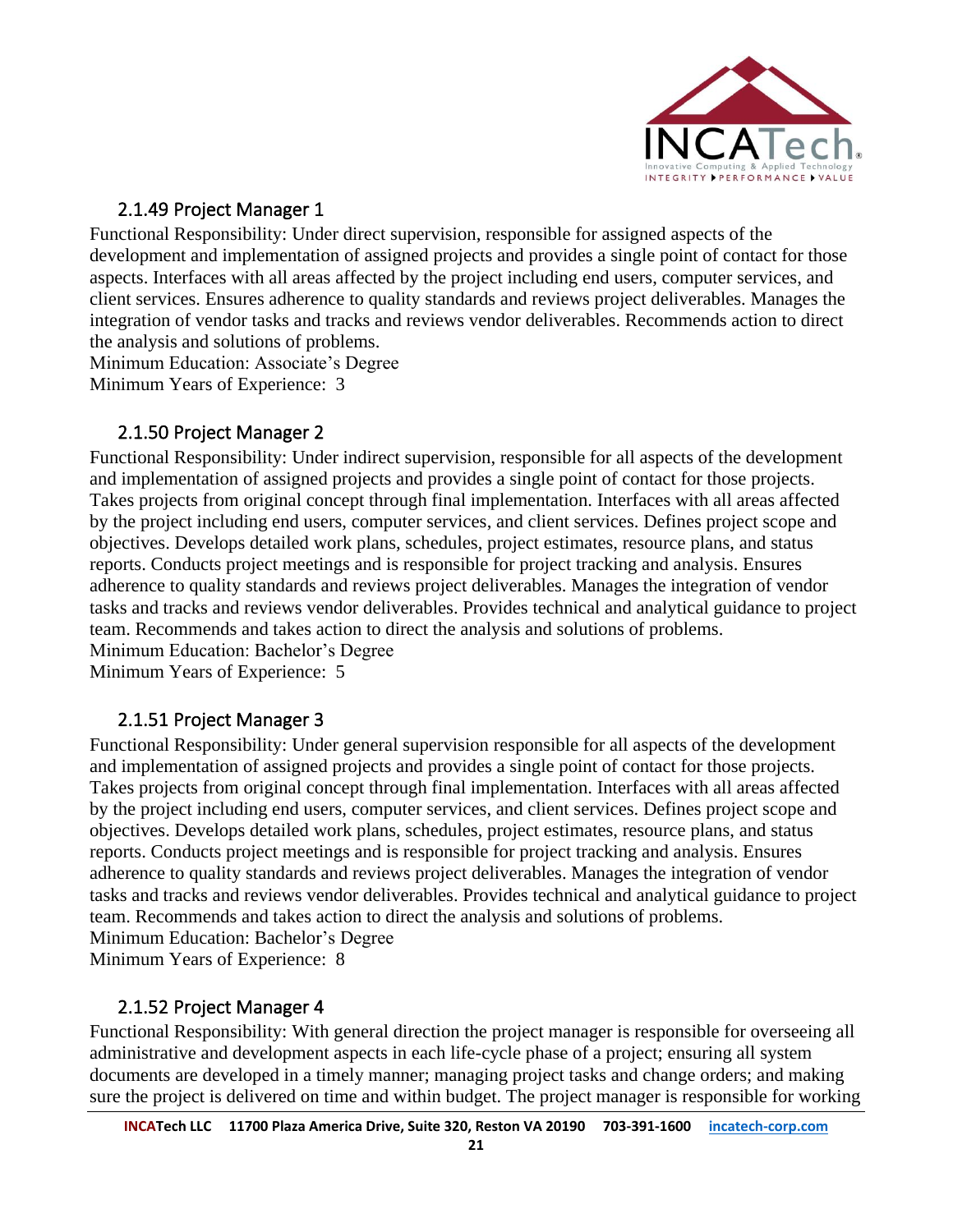

with staff, management and the client to develop a project timeline and establish project milestones. Working with the requirements team, the project manager oversees the requirements analysis process, and serves as an expert on the software/hardware solutions. The project manager is responsible for overseeing and approving the proposed designs and prototypes, and coordinating with the client for feedback and approval. Responsible for establishing and guiding team members in risk management and issue prevention processes and procedures. The project manager is also responsible for the quality control process, and performing functional and regression testing, and tests to isolate and resolve infrastructure bottlenecks.

Minimum Education: Bachelor's Degree Minimum Years of Experience: 10

#### 2.1.53 Project Manager 5

<span id="page-21-0"></span>Functional Responsibility: With minimal direction the project manager is responsible for overseeing all administrative and development aspects in each life-cycle phase of a project; ensuring all system documents are developed in a timely manner; managing project tasks and change orders; and making sure the project is delivered on time and within budget. The project manager is responsible for working with staff, management and the client to develop a project timeline and establish project milestones. Working with the requirements team, the project manager oversees the requirements analysis process, and serves as an expert on the software/hardware solutions. Responsible for establishing and guiding team members in risk management and issue prevention processes and procedures. Establishes risk abatement sub projects to uncover and resolve technical risks that could result in project failure. The project manager is also responsible for assuring that the quality control process, functional and regression testing, result in high quality deliverables to customers.

Minimum Education: Master's Degree

Minimum Years of Experience: 10

### 2.1.54 Project Planning & Control Specialist 1

<span id="page-21-1"></span>Functional Responsibility: Under direct supervision supports financial management and administrative activities, such as budgeting, manpower and resource planning, and financial reporting. Supports evaluations of existing procedures, processes, techniques, models, and/or systems related to management problems or contractual issues under the close direction of senior staff. Perform research in support of development of work breakdown structures (WBS) and WBS dictionaries. Support development of charts, tables, graphs, and diagrams to assist in analyzing problems. Collect data to support schedule tracking and analysis using established tools and procedures. Minimum Education: Associate's Degree

Minimum Years of Experience: 2

#### <span id="page-21-2"></span>2.1.55 Project Planning & Control Specialist 2

Functional Responsibility: Under indirect supervision supports all financial management and administrative activities, such as budgeting, manpower and resource planning, and financial reporting. Performs simple evaluations of existing procedures, processes, techniques, models, and/or systems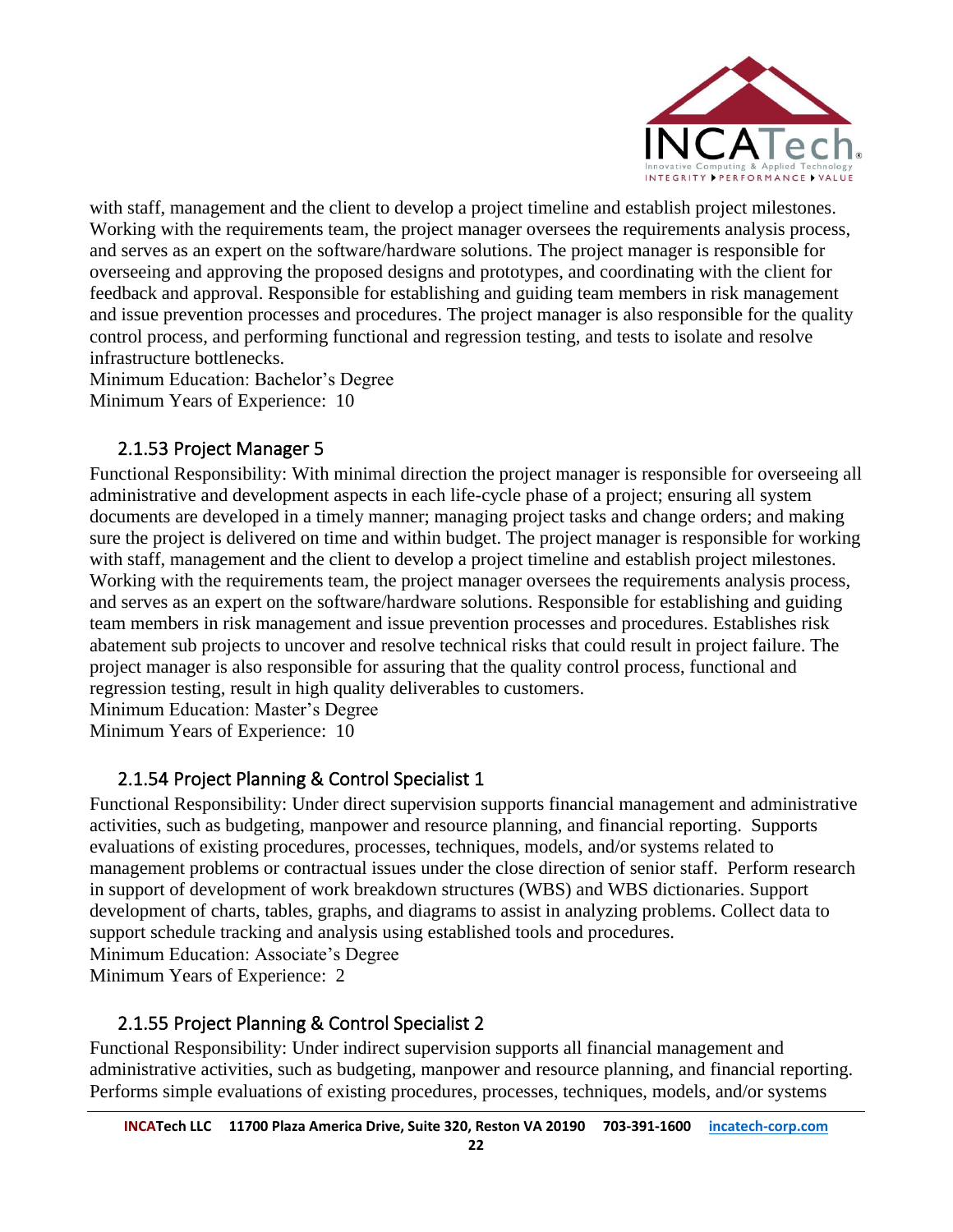

related to management problems or contractual issues, which would require a report and recommend solution. Develops sections of work breakdown structures and related WBS dictionary elements for projects. Collect and integrate data to support schedule tracking and variance analysis using established tools and procedures.

Minimum Education: Bachelor's Degree Minimum Years of Experience: 2

#### <span id="page-22-0"></span>2.1.56 Project Planning & Control Specialist 3

Functional Responsibility: Under general supervision perform all financial management and administrative activities, such as budgeting, manpower and resource planning, and financial reporting. Perform evaluations and improvements to existing procedures, processes, techniques, models, and/or systems related to management problems or contractual issues, which would require a report and recommend solution. Develop full work breakdown structures and related WBS dictionary elements for projects. Collect and integrate data to support schedule tracking and variance analysis using established tools and procedures. May perform Earned Value Management (EVM) analysis and assist with the creation and updating of project control plans/diagrams. Minimum Education: Bachelor's Degree

Minimum Years of Experience: 5

#### 2.1.57 Project Planning & Control Specialist 4

<span id="page-22-1"></span>Functional Responsibility: Under general direction perform and guide all financial management and administrative activities, such as budgeting, manpower and resource planning, and financial reporting. Perform evaluations and improvements to existing procedures, processes, techniques, models, and/or systems related to management problems or contractual issues, which would require a report and recommend solution. Develop full work breakdown structures and related WBS dictionary elements for projects. Collect and integrate data to support schedule tracking and variance analysis using established tools and procedures. May perform Earned Value Management (EVM) analysis and assist with the creation and updating of project control plans/diagrams. Develops EVM metrics for use on projects such as EAC, ETC, CPI, SPI, etc.

Minimum Education: Bachelor's Degree Minimum Years of Experience: 8

#### 2.1.58 Project Planning & Control Specialist 5

<span id="page-22-2"></span>Functional Responsibility: With minimal direction supports all financial management and administrative activities, such as budgeting, manpower and resource planning, and financial reporting. Perform evaluations and improvements to existing procedures, processes, techniques, models, and/or systems related to management problems or contractual issues, which would require a report and recommend solution. Develop full work breakdown structures and related WBS dictionary elements for projects. Collect and integrate data to support schedule tracking and variance analysis using established tools and procedures. May perform Earned Value Management (EVM) analysis and assist with the creation and updating of project control plans/diagrams. Develops EVM metrics for use on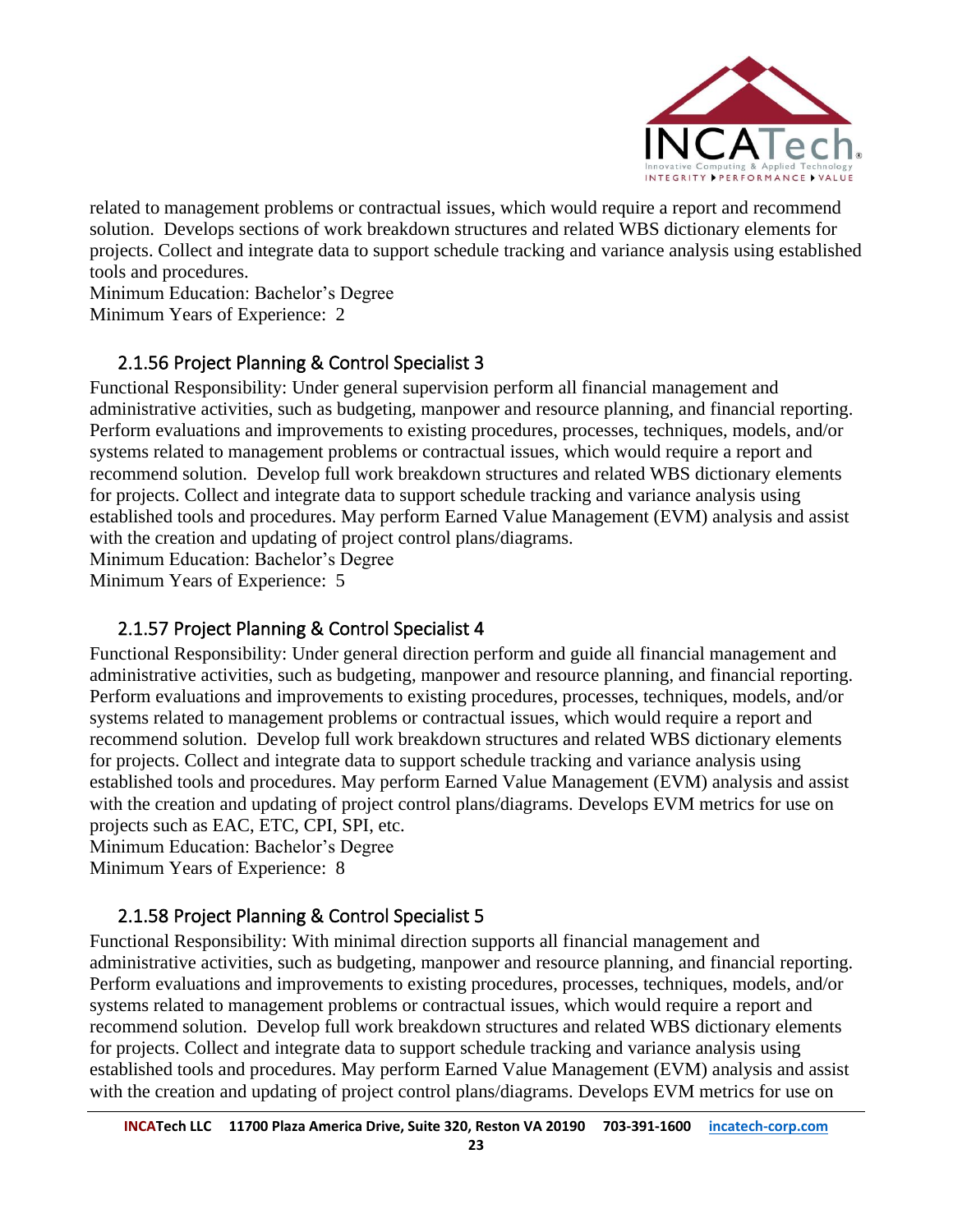

projects such as EAC, ETC, CPI, SPI, etc. Establish EVMS programs and related reporting mechanisms, control limits for EVM metrics and integration with program level risk management processes.

Minimum Education: Bachelor's Degree Minimum Years of Experience: 10

#### 2.1.59 Quality Assurance Analyst 1

<span id="page-23-0"></span>Functional Responsibility: Under direct supervision, carries out procedures to ensure that all information systems products and services meet organization standards and end-user requirements. Assists in the testing of software to ensure proper operation and freedom from defects. Documents and works to resolve basic problems. Reports progress on problem resolution to management. This position is staffed by beginners who have had sufficient educational background and/or experience to qualify them to start in quality assurance analysis.

Minimum Education: Associate's Degree Minimum Years of Experience: 2

#### 2.1.60 Quality Assurance Analyst 2

<span id="page-23-1"></span>Functional Responsibility: Under indirect supervision, carries out procedures to ensure that all information systems products and services meet minimum organization standards and end-user requirements. Thoroughly tests software to ensure proper operation and freedom from defects. Documents and works to resolve all problems. Reports progress on problem resolution to management. Devises improvements to current procedures and develops models of possible future configurations. Performs workflow analysis and recommends quality improvements.

Minimum Education: Bachelor's Degree

Minimum Years of Experience: 3

#### 2.1.61 Quality Assurance Analyst 3

<span id="page-23-2"></span>Functional Responsibility: Under general supervision, carries out procedures to ensure that all information systems products and services meet organization standards and end-user requirements. Performs and leads tests of software to ensure proper operation and freedom from defects. May create test data for applications. Documents and works to resolve all complex problems. Reports progress on problem resolution to management. Devises improvements to current procedures and develops models of possible future configurations. Acts as information resource about assigned areas to technical writers and other Quality Assurance Analysts. Performs complex workflow analysis and recommends quality improvements.

Minimum Education: Bachelor's Degree Minimum Years of Experience: 5

#### 2.1.62 Quality Assurance Analyst 4

<span id="page-23-3"></span>Functional Responsibility: Under general direction, carries out procedures to ensure that all information systems products and services meet organization standards and end-user requirements.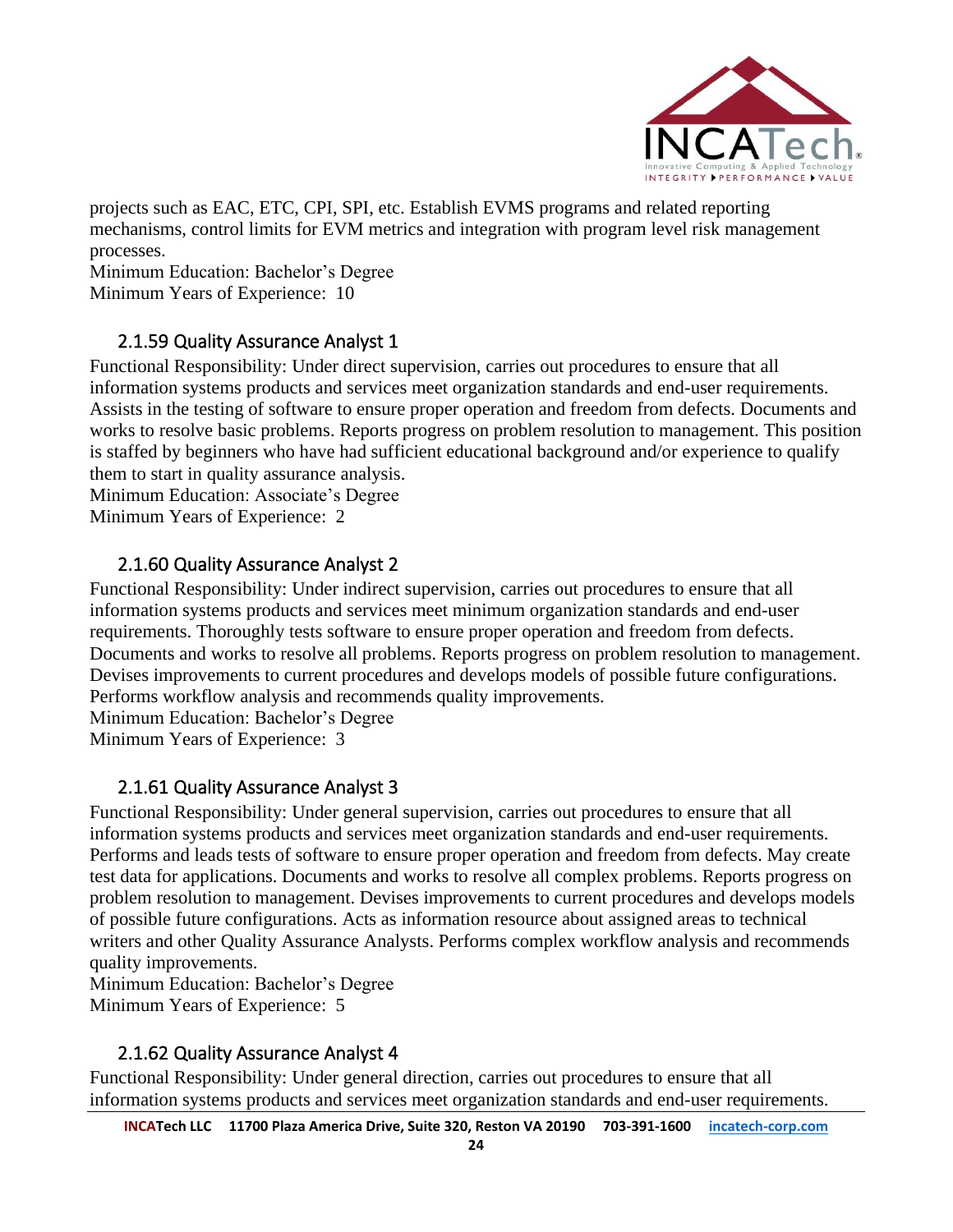

Performs and leads tests of software to ensure proper operation and freedom from defects. May create test data for applications. Documents and works to resolve all complex problems. Reports progress on problem resolution to management. Devises improvements to current procedures and develops models of possible future configurations. Acts as information resource about assigned areas to technical writers and other Quality Assurance Analysts. Performs complex workflow analysis and recommends quality improvements.

Minimum Education: Bachelor's Degree Minimum Years of Experience: 8

#### 2.1.63 Quality Assurance Analyst 5

<span id="page-24-0"></span>Functional Responsibility: With minimal direction, carries out procedures to ensure that all information systems products and services meet organization standards and end-user requirements. Performs and leads tests of software to ensure proper operation and freedom from defects. May create test data for applications. Documents and works to resolve all complex problems. Reports progress on problem resolution to management. Devises improvements to current procedures and develops models of possible future configurations. Acts as information resource about assigned areas to technical writers and other Quality Assurance Analysts. Performs complex workflow analysis and recommends quality improvements.

Minimum Education: Bachelor's Degree Minimum Years of Experience: 10

#### 2.1.64 Service Desk Technician 1

<span id="page-24-1"></span>Functional Responsibility: Under direct supervision serves as a junior member of an enterprise Service Desk staff supporting delivery of technical expertise and effective customer service to ensure the prompt identification, prioritization, logging, tracking, and resolution of Service Incidents and Requests. Serves as an initial point of contact for customer issues and queries. Logs and rapidly responds to customer requests and supports resolution of customer or service issues. Coordinates technical support with higher levels of support. Ensures that all events are properly coordinated, monitored, logged, tracked and resolved appropriately. Takes direction from more senior members of team.

Minimum Education: High School Degree Minimum Years of Experience: 0

#### <span id="page-24-2"></span>2.1.65 Service Desk Technician 2

Functional Responsibility: Under indirect supervision serves as a junior member of an enterprise Service Desk staff providing technical expertise and effective customer service to ensure the prompt identification, prioritization, logging, tracking, and resolution of Service Incidents and Requests. Serves as a point of contact for customer issues and queries. Logs and rapidly responds to customer requests and resolves customer or service issues. Coordinates technical support with higher levels of support. Ensures that all events are properly coordinated, monitored, logged, tracked and resolved appropriately. Takes direction from more senior members of team.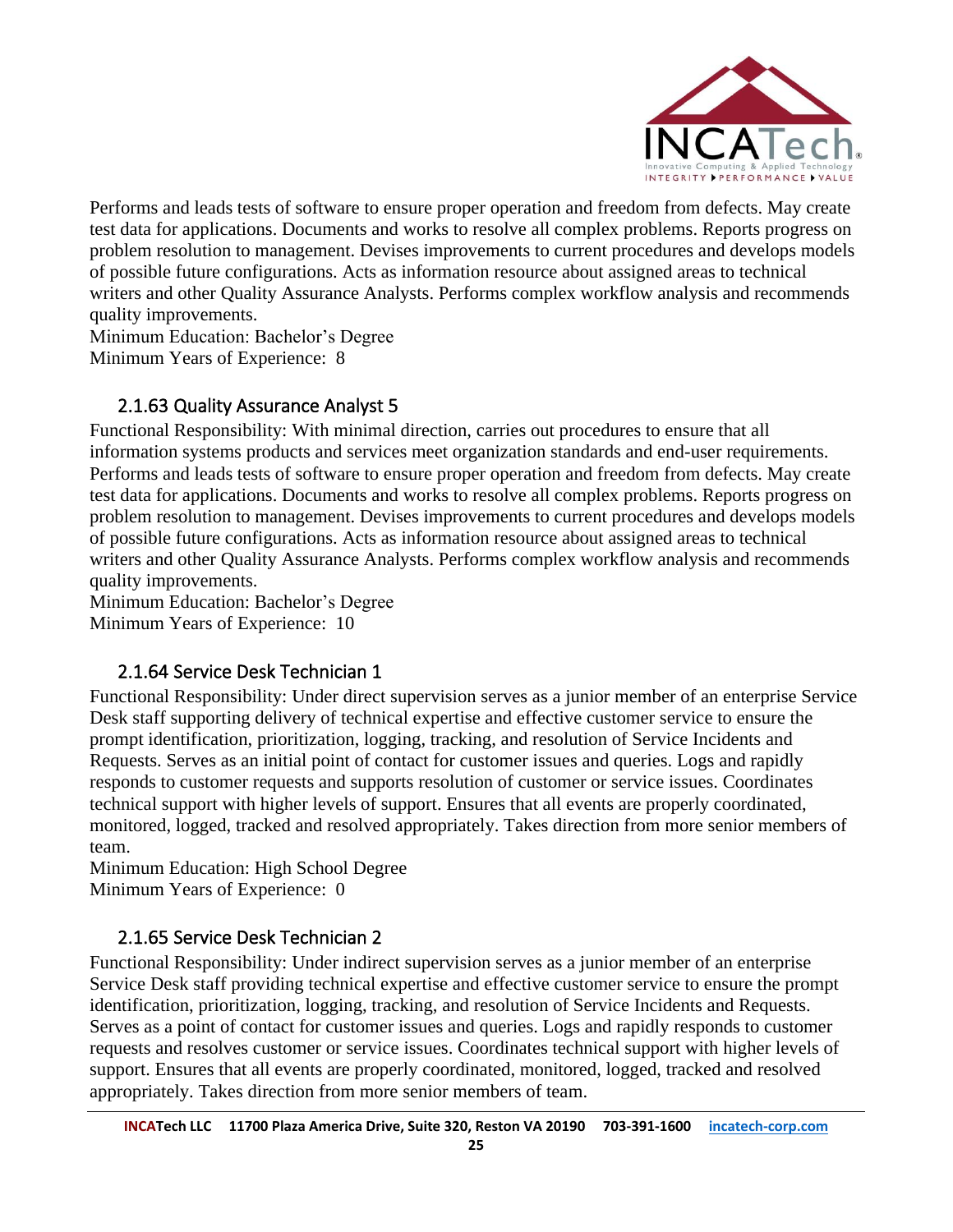

Minimum Education: Associate's Degree Minimum Years of Experience: 1

#### 2.1.66 Service Desk Technician 3

<span id="page-25-0"></span>Functional Responsibility: Under general supervision serves as a member of an enterprise service desk staff providing technical expertise and effective customer service to ensure the prompt identification, prioritization, logging, tracking, and resolution of Service Incidents and Requests. Serves as a point of contact for customer issues and queries. Logs and rapidly responds to customer requests and resolves customer or service issues. Coordinates technical support with higher levels of support. Ensures that all events are properly coordinated, monitored, logged, tracked and resolved appropriately. May perform administration of help desk software

Minimum Education: Associate's Degree Minimum Years of Experience: 3

#### <span id="page-25-1"></span>2.1.67 Service Desk Technician 4

Functional Responsibility: Under general direction serves as a senior member of an enterprise service desk staff providing technical leadership and effective customer service to ensure the prompt identification, prioritization, logging, tracking, and resolution of Service Incidents and Requests. Serves as a primary point of contact for all customer issues and queries. Logs and rapidly responds to customer requests and resolves customer or service issues. Coordinates technical support with higher levels of support. Ensures that all events are properly coordinated, monitored, logged, tracked and resolved appropriately. May perform customization and administration of help desk software. May supervise one or more les experienced service desk technicians.

Minimum Education: Bachelor's Degree Minimum Years of Experience: 5

#### 2.1.68 Service Desk Technician 5

<span id="page-25-2"></span>Functional Responsibility: With minimal direction has overall responsibility for Service Desk Staff and the activities associated with the identification, prioritization, and resolution of Service Incidents and Requests. Coordinates Service Desk resources to ensure that all events are properly coordinated, monitored, logged, tracked and resolved appropriately. May maintain responsibility for development, maintenance and integrity of service desk software. Assigns personnel to various support processes; prepares Service Level Reports and implements continuous improvement programs using service desk metrics.

Minimum Education: Bachelor's Degree Minimum Years of Experience: 8

#### 2.1.69 Subject Matter Expert 1

<span id="page-25-3"></span>Functional Responsibility: Under general supervision, provides advice and guidance that is either domain or technology specific. Is a leader in the field of expertise and able to provide liaison to organizations with state of the art knowledge across industry, academia, and government. Functions as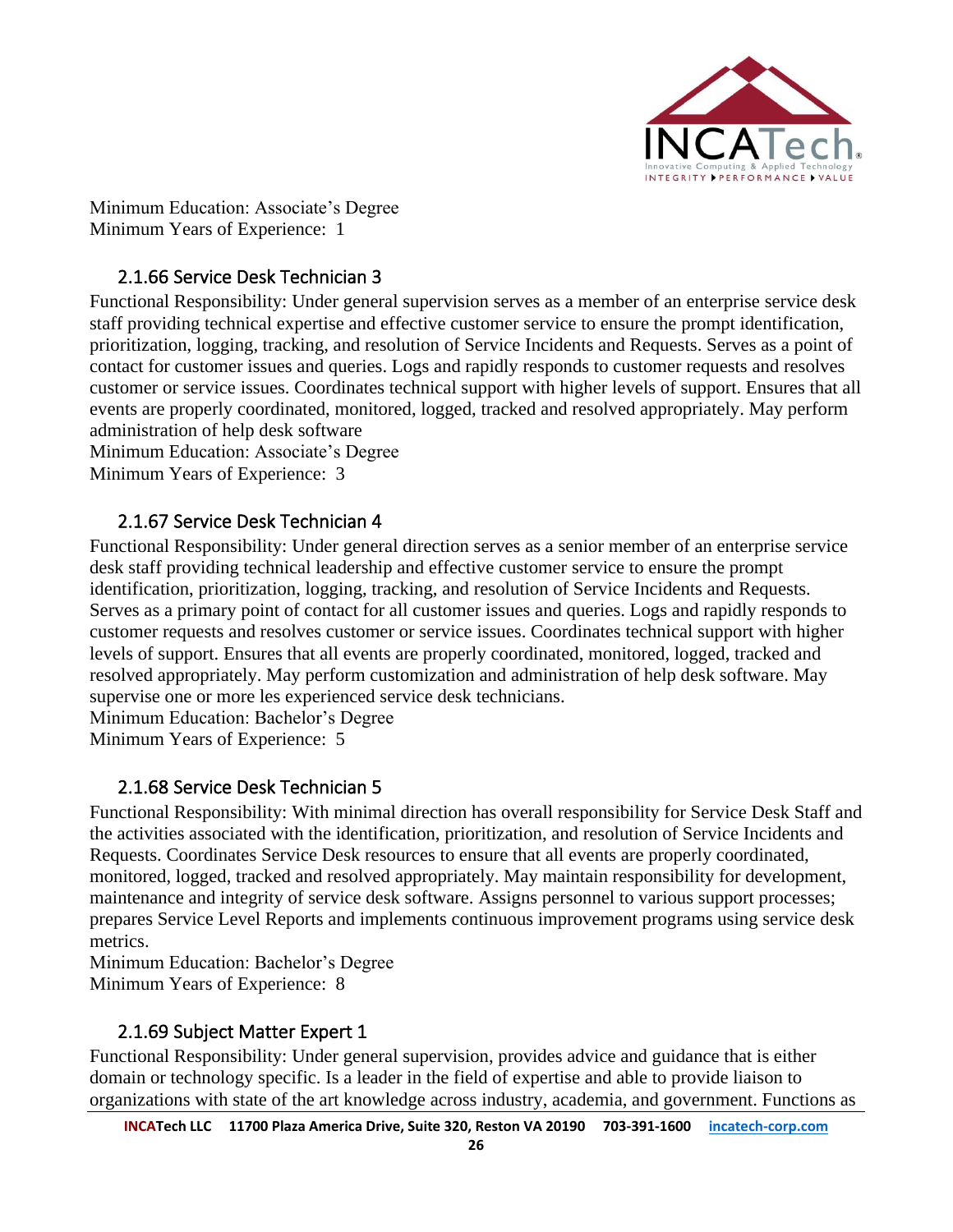

the highest-level individual contributor in at least one technical or business domain area. Utilizes expertise in business management practices, industry requirements and information technology disciplines to develop technical and/or business solutions to client problems. Has a high level of diverse technical and industry experience related to a specific skill set. Typically has specialization in a particular technology or business application. Keeps abreast of technological developments and industry trends

Minimum Education: Bachelor's Degree Minimum Years of Experience: 8

#### 2.1.70 Subject Matter Expert 2

<span id="page-26-0"></span>Functional Responsibility: Under general direction, provides the highest level of advice and guidance that is either domain or technology specific. Is a recognized leader in the field of expertise and able to provide liaison to organizations with state of the art knowledge across industry, academia, and government. Functions as the highest-level individual contributor in at least one technical or business domain area. Utilizes expertise in business management practices, industry requirements and information technology disciplines to develop technical and/or business solutions to client problems. Has a high level of diverse technical and industry experience related to a specific skill set. Typically has specialization in a particular technology or business application. Keeps abreast of technological developments and industry trends

Minimum Education: Bachelor's Degree Minimum Years of Experience: 10

#### 2.1.71 Subject Matter Expert 3

<span id="page-26-1"></span>Functional Responsibility: Under general direction, provides the highest level of advice and guidance that is both domain and technology specific. Is a recognized leader in the field of expertise and able to provide liaison to organizations with state of the art knowledge across industry, academia, and government. Functions as the highest-level individual contributor at the intersection of a technical and business domain area. Utilizes expertise in business management practices, industry requirements and information technology disciplines to develop fully integrated technical/business solutions to client problems. Has a high level of diverse technical and industry experience related to a specific skill set. Typically has specialization in a particular technology and business application. Keeps abreast of technological developments and industry trends.

Minimum Education: Bachelor's Degree Minimum Years of Experience: 12

#### 2.1.72 Subject Matter Expert 4

<span id="page-26-2"></span>Functional Responsibility: Under general guidance provides technical, managerial, and administrative direction for problem definition, analysis, requirements development and implementation for complex to extremely complex systems in the subject matter area. Makes recommendations and advises on organization-wide system improvements, optimization or maintenance efforts in the following specialties: information systems architecture; networking; telecommunications; automation;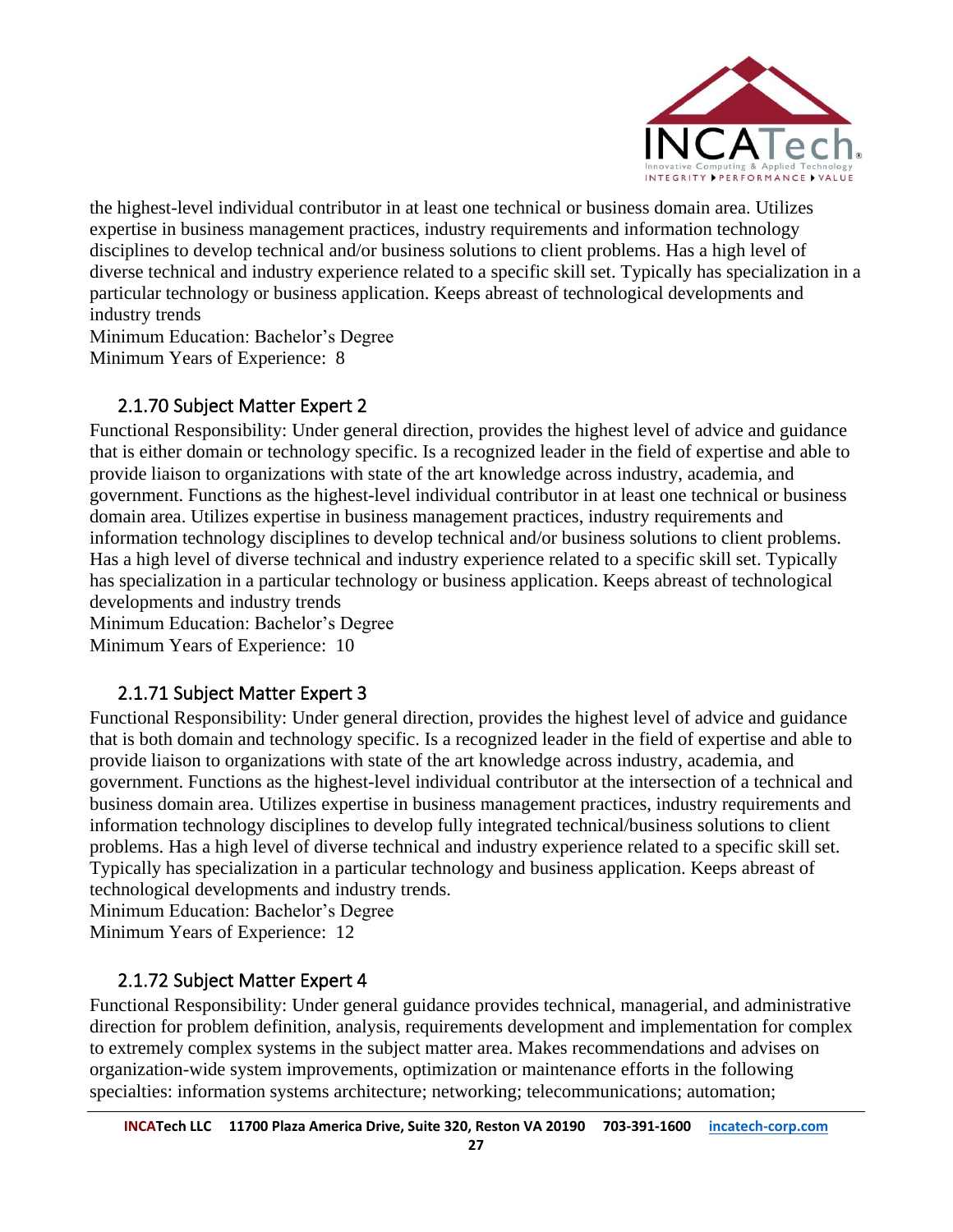

communications protocols; risk management/electronic analysis; software; life-cycle management;

software development methodologies; and modeling and simulation.

Minimum Education: Master's Degree

Minimum Years of Experience: 12

#### 2.1.73 Subject Matter Expert 5

<span id="page-27-0"></span>Functional Responsibility: With minimal guidance provides technical, managerial, and administrative direction for problem definition, analysis, requirements development and implementation for complex to extremely complex systems in the subject matter area. Makes recommendations and advises on organization-wide system improvements, optimization or maintenance efforts in the following specialties: information systems architecture; networking; telecommunications; automation; communications protocols; risk management/electronic analysis; software; life-cycle management; software development methodologies; and modeling and simulation.

Minimum Education: Master's Degree Minimum Years of Experience: 15

#### 2.1.74 Systems Administrator 1

<span id="page-27-1"></span>Functional Responsibility: Under direct supervision support the daily activities of configuration and operation of automated business systems; support scheduling, installation and upgrades to operating systems and software packages. Monitor the system to report performance levels. Ensure data/ media recoverability by implementing a schedule of onsite and offsite system backups and database archive operations. Maintain a comprehensive operating system hardware and software configuration database or library of all supporting documentation. Follow standard operating procedures.

Minimum Education: Associate's Degree

Minimum Years of Experience: 2

#### 2.1.75 Systems Administrator 2

<span id="page-27-2"></span>Functional Responsibility: Under indirect supervision support the planning and execute the daily activities of configuration and operation of automated business systems; measure system operation and resource utilization; perform system capacity analysis; support scheduling, installation and upgrades to operating systems and software packages. Monitor the system to report performance levels. Ensure data/ media recoverability by implementing a schedule of onsite and offsite system backups and database archive operations. Maintain a comprehensive operating system hardware and software configuration database or library of all supporting documentation. Follow standard operating procedures.

Minimum Education: Bachelor's Degree Minimum Years of Experience: 2

#### 2.1.76 Systems Administrator 3

<span id="page-27-3"></span>Functional Responsibility: Under general supervision plan and manage the daily activities of configuration and operation of automated business systems; optimize system operation and resource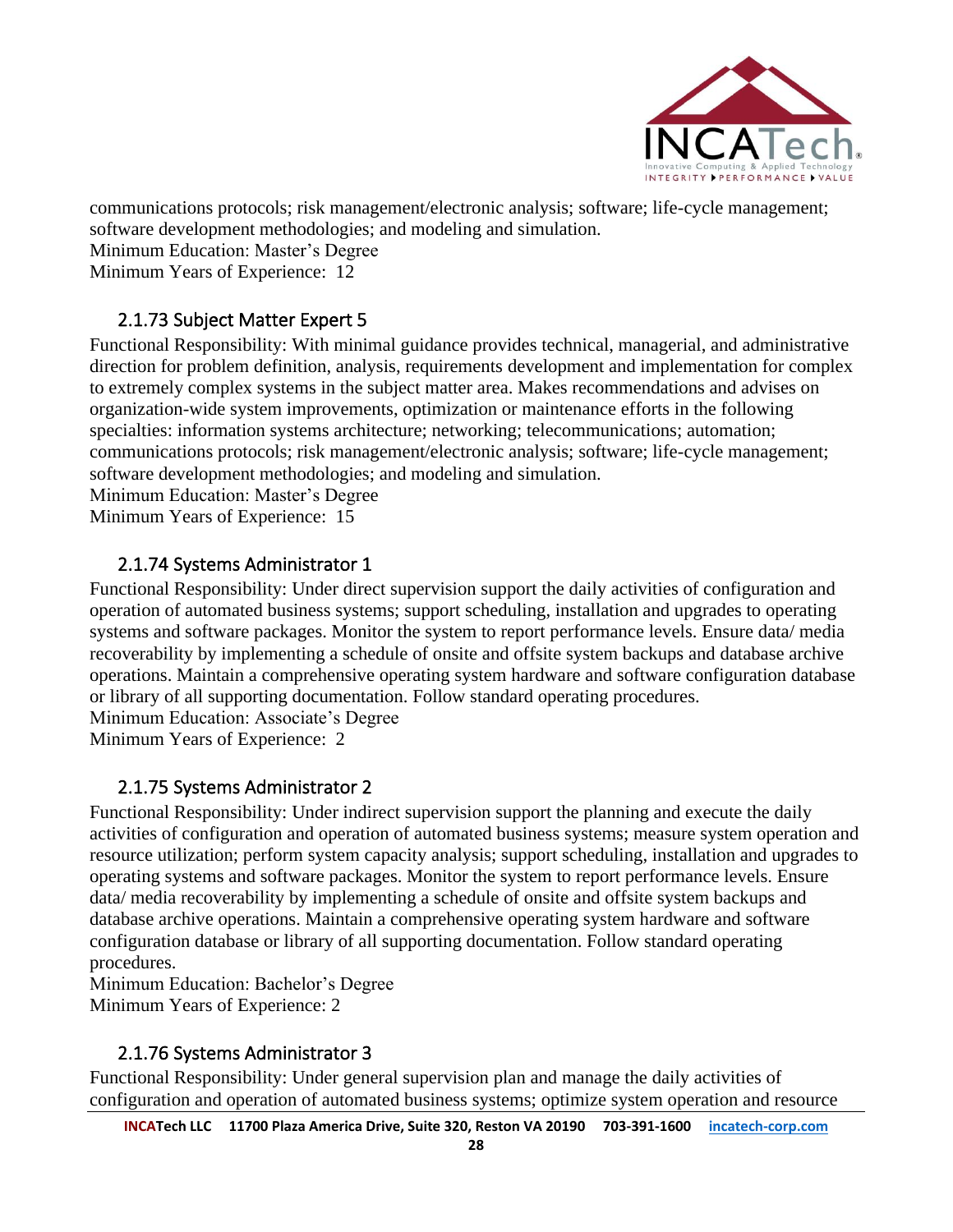

utilization; perform system capacity analysis and planning support. Resolve priority or scheduling conflicts. Perform quality control checks of work completed or in progress to ensure accuracy and completeness of IT products. Analyze, evaluate and test software/hardware problems. Perform and validate installation and upgrades to operating systems and software packages. Monitor and tune the system to maintain performance levels. Ensure data/ media recoverability by implementing a schedule of onsite and offsite system backups and database archive operations. Maintain and enhance a comprehensive operating system hardware and software configuration database or library of all supporting documentation. Follow standard operating procedures.

Minimum Education: Bachelor's Degree

Minimum Years of Experience: 4

#### <span id="page-28-0"></span>2.1.77 Systems Administrator 4

Functional Responsibility: Under general direction plan and manage the daily activities of configuration and operation of automated business systems; optimize system operation and resource utilization; perform system capacity analysis and planning support. Resolve priority or scheduling conflicts. Perform quality control checks of work completed or in progress to ensure accuracy and completeness of IT products. Analyze, evaluate and test software/hardware problems. Schedule, perform and validate installation and upgrades to operating systems and software packages. Monitor and tune the system to optimize performance levels. Ensure data/ media recoverability by implementing a schedule of onsite and offsite system backups and database archive operations. Develop, maintain and enhance a comprehensive operating system hardware and software configuration database or library of all supporting documentation. Promote and follow standard operating procedures.

Minimum Education: Bachelor's Degree Minimum Years of Experience: 6

#### 2.1.78 Systems Administrator 5

<span id="page-28-1"></span>Functional Responsibility: With minimal direction plan and manage the daily activities of configuration and operation of automated business systems; optimize system operation and resource utilization; perform system capacity analysis and planning. Resolve priority or scheduling conflicts. Perform quality control checks of work completed or in progress to ensure accuracy and completeness of IT products. Analyze, evaluate and test software/hardware problems. Schedule, perform, and validate installations and upgrades to operating systems and software packages. Monitor and tune the system to achieve optimum performance levels. Ensure data/ media recoverability by implementing a schedule of onsite and offsite system backups and database archive operations. Develop and enhance a comprehensive operating system hardware and software configuration database or library of all supporting documentation. Develop and promote standard operating procedures. Minimum Education: Bachelor's Degree

Minimum Years of Experience: 10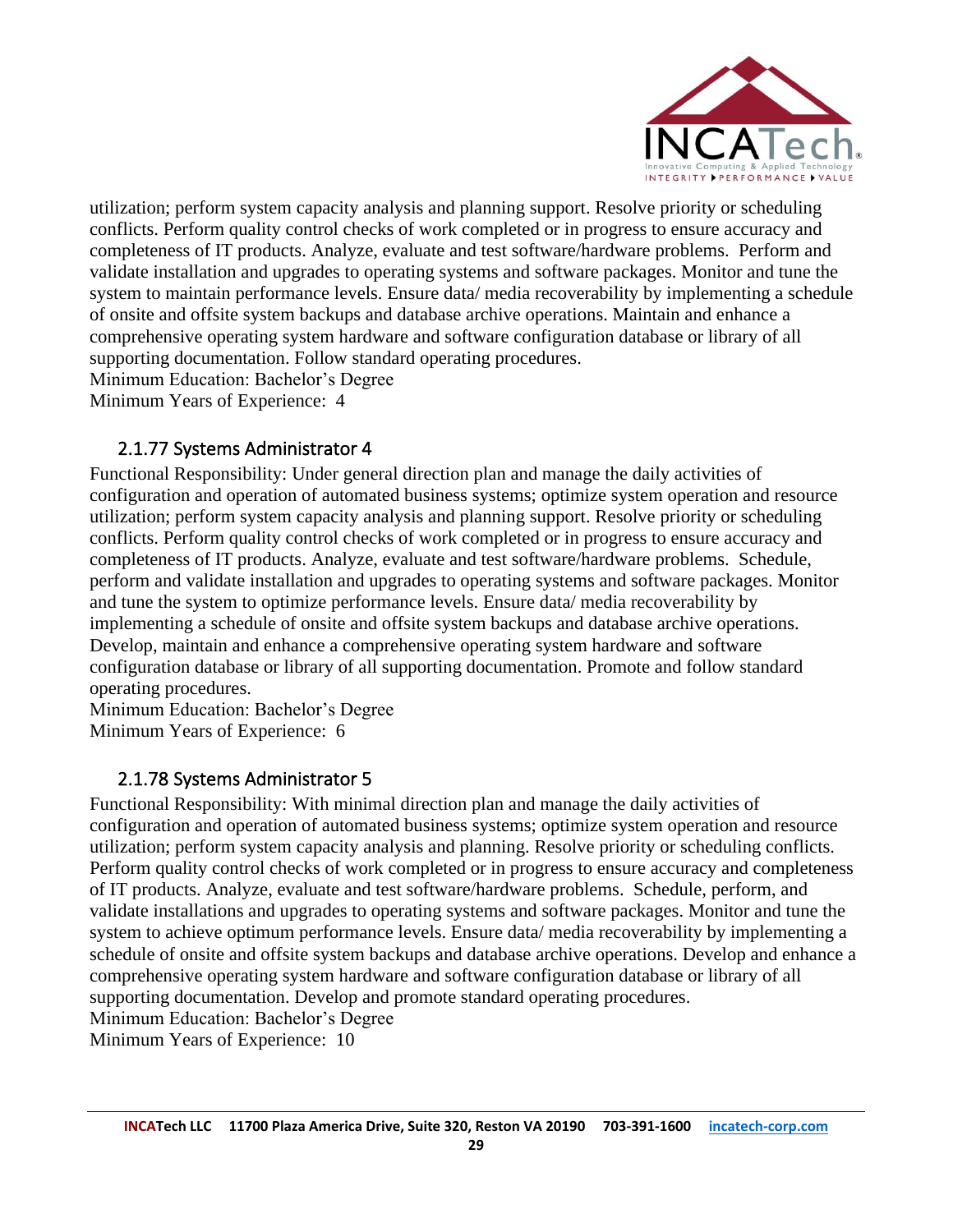

### 2.1.79 Technical Director 3

<span id="page-29-0"></span>Functional Responsibility: With general supervision plans, directs, coordinates, and controls technical and administrative work activities of a group of systems engineers and/or program managers. Performs a wide variety of complex analysis applied to specialized technology problems. Makes technical judgments and provides advice and guidance on the resolution of technical problems Typical assignments involve integration of processes or methodologies to resolve total system problems or applications.

Minimum Education: Bachelor's Degree Minimum Years of Experience: 8

### 2.1.80 Technical Director 4

<span id="page-29-1"></span>Functional Responsibility: With general direction plans, directs, coordinates, and controls technical and administrative work activities of a group of systems engineers and/or program managers. Performs a wide variety of complex analysis applied to specialized technology problems. Makes technical judgments and provides advice and guidance on the resolution of technical problems Typical assignments involve integration of processes or methodologies to resolve total system problems or applications.

Minimum Education: Bachelor's Degree Minimum Years of Experience: 10

### 2.1.81 Technical Director 5

<span id="page-29-2"></span>Functional Responsibility: With minimal direction plans, directs, coordinates, and controls technical and administrative work activities of a group of systems engineers and/or program managers. Performs a wide variety of complex analysis applied to specialized technology problems. Makes technical judgments and provides advice and guidance on the resolution of technical problems Typical assignments involve integration of processes or methodologies to resolve total system problems or applications.

Minimum Education: Master's Degree Minimum Years of Experience: 10

#### <span id="page-29-3"></span>2.1.82 Test Specialist 1

Functional Responsibility: Performs formal system testing activities for a particular project or subset of a larger project under supervision of more experienced test personnel. Participate in support of user requirements for simple to moderately complex software/hardware applications under the direction of senior staff. Executes defined test cases and procedures as detailed in the test documentation. Assists with the collection of data and technical information used in the development of test documentation. Assist in the development of test data to be used in performing required tests. Responsible for Documentation of test results in the proper logs and/or tracking systems.

Minimum Education: Associate's Degree Minimum Years of Experience: 2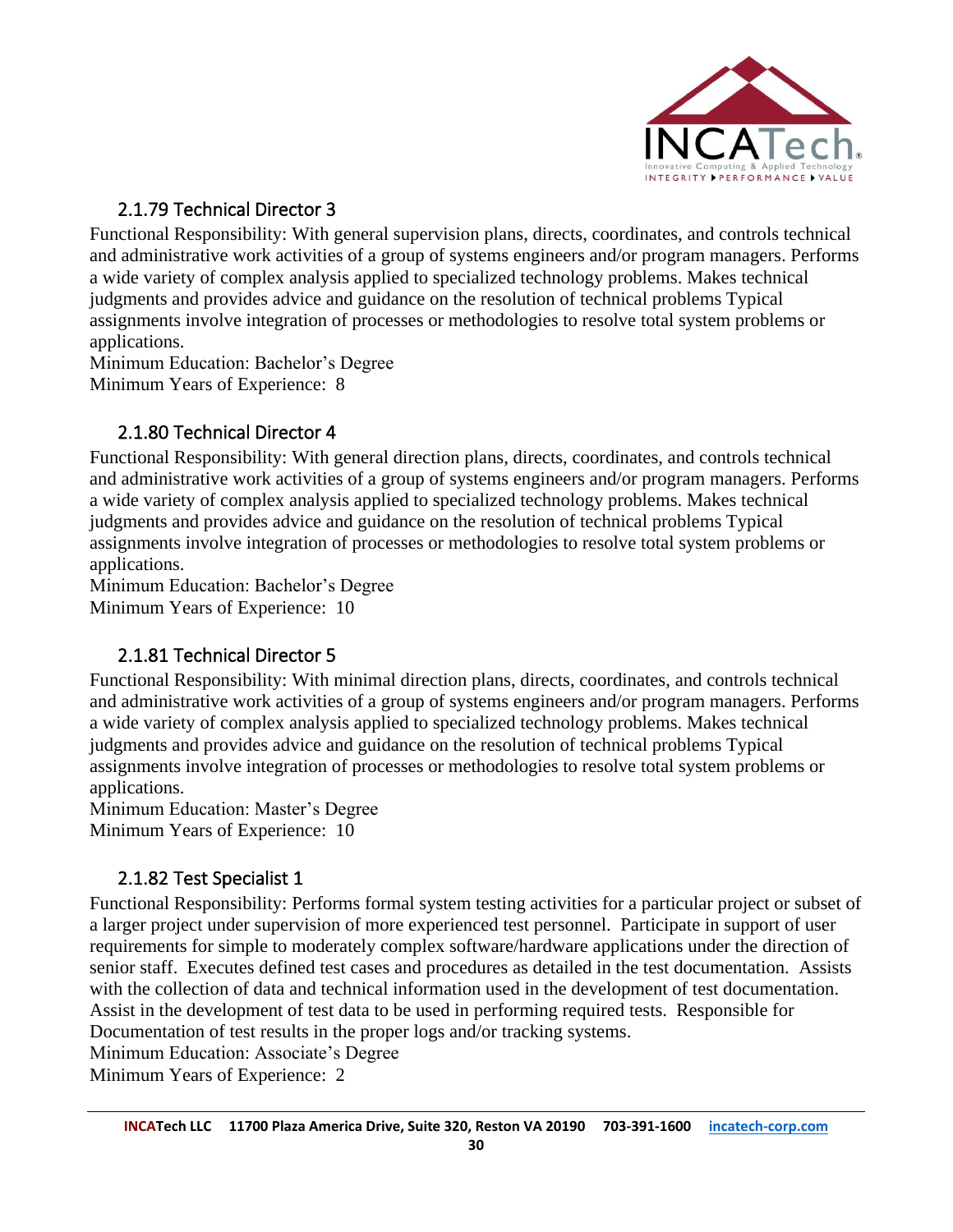

#### 2.1.83 Test Specialist 2

<span id="page-30-0"></span>Functional Responsibility: Performs formal system testing activities for a particular project or subset of a larger project under indirect supervision of more experienced test personnel. Support testing of user requirements for simple to moderately complex software/hardware applications under the direction of more senior staff. Executes defined test cases and procedures as detailed in the test documentation. Performs collection of data and technical information used in the development of test documentation. Assist in the development of test data to be used in performing required tests. Responsible for Documentation of test results in the proper logs and/or tracking systems. Participates in selected phases of risk management assessment and software/hardware development under the direction of more experienced personnel. May participate in the development of test scripts and is responsible for ensuring proper execution of those test scripts.

Minimum Education: Bachelor's Degree Minimum Years of Experience: 2

#### <span id="page-30-1"></span>2.1.84 Test Specialist 3

Functional Responsibility: Performs formal system testing activities for a particular project or subset of a larger project under general supervision of more experienced test personnel. Support testing of user requirements for simple to moderately complex software/hardware applications under the direction of more senior staff. Executes defined test cases and procedures as detailed in the test documentation. Performs collection of data and technical information used in the development of test documentation. Assist in the development of test data to be used in performing required tests. Responsible for Documentation of test results in the proper logs and/or tracking systems. Participates in selected phases of risk management assessment and software/hardware development under the direction of more experienced personnel. May participate in the development of test scripts and is responsible for ensuring proper execution of those test scripts. Under the direction of more experienced personnel, may be responsible for ensuring that test designs and documentation supports selected client, agency or industry standards and time lines.

Minimum Education: Bachelor's Degree Minimum Years of Experience: 4

#### 2.1.85 Test Specialist 4

<span id="page-30-2"></span>Functional Responsibility: Under general direction guides and performs formal system testing activities for a particular project or subset of a larger project. Support testing of user requirements for simple to complex software/hardware applications in collaboration with other members of the project team. Defines and executes test cases and procedures and creates detailed test documentation. Performs collection of data and technical information used in the development of test documentation. Develops test data to be used in performing required tests. Responsible for documentation of test results in the proper logs and/or tracking systems. Participates in all phases of risk management assessment and software/hardware development in collaborations with design and development staff. Develops test scripts and is responsible for ensuring proper execution of those test scripts. Responsible for ensuring that test designs and documentation supports selected client, agency or industry standards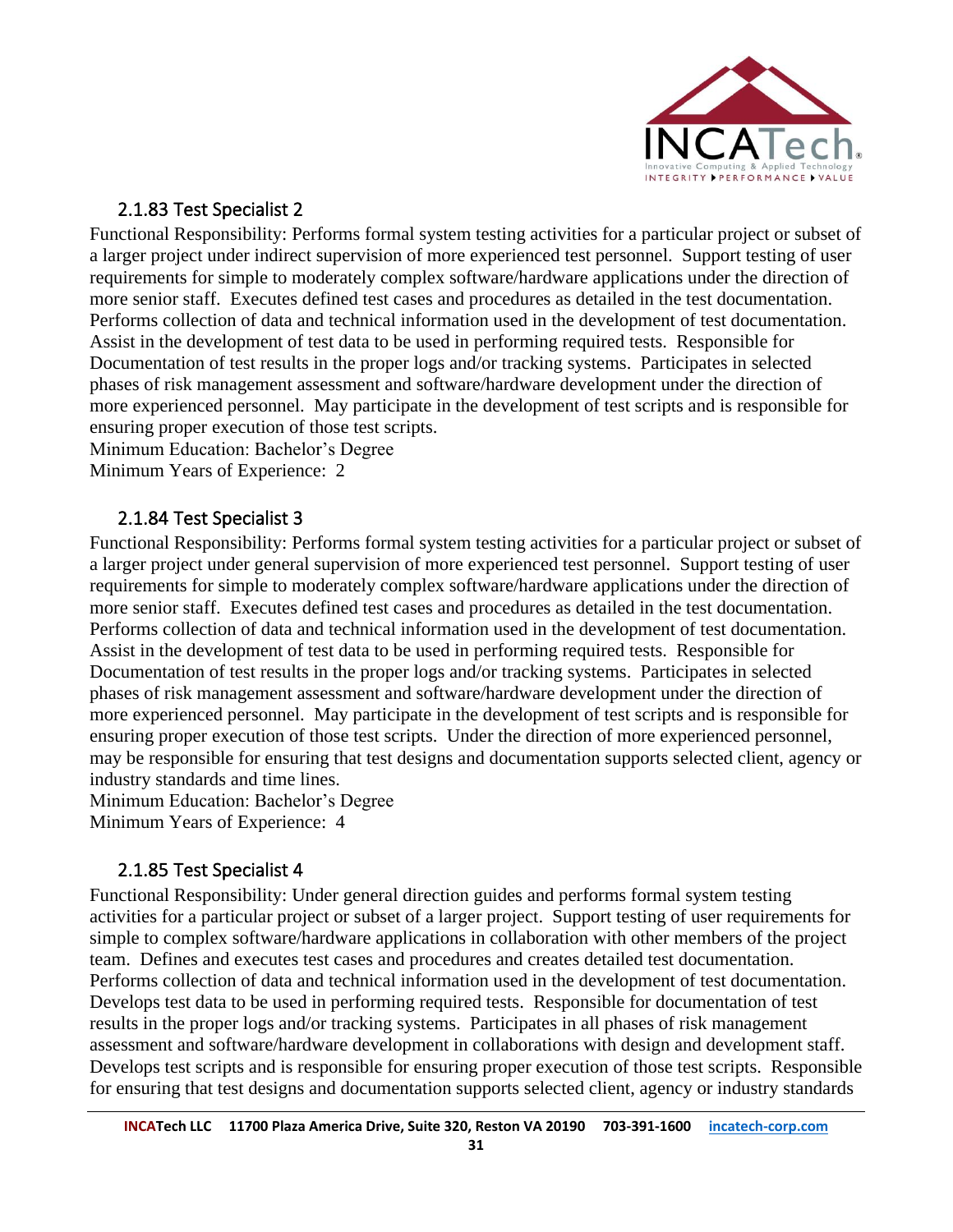

and time lines. Responsible for ensuring that testing conclusions and recommendations are supported by test results. Responsible for or assists in the analysis of test results and documents conclusions. Minimum Education: Bachelor's Degree

Minimum Years of Experience: 6

#### 2.1.86 Test Specialist 5

<span id="page-31-0"></span>Functional Responsibility: With minimal direction guides and performs formal system testing activities for a particular project or subset of a larger project. Support testing of user requirements for simple to complex software/hardware applications in collaboration with other members of the project team. Defines and executes test cases and procedures and creates detailed test documentation. Performs collection of data and technical information used in the development of test documentation. Develops test data to be used in performing required tests. Responsible for documentation of test results in the proper logs and/or tracking systems. Participates in all phases of risk management assessment and software/hardware development in collaborations with design and development staff. Develops test scripts and is responsible for ensuring proper execution of those test scripts. Responsible for ensuring that test designs and documentation supports selected client, agency or industry standards and time lines. Responsible for or assists in the analysis of test results and documents conclusions. Responsible for ensuring that testing conclusions and recommendations are supported by test results. Minimum Education: Bachelor's Degree Minimum Years of Experience: 8

#### 2.1.87 Training Specialist 1

<span id="page-31-1"></span>Functional Responsibility: Under direct supervision supports delivery of training, outreach and facilitation efforts in support of complex information technology systems and services. May assist more senior training specialists in the development, coordination, and delivery of training sessions. May assist development of multi-media Computer Based Training (CBT) materials. Minimum Education: Associate's Degree Minimum Years of Experience: 1

#### <span id="page-31-2"></span>2.1.88 Training Specialist 2

Functional Responsibility: Under indirect supervision delivers training, outreach and facilitation efforts in support of complex Information Technology systems and services. May assist more senior training specialists in the development, coordination, and delivery of training sessions. May assist development of multi-media Computer Based Training (CBT) materials.

Minimum Education: Associate's Degree

Minimum Years of Experience: 3

#### <span id="page-31-3"></span>2.1.89 Training Specialist 3

Functional Responsibility: Under general supervision prepares and delivers training, outreach and facilitation efforts in support of complex Information Technology systems and services. May assist

**32**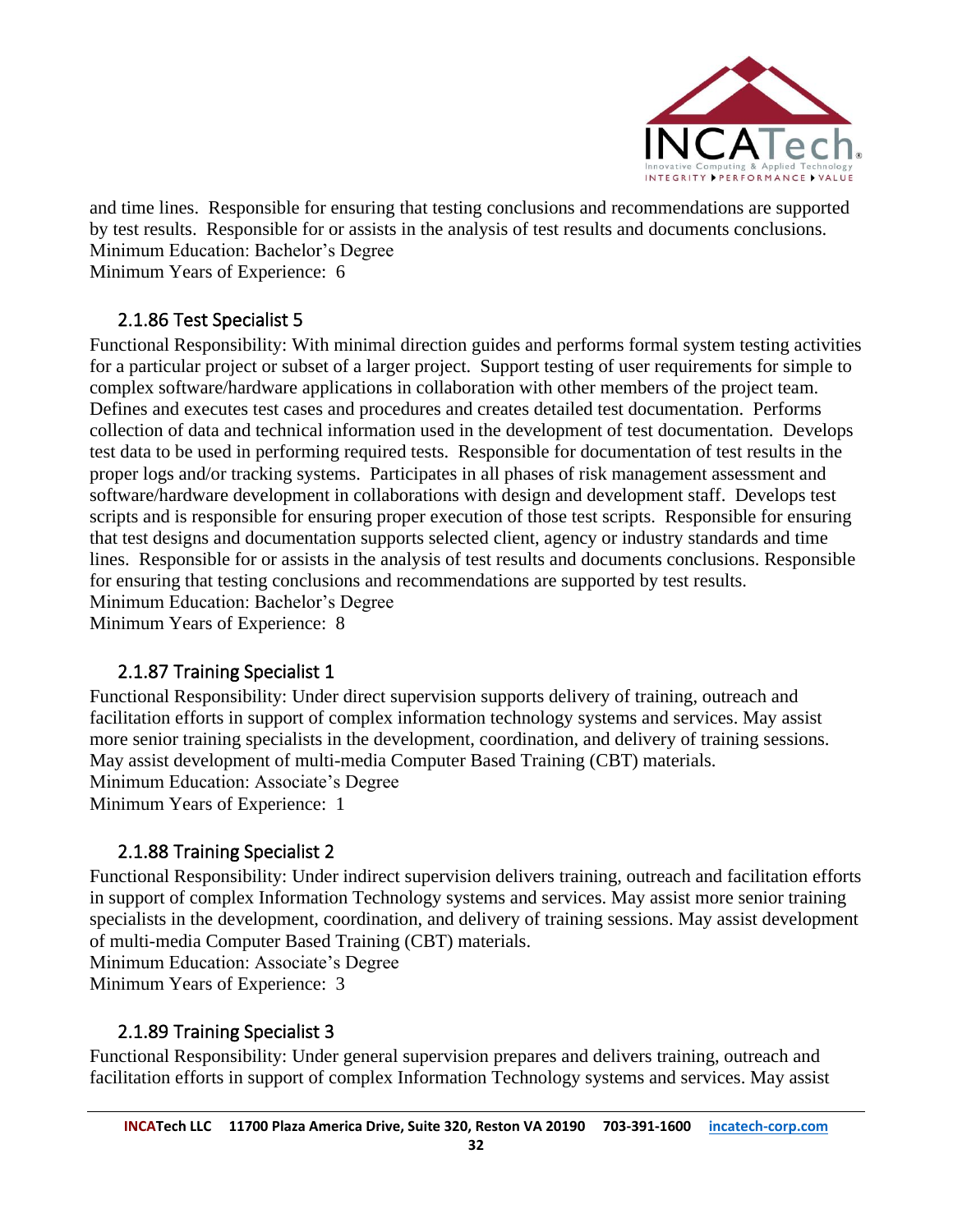

more senior training specialists in the development, coordination, and delivery of training sessions.

May develop multi-media Computer Based Training (CBT) materials.

Minimum Education: Bachelor's Degree

Minimum Years of Experience: 3

### 2.1.90 Training Specialist 4

<span id="page-32-0"></span>Functional Responsibility: Under general direction develops and delivers training, outreach and facilitation programs in support of complex Information Technology systems and services. Works with clients to establish learning objectives, training platforms, and delivery channels. Evaluates the effectiveness of existing training programs and exercises. Interacts with stakeholders and subject matter experts to ensure technical accuracy of instructional content. May oversee or perform the development of multi-media Computer Based Training (CBT) materials.

Minimum Education: Bachelor's Degree

Minimum Years of Experience: 5

#### 2.1.91 Training Specialist 5

<span id="page-32-1"></span>Functional Responsibility: With minimal direction develops and delivers training, outreach and facilitation programs in support of complex information technology systems and services. Works with clients to establish learning objectives, training platforms, and delivery channels. Evaluates the effectiveness of existing training programs and exercises. Interacts with stakeholders and subject matter experts to ensure technical accuracy of instructional content. May oversee or perform the development of multi-media Computer Based Training (CBT) materials. Minimum Education: Bachelor's Degree Minimum Years of Experience: 8

#### 2.1.92 Web Master 1

<span id="page-32-2"></span>Functional Responsibility: Under direct supervision, develops, codes, tests, and debugs new software and enhancements to existing web software. Competent to work on fairly complex programs with guidance. Works with technical staff to understand problems with web software and resolve them. Minimum Education: Associate's Degree Minimum Experience: 2

#### <span id="page-32-3"></span>2.1.93 Web Master 2

Functional Responsibility: Under indirect supervision assists in designing and developing user interface features, site animation, and special-effects elements. Assists in designing the website to support the organization's strategies and goals relative to external communications. Requires graphics and design experience as well as HTML knowledge.

Minimum Education: Bachelor's Degree Minimum Experience: 2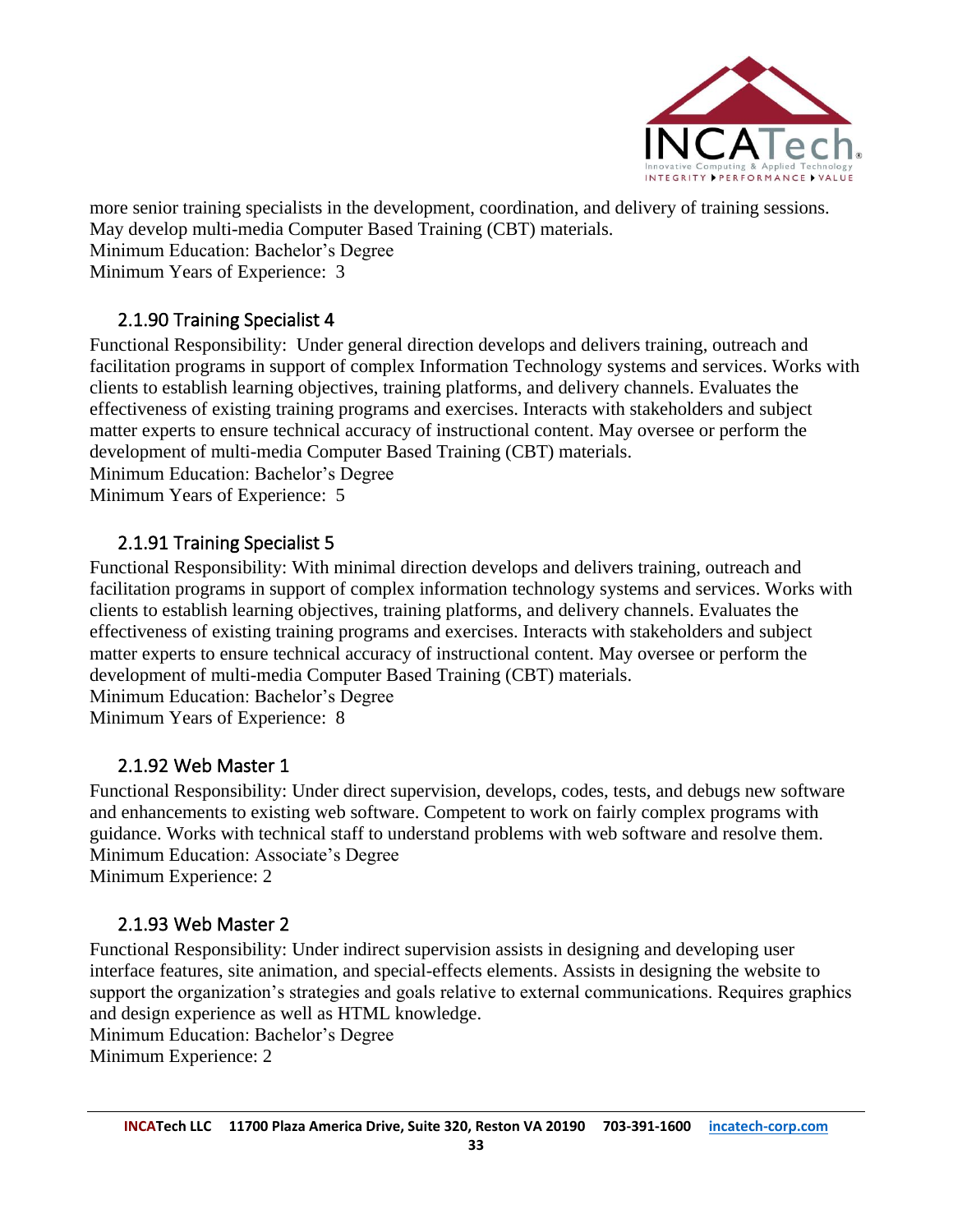

#### 2.1.94 Web Master 3

<span id="page-33-0"></span>Functional Responsibility: Under general supervision, designs and develops user interface features, site animation, and special effects elements. Contributes to the design group's efforts to enhance the look and feel of the organization's online offerings. Designs the website to support the organization's strategies and goals relative to external communications. Develops applications based on current, new and future net-based applications. Requires significant graphics and design experience as well as HTML knowledge.

Minimum Education: Bachelor's Degree Minimum Experience: 5

#### 2.1.95 Web Master 4

<span id="page-33-1"></span>Functional Responsibility: Under general direction, designs and builds web pages using a variety of graphics software applications, techniques, and tools. Designs and develops user interface features, site animation, and special-effects elements. Contributes to the design group's efforts to enhance the look and feel of the organization's online offerings. Designs the website to support the organization's strategies and goals relative to external communications. Requires understanding of web-based technologies and thorough knowledge of HTML, PhotoShop, Illustrator, and/or other design-related applications.

Minimum Education: Bachelor's Degree Minimum Experience: 8

#### 2.1.96 Web Master 5

<span id="page-33-2"></span>Functional Responsibility: With minimal direction, designs, develops, troubleshoots, debugs, and implements software code (such as HTML, CGI, and JavaScript) for a component of the website. Works with graphic designers and other members of a project team to develop the site concept, interface design, and architecture of the website. Responsible for interface implementation. Integrates web applications with backend databases. Deploys large web-based transaction systems using application servers. Researches, tests, builds, and coordinates the integration of new products per production and client requirements. Requires strong navigation and site-design instincts. Minimum Education: Bachelor's Degree Minimum Years of Experience: 10

#### 2.1.97 User Interface/User Experience Designer 2

<span id="page-33-3"></span>Functional Responsibility: Under general supervision, provide engineering services and consulting in human-system integration (HSI), usability engineering, training systems design and evaluation, and next generation HSI research. Works collaboratively to translate project requirements into UI designs that incorporate interface usability and user experience best practices. ·Assist translating user needs into design specifications; Assist in developing prototype and end-user applications and enhancements based on specifications. ·Assist in developing rapid prototypes of potential new products, features, or widgets either as proof of concept or to assist in requirements. Participate in all stages of software development while providing a User Interface/User Experience perspective.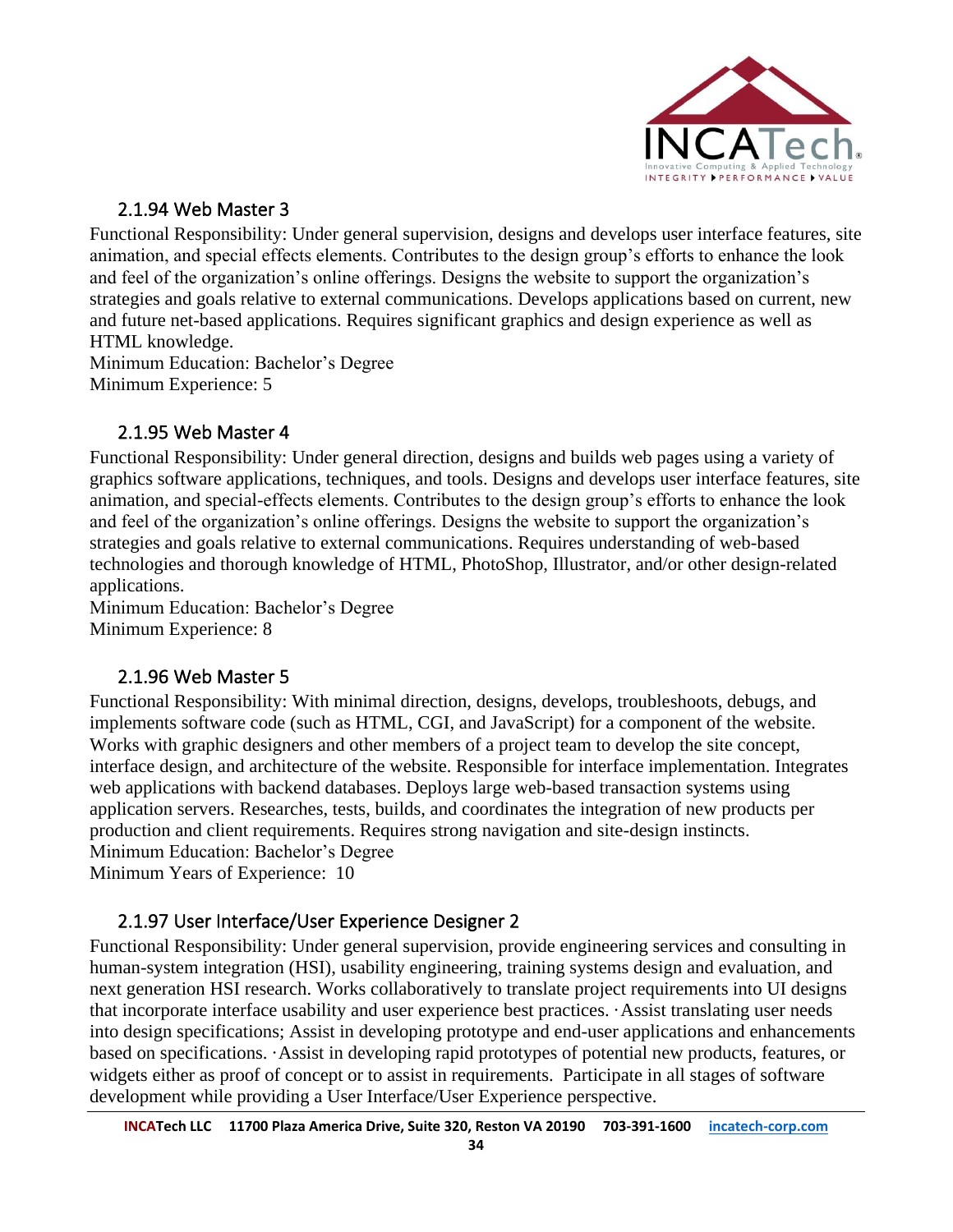

Minimum Education: Bachelor's Degree Minimum Experience: 2

#### 2.1.98 User Interface/User Experience Designer 3

<span id="page-34-0"></span>Functional Responsibility: Under general supervision through software design and development experience, provide engineering services and consulting in human-system integration (HSI), usability engineering, training systems design and evaluation, and next generation HSI research. · Responsible for translating project requirements into UI designs that incorporate interface usability and user experience best practices. ·Assist translating user needs into design specifications; Assist in developing prototype and end-user applications and enhancements based on specifications. ·Assist in developing rapid prototypes of potential new products, features, or widgets either as proof of concept or to assist in requirements. · Participate in all stages of software development while providing UI technical expertise: including refining UI vision, gathering user feedback, UI design, coding, testing, release, and support · Conducts user research and usability testing.· Utilize experience when leveraging internal groups to brainstorm completely new graphical interfaces based on existing strategy or innovating within existing products. · Provide detailed, reusable product documentation. · Manage risk by identifying, quantifying and monitoring potential threats to the project or development lifecycle. · Contribute to early identification of project issues and opportunities for product improvement. Minimum Education: Bachelor's Degree Minimum Experience: 5

#### 2.1.99 User Interface/User Experience Designer 4

<span id="page-34-1"></span>Functional Responsibility: With minimal direction, works with clients and the engineering team to create user-centered design for a variety of platforms. Leads visual design, information architecture and usability of the project. Establishes and maintains the vision of the overall user experience across all user-facing components of the project (i.e., information architecture, visual design, and application user interface, web presence look-and-feel, interactive multimedia, etc.) and continuously adjusts for User Interface/User Experience (UI/UX) consistency throughout the development lifecycle with respect to 508 compliance. Understands user-centered design methodologies through market analysis, customer feedback, and usability findings. Clearly define and translate results of findings into design concepts for interactions and user experience. Designs wireframes, flowcharts, mock-ups and deliver low, medium, and high-fidelity page design and scenarios. Possesses a thorough understanding of User Centered Design (UCD) best practices, application design, responsive designs, and essential graphic design theory. Serve as the company expert in all areas of usability, graphic design and product branding.

Minimum Education: Bachelor's Degree Minimum Years of Experience: 8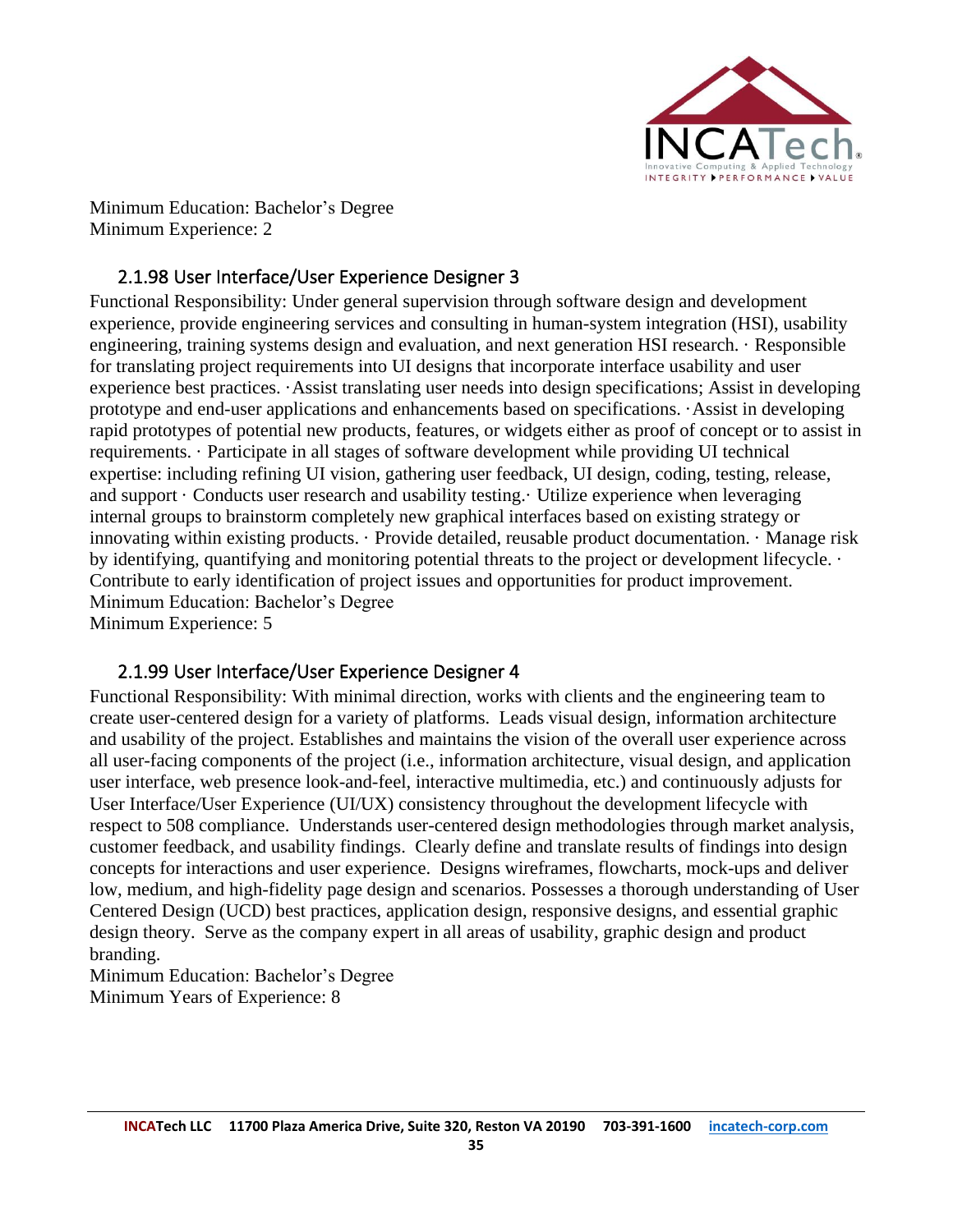

### 2.2 Administrative Support

### <span id="page-35-0"></span>2.2.1 Admin Support 1

<span id="page-35-1"></span>Functional Responsibility: Entry Level position that, under direct supervision, Supports project specific client administrative activities such as meeting coordination, action tracking and reporting, data management, inventory tracking, and other similar tasks. Assists project staff with preparing status reports, and documents.

Minimum Education: High School Diploma

Minimum Years of Experience: None

### <span id="page-35-2"></span>2.2.2 Admin Support 2

Functional Responsibility: Under indirect supervision, plans and organizes project specific work according to established or standard project/office procedures. May compose and type routine correspondence and reports. May screens telephone calls or greets visitors to ascertain nature of business and refers to appropriate office. Arranges meetings and schedules appointments for management. May assist in maintaining confidential records and files.

Minimum Education: High School Diploma

Minimum Years of Experience: 2

### 2.2.3 Admin Support 3

<span id="page-35-3"></span>Functional Responsibility: Under general supervision, plans and organizes project specific work according to established or standard project/office procedures. Composes and types routine correspondence and reports. Screens telephone calls or greets visitors to ascertain nature of business and refers to appropriate office. Arranges meetings and schedules appointments for management. Assists compiling and coordinating data for action by management. Assist in maintaining confidential and complex records and files.

Minimum Education: Associates Degree Minimum Years of Experience: 3

#### 2.2.4 Admin Support 4

<span id="page-35-4"></span>Functional Responsibility: Under general direction, plans and organizes project specific work according to established or standard project/office procedures. May determine priority of administrative tasks. May assign work to clerical staff to relieve management of administrative detail. May compose and type routine correspondence and reports. May screen telephone calls or greet visitors to ascertain nature of business and refers to appropriate office. May arrange meetings and schedules appointments for management. Compiles and coordinates data for action by management. Transmits and explains management's directions to proper persons and follows up for compliance, completeness and conformance with deadlines. Develops and maintains confidential and complex records and files.

Minimum Education: Bachelor's Degree Minimum Years of Experience: 3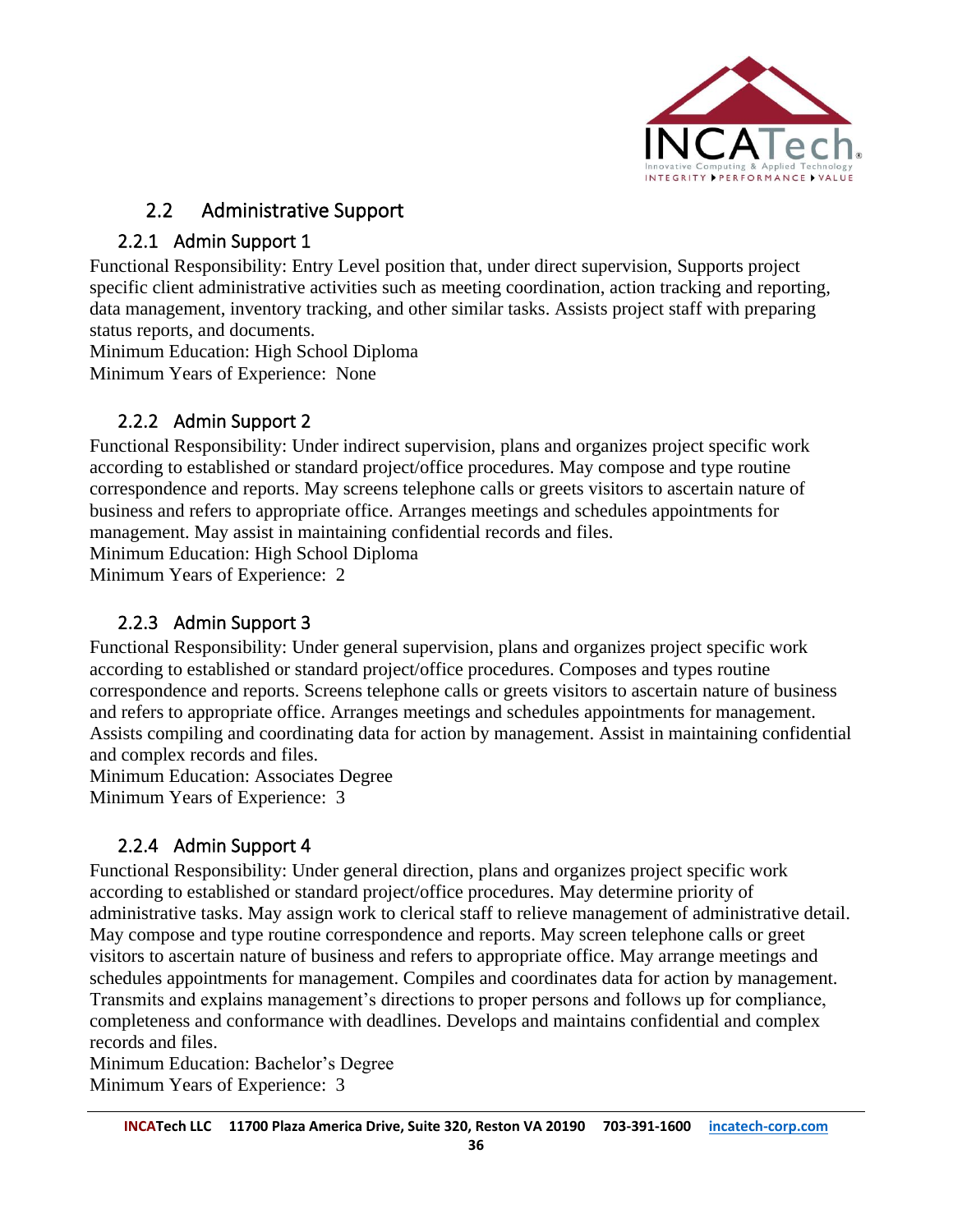

#### <span id="page-36-0"></span>2.2.5 Admin Support 5

Functional Responsibility: Under general direction, plans and organizes project specific work according to established or standard project/office procedures. Determines priority of administrative tasks. May be responsible for other administrative staff. May coordinate workload of other Administrative personnel. Composes and types routine correspondence and reports. Screens telephone calls or greets visitors to ascertain nature of business and refers to appropriate office. Arranges meetings and schedules appointments for management. Compiles and coordinates data for action by management. Transmits and explains management's directions to proper persons and follows up for compliance, completeness and conformance with deadlines. Develops and maintains confidential and complex records and files.

Minimum Education: Bachelor's Degree Minimum Years of Experience: 6

#### <span id="page-36-1"></span>2.2.6 Technical Writer 1

Functional Responsibility: Under direct supervision prepares and/or provides editorial and quality assurance for technical manuals, identification guides, preliminary employment manuals, specifications, technical reports, training materials, and other technical documentations in accordance with applicable customer specifications. Minimum Education: Associate's Degree Minimum Years of Experience: 1

#### 2.2.7 Technical Writer 2

<span id="page-36-2"></span>Functional Responsibility: Under indirect supervision prepares and/or provides editorial and quality assurance for technical manuals, identification guides, preliminary employment manuals, specifications, technical reports, training materials, and other technical documentations in accordance with applicable customer specifications. May support Information Technology (IT) Team in conducting research in IT, business intelligence and market studies to obtain information on emerging technology needs and capabilities. Assist with IT policy, regulation development, and formulation of strategy. May support/input to acquisition management team with drafting acquisition strategy; procurement, developing contract language/proposal, and assist team with price/cost analysis. Minimum Education: Bachelor's Degree Minimum Years of Experience: 2

#### <span id="page-36-3"></span>2.2.8 Technical Writer 3

Functional Responsibility: Under general supervision, prepare and edit documentation incorporating information provided by specialist, analyst, architect, engineer, and management personnel. Edit functional descriptions, system specifications, user manuals, special reports, or any other customer deliverable and documents. Develop documentation based on existing documentation templates or develop new templates based on requirements and direction. Review materials and recommend revisions or changes in scope, format, and content. Work as a member of a team to ensure production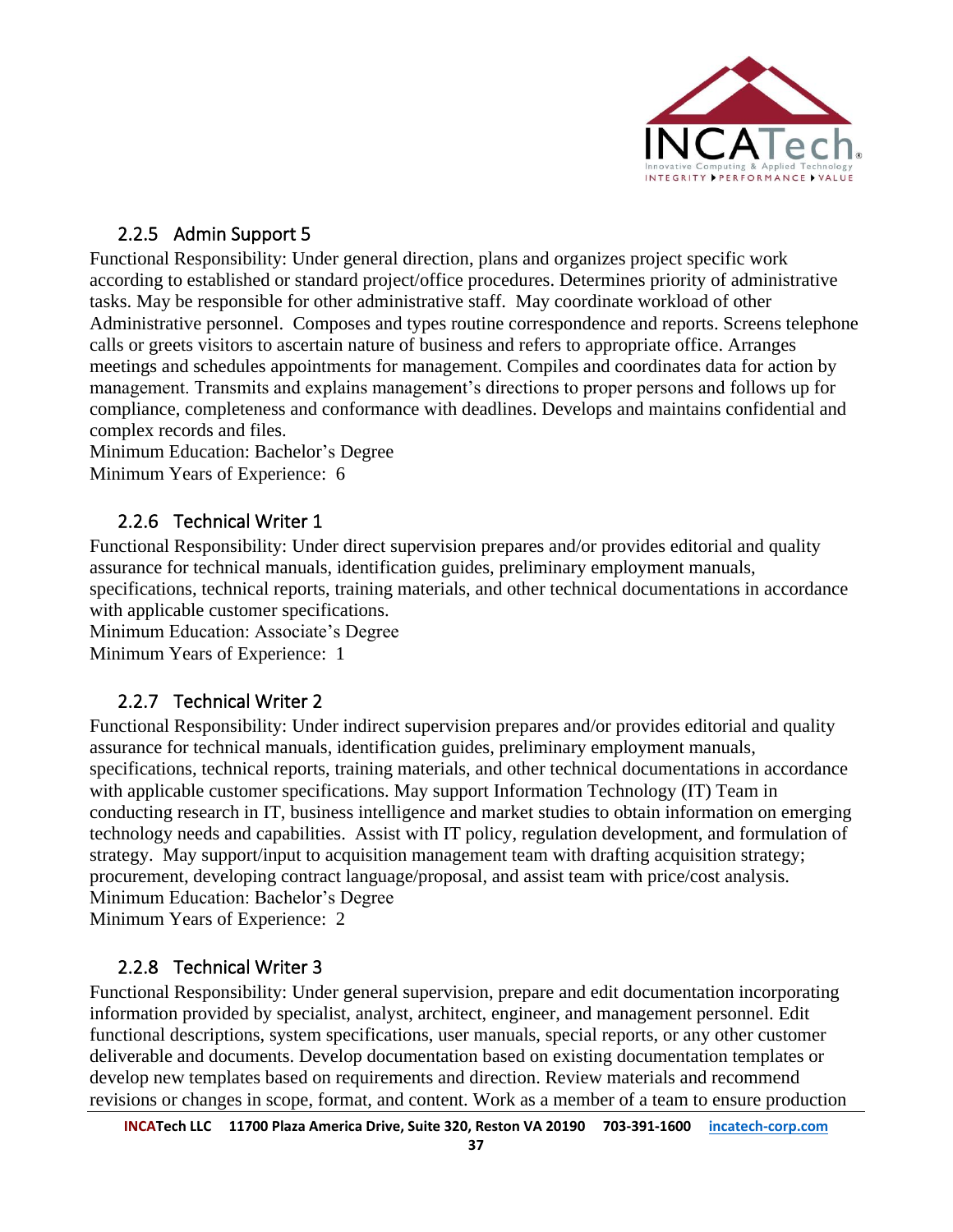

of quality written products. Coordinate, validate, and update existing documents, to include version control, document repository maintenance, and standards compliance. Work with subject matter experts and facilitate document review meetings to verify content. In addition: Able to support Information Technology (IT) Team in conducting research in IT, business intelligence and market studies to obtain information on emerging technology needs and capabilities. Assist with IT policy, regulation development, and formulation of strategy. Provide support/input to acquisition management team with drafting acquisition strategy; procurement, developing contract language/proposal, and assist team with price/cost analysis

Minimum Education: Bachelor's Degree

Minimum Years of Experience: 4

#### 2.2.9 Technical Writer 4

<span id="page-37-0"></span>Functional Responsibility: Under general direction, supports the complete workflow process to ensure successful completion of each revision cycle and distribution of technical publications. Complies with established quality processes to ensure accuracy, ease of use and timely delivery of each revision cycle content. Writes technical publications content as directed. Conducts reviews and analyzes technical documents to gain a thorough understanding of how complex systems operate and how they are to be integrated into technical manuals to provide the end user with the level of text and graphics to support the efficient return to service of the aircraft system. Consults with internal/external customers to create/revise technical manuals to support the department/corporate operating priorities. Provide input to management on new processes or technology for integration into the technical publications business model. Assist in developing solutions for overcoming the technology/technical issues introduced by outside suppliers for incorporation into existing manuals. In addition: Able to support Information Technology (IT) Team in conducting research in IT, business intelligence and market studies to obtain information on emerging technology needs and capabilities. Assist with IT policy, regulation development, and formulation of strategy. Provide support/input to acquisition management team with drafting acquisition strategy; procurement, developing contract language/proposal, and assist team with price/cost analysis.

Minimum Education: Bachelor's Degree Minimum Years of Experience: 8

### 2.2.10 Technical Writer 5

<span id="page-37-1"></span>Functional Responsibility: With minimal direction responsible (either individually or leading other team members) for the writing of major portions of technical publications. Supports the complete workflow process to ensure successful completion of each revision cycle and distribution of technical publications. Complies with established quality processes to ensure accuracy, ease of use and timely delivery of each revision cycle content. Writes technical publications content as directed. Conducts reviews and analyzes technical documents to gain a thorough understanding of how complex systems operate and how they are to be integrated into technical manuals to provide the end user with the level of text and graphics to support the efficient return to service of the aircraft system. Consults with internal/external customers to create/revise technical manuals to support the department/corporate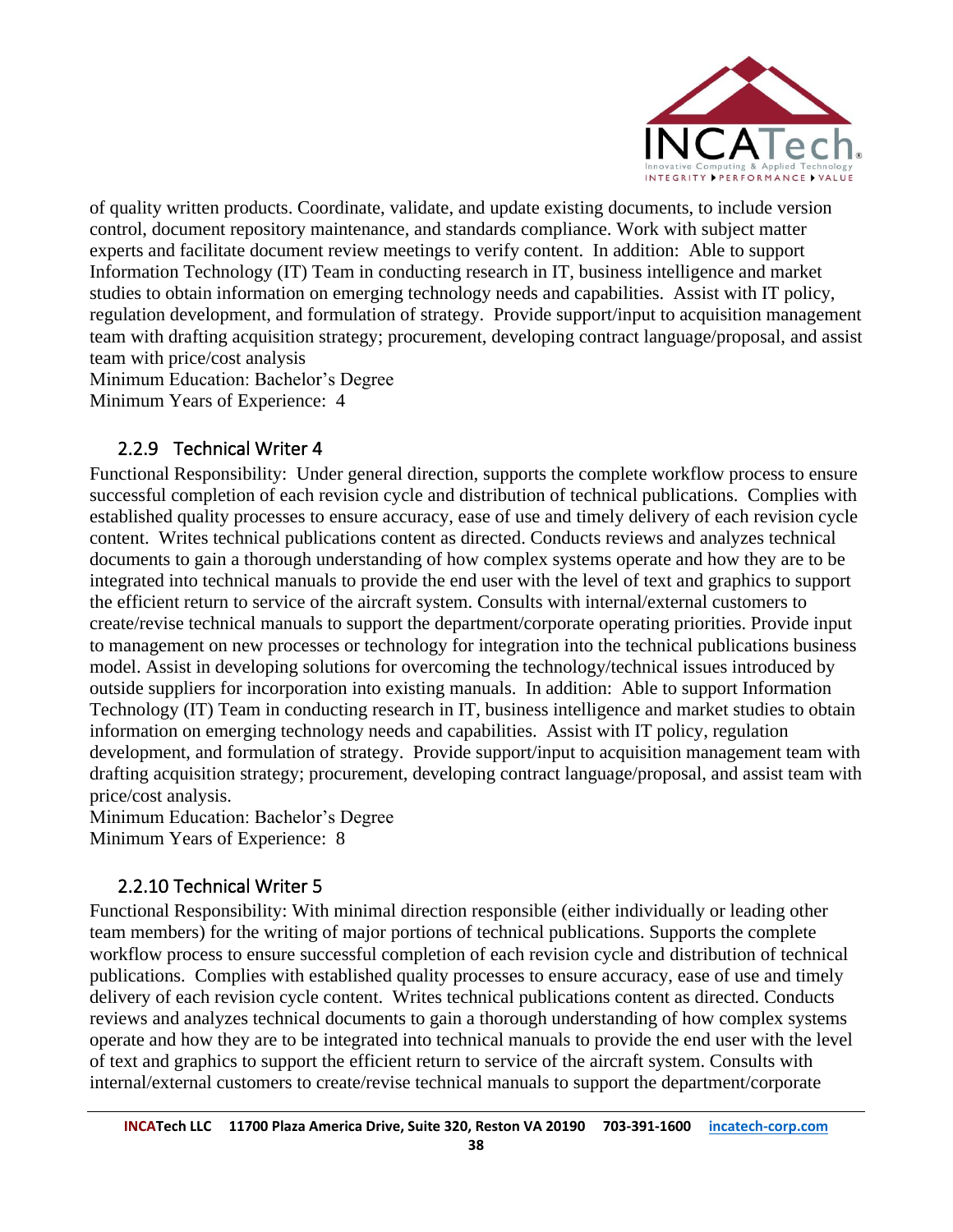

operating priorities. Provide input to management on new processes or technology for integration into the technical publications business model. Assist in developing solutions for overcoming the technology/technical issues introduced by outside suppliers for incorporation into existing manuals. In addition: Able to support Information Technology (IT) Team in conducting research in IT, business intelligence and market studies to obtain information on emerging technology needs and capabilities. Assist with IT policy, regulation development, and formulation of strategy. Provide senior level support/input to acquisition management team with drafting acquisition strategy; procurement, developing contract language/proposal, and assist team with price/cost analysis. Minimum Education: Bachelor's Degree Minimum Years of Experience: 12

#### <span id="page-38-0"></span>2.2.11 Writer/Editor 1

Functional Responsibility: Entry Level position that, under direct supervision, assists with writing technical copies for projects including fact sheets, meeting summaries, monthly progress reports, informational packets, press releases, publications and web content. Provides technical writing, editing and proofreading support for materials such as reports, news releases, fact sheets, web site text. Minimum Education: High School Diploma

Minimum Years of Experience: 2

#### 2.2.12 Writer/Editor 2

<span id="page-38-1"></span>Functional Responsibility: Under indirect supervision, supports writing technical copies for projects including fact sheets, meeting summaries, monthly progress reports, informational packets, press releases, publications and web content. Provides technical writing, editing and proofreading support for materials such as reports, news releases, fact sheets, web site text. Collaborates with subject matter experts, researchers, and graphic artist to produce documents.

Minimum Education: Associate Degree

Minimum Years of Experience: 3

#### 2.2.13 Writer/Editor 3

<span id="page-38-2"></span>Functional Responsibility: Under general supervision, formulates and writes copies for project materials including fact sheets, project summaries, reports, monthly progress reports, informational packets, press releases, publications and Web content. Works with subject matter experts, researchers, and graphic artist to produce documents. Assists in reviewing a variety of materials and content for web sites and databases. This may involve review of technical articles, reports, brochures, and/or manuals for documentation for web and database posting

Minimum Education: Bachelor's Degree

Minimum Years of Experience: 3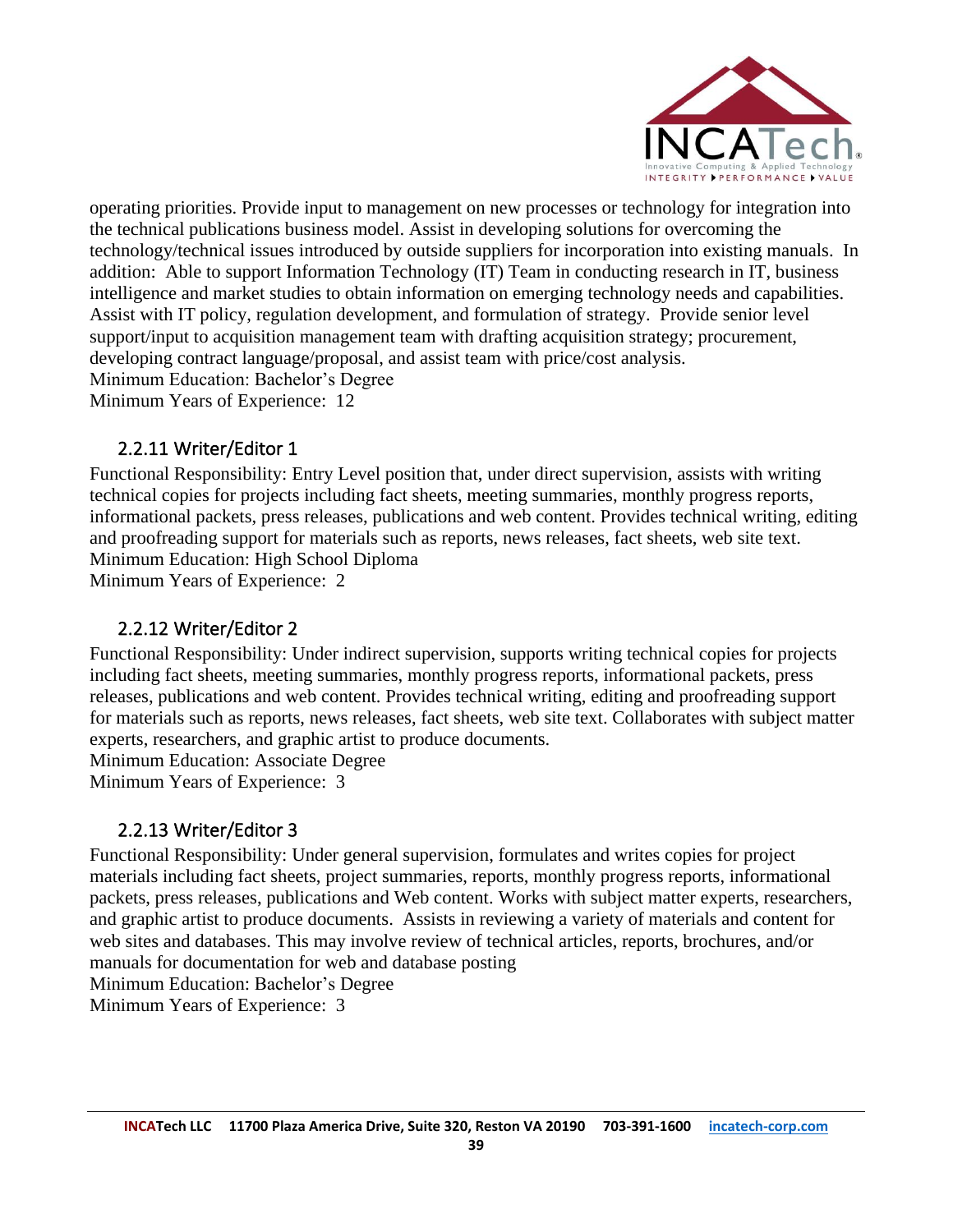

#### 2.2.14 Writer/Editor 4

<span id="page-39-0"></span>Functional Responsibility: With general direction, formulates and writes copies for project materials including fact sheets, project summaries, reports, monthly progress reports, informational packets, press releases, publications and Web content. Collaborates with subject matter experts, researchers, and graphic artist to produce documents Reviews a variety of materials and content for web sites and databases. This may involve review of technical articles, reports, brochures, and/or manuals for documentation for web and database posting Minimum Education: Bachelor's Degree Minimum Years of Experience: 5

#### 2.2.15 Writer/Editor 5

<span id="page-39-2"></span><span id="page-39-1"></span>Functional Responsibility: With minimal direction, May lead team of other writers/editors, leads in formulating and writing copies for project materials including fact sheets, project summaries, reports, monthly progress reports, informational packets, press releases, publications and Web content. Collaborates with subject matter experts, researchers, and graphic artist to produce documents Minimum Education: Bachelor's Degree Minimum Years of Experience: 8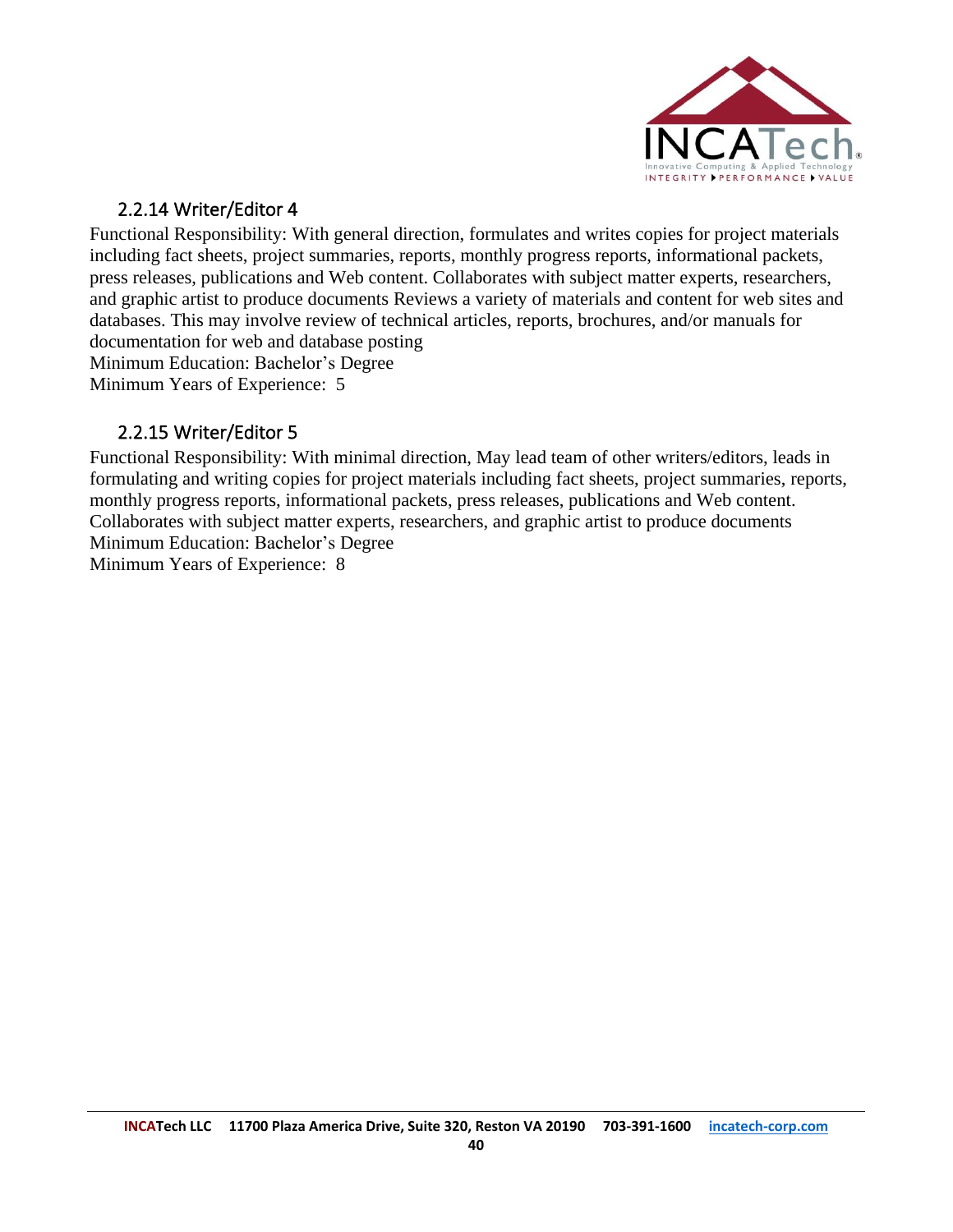

### 2.3 Acquisition Support

### 2.3.1 Acquisition/Procurement/Contract Analyst 1

<span id="page-40-0"></span>Functional Responsibility: Entry Level position that, under direct supervision, supports agency directors and senior staff in contract administration. Assists in the analysis of project requirement from inception to closeout and supports the development of solutions to agency's needs. Has general knowledge of the FAR and DFAR and agency supplements as required.

Minimum Education: Associate's Degree

<span id="page-40-1"></span>Minimum Years of Experience: 1

### 2.3.2 Acquisition/Procurement/Contract Analyst 2

Functional Responsibility: Under indirect supervision, supports agency directors and senior staff in contract administration. Participates in the analysis of project requirement from inception to closeout and supports the development of solutions to agency's needs. Assists in identifying business improvement services in life cycle administration and management of contracts, contract negations, proposal guidance, preparation and management assistance. Supports various contract functions such as acquisition planning, RFP/IFB preparation guidance, market research/analysis, and selection and administration of terms and conditions. Has a working knowledge of the FAR and DFAR and agency supplements as required.

Minimum Education: Bachelor's Degree Minimum Years of Experience: 3

#### 2.3.3 Acquisition/Procurement/Contract Analyst 3

<span id="page-40-2"></span>Functional Responsibility: Under general supervision, supports agency directors and senior staff in contract administration. Participates in the analysis of project requirement from inception to closeout and supports the development of solutions to agency's needs. Can identify business improvement services in life cycle administration and management of contracts, contract negations, proposal guidance, preparation and management assistance. Supports various contract functions such as acquisition planning, RFP/IFB preparation guidance, market research/analysis, and selection and administration of terms and conditions. Has a working knowledge of the FAR and DFAR and agency supplements as required.

Minimum Education: Bachelor's Degree Minimum Years of Experience: 5

### <span id="page-40-3"></span>2.3.4 Acquisition/Procurement/Contract Analyst 4

Functional Responsibility: With general direction, supports agency directors and senior staff in contract administration. Helps direct in the analysis of project requirement from inception to closeout and supports the development of solutions to agency's needs. Identifies business improvement services in life cycle administration and management of contracts, contract negations, proposal guidance, preparation and management assistance. Supports various contract functions such as acquisition planning, RFP/IFB preparation guidance, market research/analysis, and selection and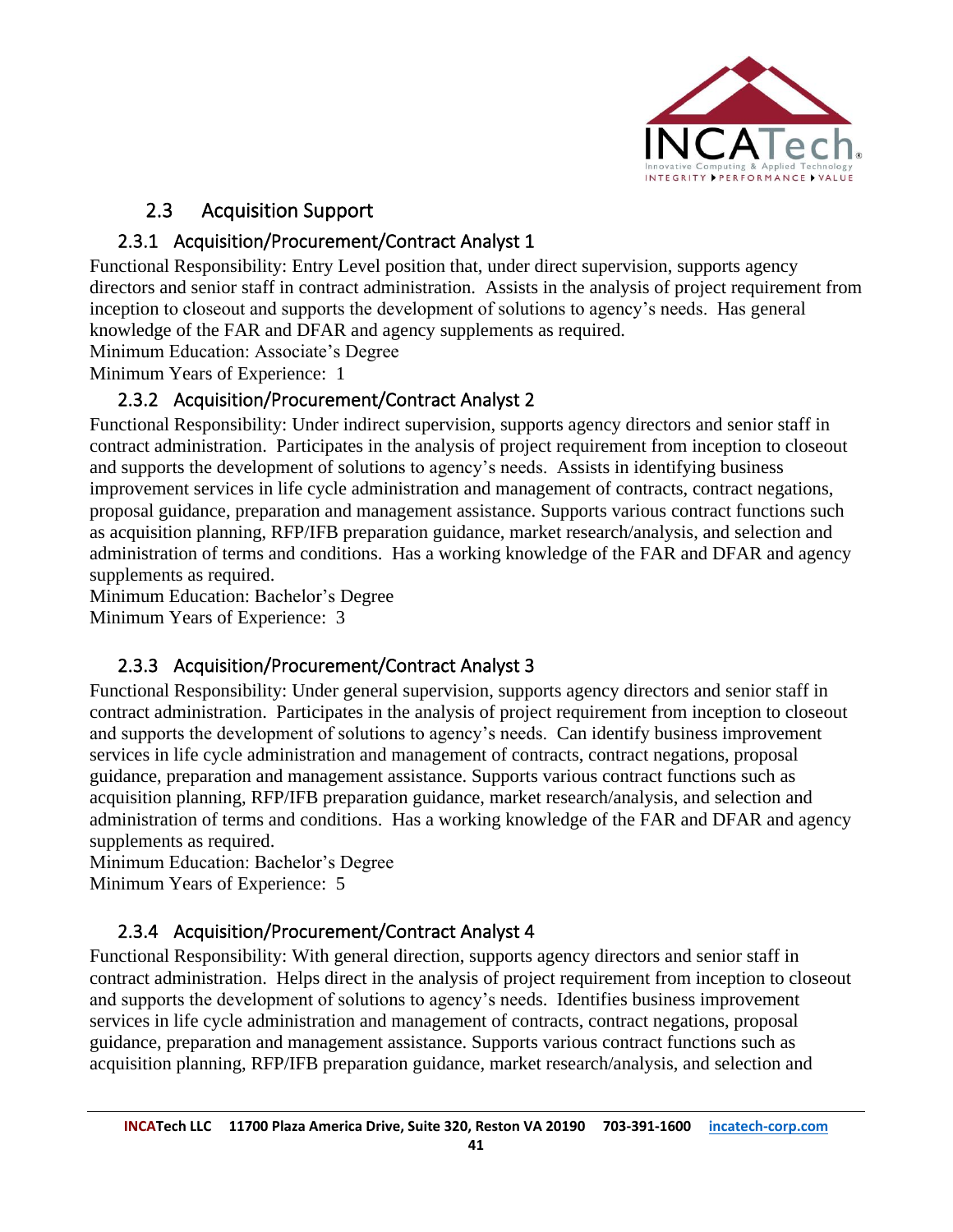

administration of terms and conditions. Has a strong working knowledge of the FAR and DFAR and agency supplements as required.

Minimum Education: Bachelor's Degree

Minimum Years of Experience: 10

### 2.3.5 Acquisition/Procurement/Contract Analyst 5

<span id="page-41-0"></span>Functional Responsibility: With minimal direction, provides advice on contract administration and oversight to the contracts and pricing staff. Analyzes project requirement from inception to closeout and develops solutions to agency's needs. Responsible for business improvement services in life cycle administration and management of contracts, contract negations; proposal guidance, preparation and management assistance. Duties may include acquisition planning, RFP/IFB preparation guidance, market research/analysis, and selection and administration of terms and conditions. Has a strong working knowledge of the FAR and DFAR and agency supplements as required.

Minimum Education: Master's

<span id="page-41-1"></span>Minimum Years of Experience: 12

#### 2.3.6 Business/Financial/Management Analyst 1

Functional Responsibility: Entry Level position that, under direct supervision, works individually and on teams to support the completion of project specific tasks within estimated time frames and budget constraints. Assists in formulating solutions, preparing reports, studies and documentation while supporting presentations and client meetings.

Minimum Education: Associate's Degree

<span id="page-41-2"></span>Minimum Years of Experience: 1

#### 2.3.7 Business/Financial/Management Analyst 2

Functional Responsibility: Under indirect supervision, responsible for assigned tasks including developing cost estimates, alternatives analyses and other financial management activities. Possesses demonstrated knowledge and experience in the development of financial management solutions and implementation of methodologies.

Minimum Education: Bachelor's Degree

Minimum Years of Experience: 3

#### 2.3.8 Business/Financial/Management Analyst 3

<span id="page-41-3"></span>Functional Responsibility: Under general supervision, interfaces with the client on a day-to-day basis, contributes to the completion of project specific tasks within estimated time frames and budget constraints, manages the day-to-day activities of the project team, and reviews work products for quality, completeness, and compliance. Possesses demonstrated knowledge and extensive experience in more than one area of financial management.

Minimum Education: Bachelor's Degree

Minimum Years of Experience: 5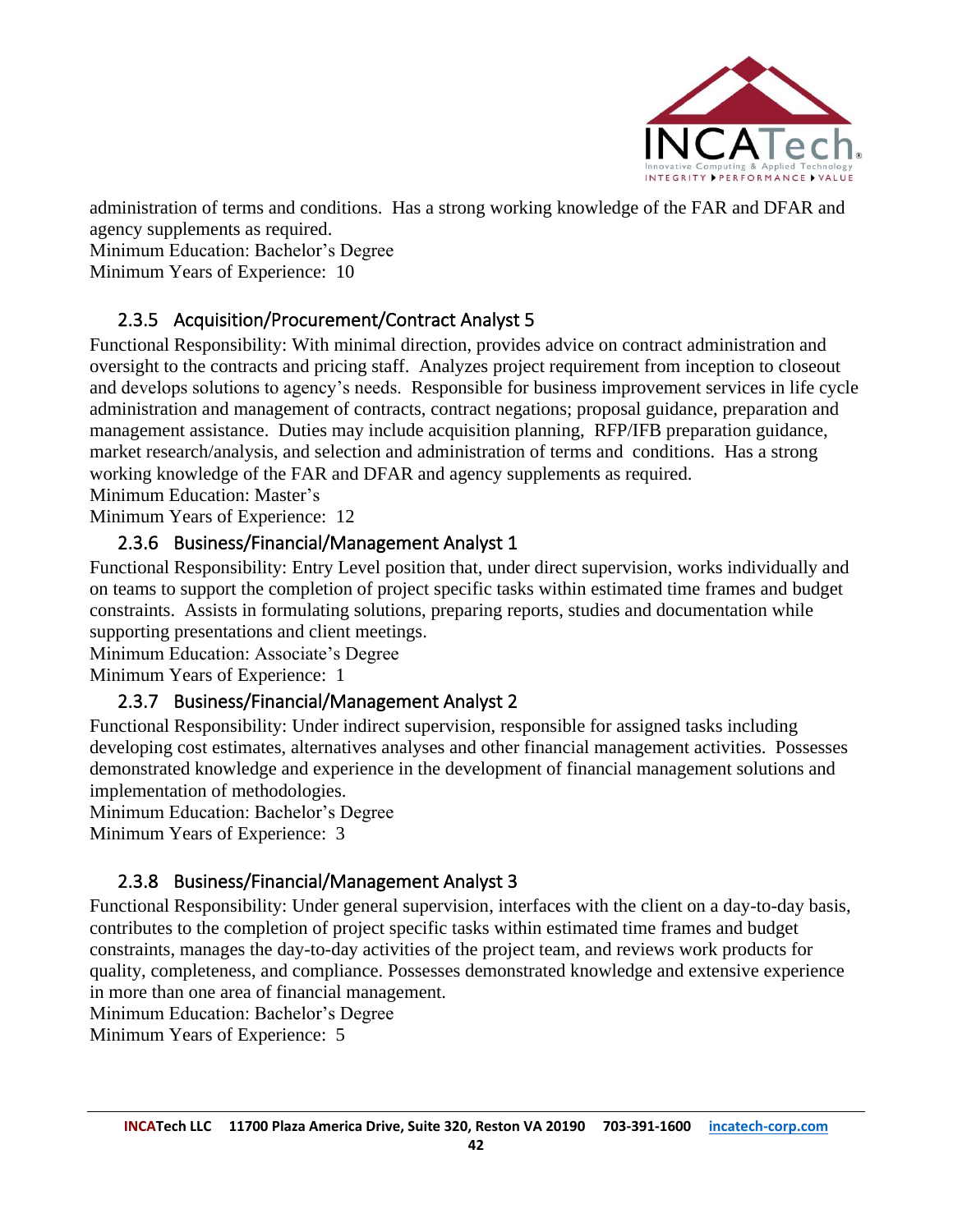

#### 2.3.9 Business/Financial/Management Analyst 4

<span id="page-42-0"></span>Functional Responsibility: Possesses extensive financial management experience. Responsible for project planning, project scope management, and necessary staff and financial management on large, complex projects. Interfaces with client on project specific issues, directs the completion of projects within estimated time frames and budget constraints, coordinates project specific activities and reviews work products for completeness and adherence to applicable regulations and client requirements. May assist in delivering presentations and participate in strategic level client meetings. Minimum Education: Bachelor's Degree Minimum Years of Experience: 10

#### 2.3.10 Business/Financial/Management Analyst 5

<span id="page-42-1"></span>Functional Responsibility: With minimal direction provides primary interface with client management personnel regarding strategic issues and/or high-level subject matter expertise. Directs the completion of projects within estimated time frames and budget constraints, coordinates efforts on tasks, and reviews work products for completeness and adherence to applicable regulations and client requirements. Responsible for delivery, presentations and leading strategic level client meetings. Minimum Education: Masters Degree

<span id="page-42-2"></span>Minimum Years of Experience: 10

### 2.4 Geographic Information Systems (GIS) Support

There are a number of classifications for staff at INCATech. These classifications are based on the kind of services required, years of experience, and educational background. INCATech will work with the government to ensure that the most appropriate types and levels of staff are estimated and planned into proposed tasks.

Note: The descriptions below outline the technical staff members that provide a broad range of services in support of software applications. INCATech reserves the right to categorize nontechnical staff members required to support client-specific, unique requirements within the education and experience levels listed below, exclusive of the technical descriptions.

#### 2.4.1 GIS Analyst

<span id="page-42-3"></span>Functional Responsibility: Staff members in this labor category provide database development support in creating cartographic and digital data products. These staff members have expertise that includes the performance of hard copy to digital data conversion tasks, data migration, and translation activities utilizing advanced processing techniques in tools such as ArcGIS. These individuals design, develop, and implement efficient production tools and workflows in accordance with approved project plans and design parameters.

Minimum Education: Bachelor's Degree Minimum Years of Experience: 2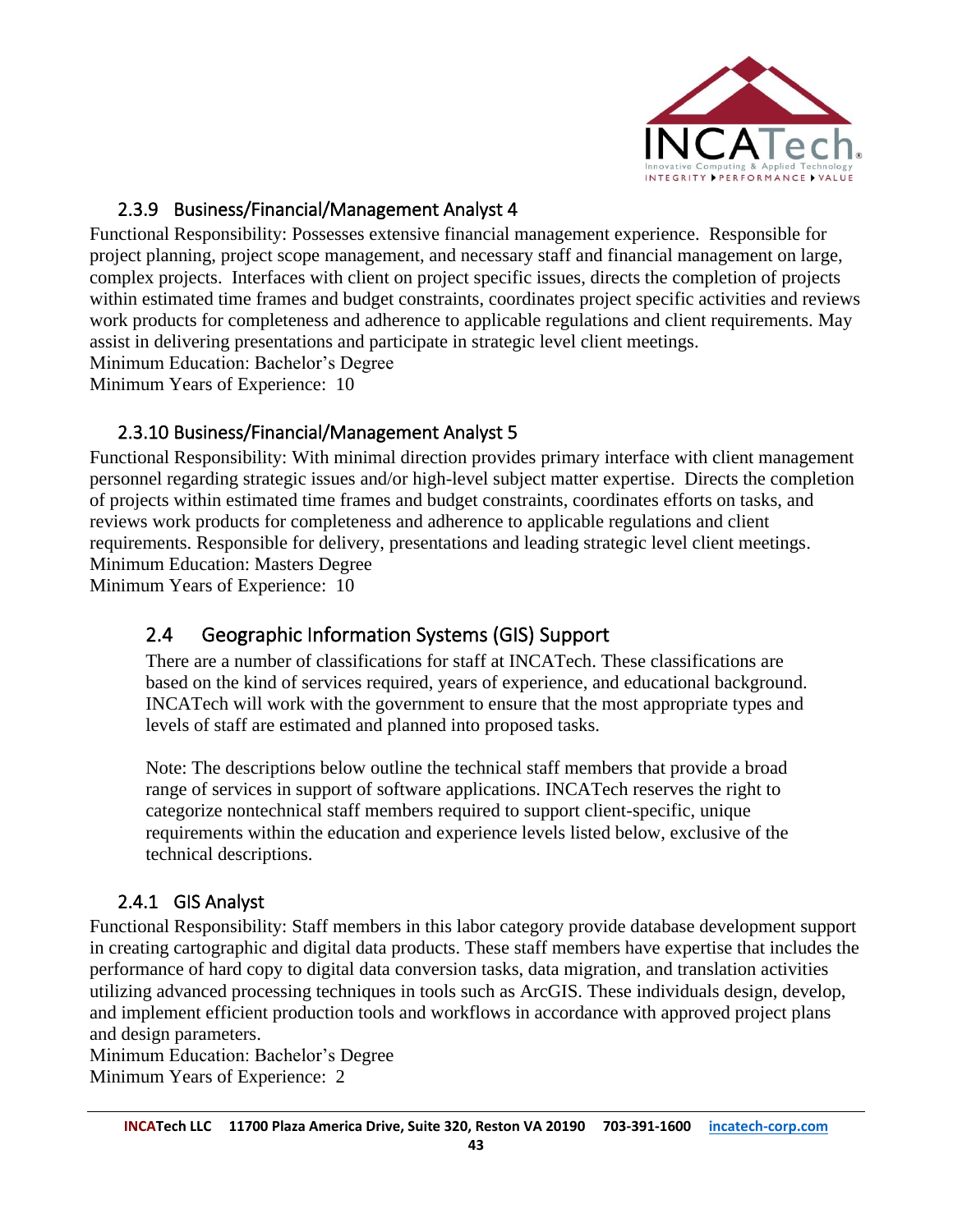

### 2.4.2 GIS Technical Specialist/Engineer

<span id="page-43-0"></span>Functional Responsibility: Staff members in this labor category work collaboratively with software designers to perform software coding and the writing of software documentation according to design specifications developed by senior technical staff described below. As a group, these staff members are experienced in the coding of software and the creation of digital databases, as well as in software development associated with commercial off-the-shelf (COTS) software products; web, desktop, or server software development languages; geospatial data formats; and other technologies. These individuals also develop effective database designs, implement data conversion processes and procedures, and perform software and database quality control. This category also includes staff involved in the development and delivery of training and hose with expertise in creating, editing, and teaching training content.

Minimum Education: Bachelor's Degree Minimum Years of Experience: 5

#### 2.4.3 GIS Systems Developer

<span id="page-43-1"></span>Functional Responsibility: Staff members in this labor category support the design of technical project specifications for the implementation of application software projects and database development projects. They support the day-to-day technical activities of the project team and ensure that standard system methodologies are employed. They also perform detailed software design and detailed database conversion design and are directly involved in the coding and implementation of complex and strategic portions of application software and database conversion projects. As a group, these staff members are proficient in COTS software products; web, desktop, and server software development languages; geospatial data formats; and other technologies. These staff members design and develop QA/QC programs and support design and code reviews, database reviews, and other QA/QC activities throughout the project life cycle. This category of staff includes senior staff who apply subject-matter expertise to design, develop, and deliver training content and supporting technologies, leveraging adult learning methodologies.

Minimum Education: Bachelor's Degree Minimum Years of Experience: 8

### <span id="page-43-2"></span>2.4.4 GIS Systems Architect

Functional Responsibility: Staff members in this labor category provide the overall technical vision and system architecture for large, complex systems. They support the application of sound software engineering principles and life cycle methodologies to programs/projects. These individuals are actively involved in systems architecture design, application software design, database process design, and the directing of coding development including the supervision of design and code reviews. These staff members may serve as principal investigators in focused studies or research and development projects. Individuals in this labor category have broad technical knowledge of geographic information system (GIS) applications and related information technologies and may also provide specific expertise in areas such as web-based software applications, service-oriented architectures, data warehousing, spatial analysis, and modeling. As a group, these staff members are proficient in COTS software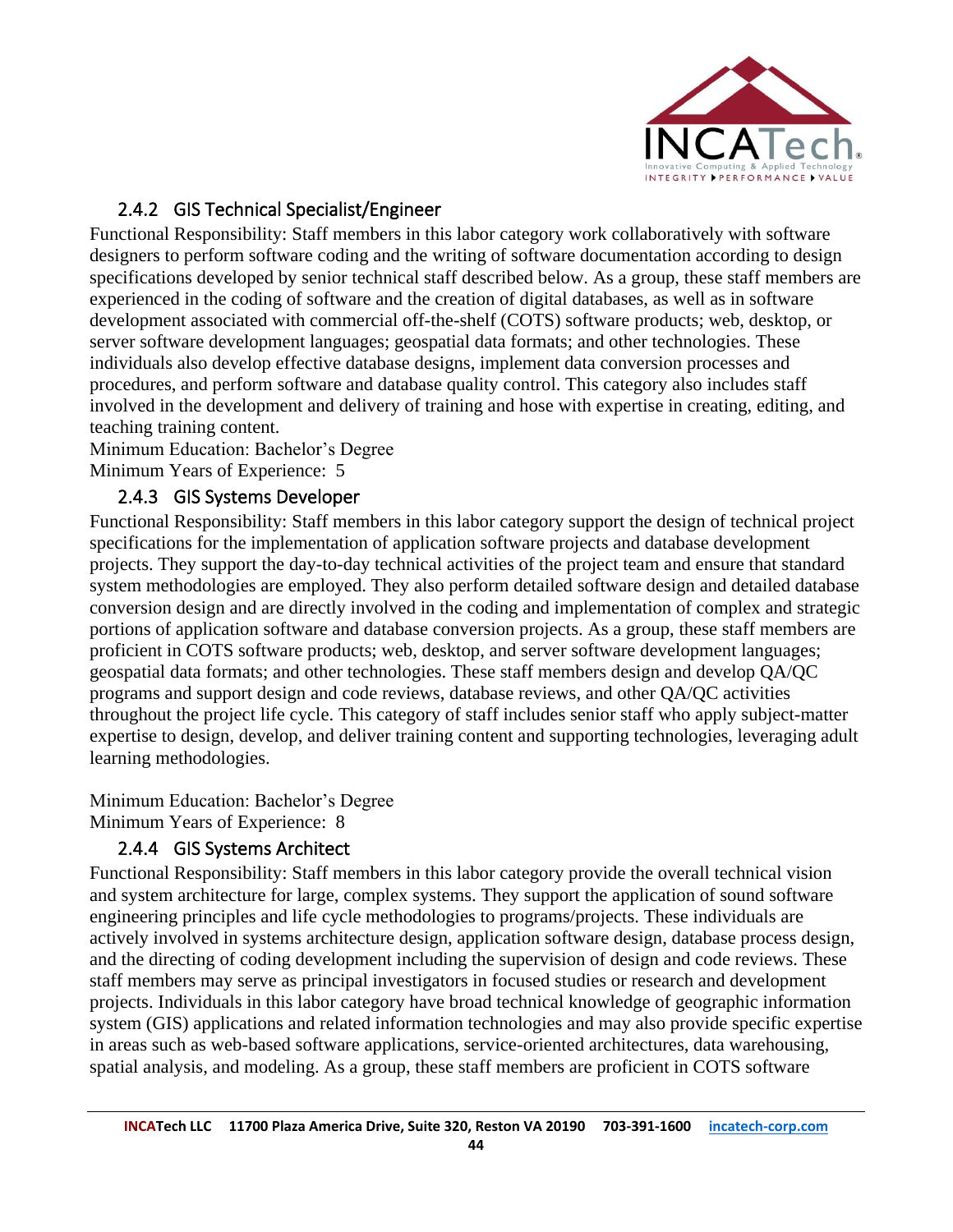

products; software and database design methodologies; web, desktop, and server software development languages; geospatial data formats; and other technologies. Minimum Education: Bachelor's Degree Minimum Years of Experience: 10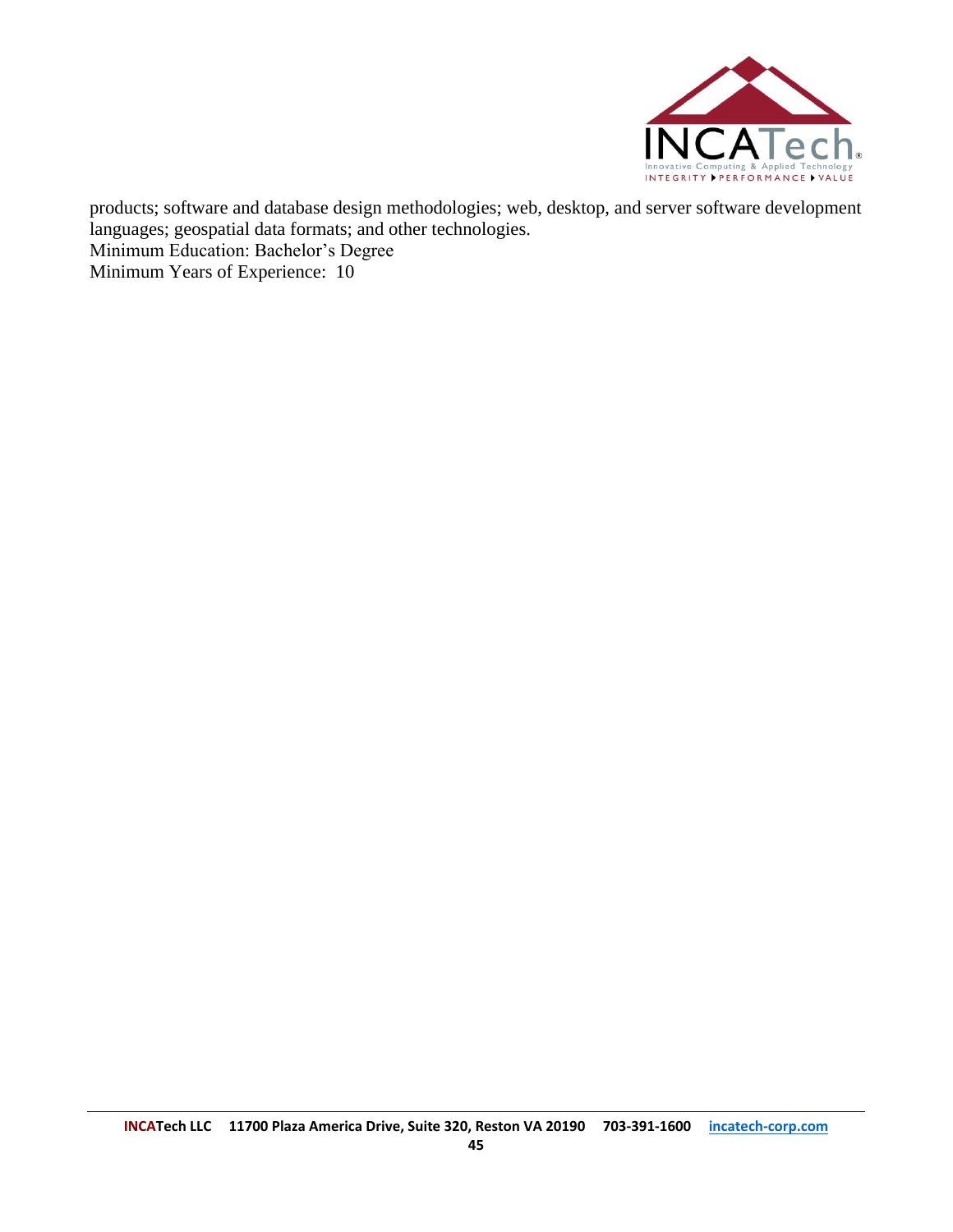

### 2.5 Allowable Substitutions of Education and Experience

<span id="page-45-0"></span>When determining the qualifications of an individual to fill one of the positions offered, substitutions for the education and experience requirements may be made, as shown in the tables below. The minimum education and experience will be met when the educational equivalencies in Tables 3-1 and 3-2 are considered. Additional educational achievements in excess of requirements can be substituted for experience requirements:

|                           | Table 3-1: Education Substitutions for Experience |                                     |
|---------------------------|---------------------------------------------------|-------------------------------------|
| <b>Required Education</b> | <b>Actual Education</b>                           | <b>Additional Years' Experience</b> |
|                           |                                                   | Credited                            |
| High School/GED           | Associate's Degree                                | 2                                   |
|                           | Bachelor's Degree                                 | 4                                   |
|                           | Master's Degree                                   | 6                                   |
|                           | PhD                                               | 10                                  |
| Associate's Degree        | Bachelor's Degree                                 | 2                                   |
|                           | Master's Degree                                   | 4                                   |
|                           | PhD                                               | 8                                   |
| Bachelor's Degree         | Master's Degree                                   | 2                                   |
|                           | PhD                                               | 6                                   |
| Master's Degree           | PhD                                               | 4                                   |

|                           | Table 3-2: Experience Substitutions for Education |                                     |
|---------------------------|---------------------------------------------------|-------------------------------------|
| <b>Required Education</b> | <b>Actual Education</b>                           | <b>Additional Years' Experience</b> |
|                           |                                                   | Required                            |
| PhD                       | Master's Degree                                   |                                     |
|                           | Bachelor's Degree                                 | 6                                   |
|                           | Associate's Degree                                | 8                                   |
|                           | High School/GED                                   | 10                                  |
| Master's Degree           | Bachelor's Degree                                 | っ                                   |
|                           | Associate's Degree                                | 4                                   |
|                           | High School/GED                                   | 6                                   |
| Bachelor's Degree         | Associate's Degree                                | ∍                                   |
|                           | High School/GED                                   | 4                                   |
| Associate's Degree        | High School/GED                                   |                                     |

Incumbency in a position shall be considered to meet all the requirements of a position regardless of any other education or experience requirements for a labor category.

### 2.6 Support Hours of Operation

<span id="page-45-1"></span>As required we can be available to meet during business hours or after hours as appropriate. For unscheduled support after normal work hours (0600-1900 M-F excluding holidays) a 15% premium may be applied to all CLINS.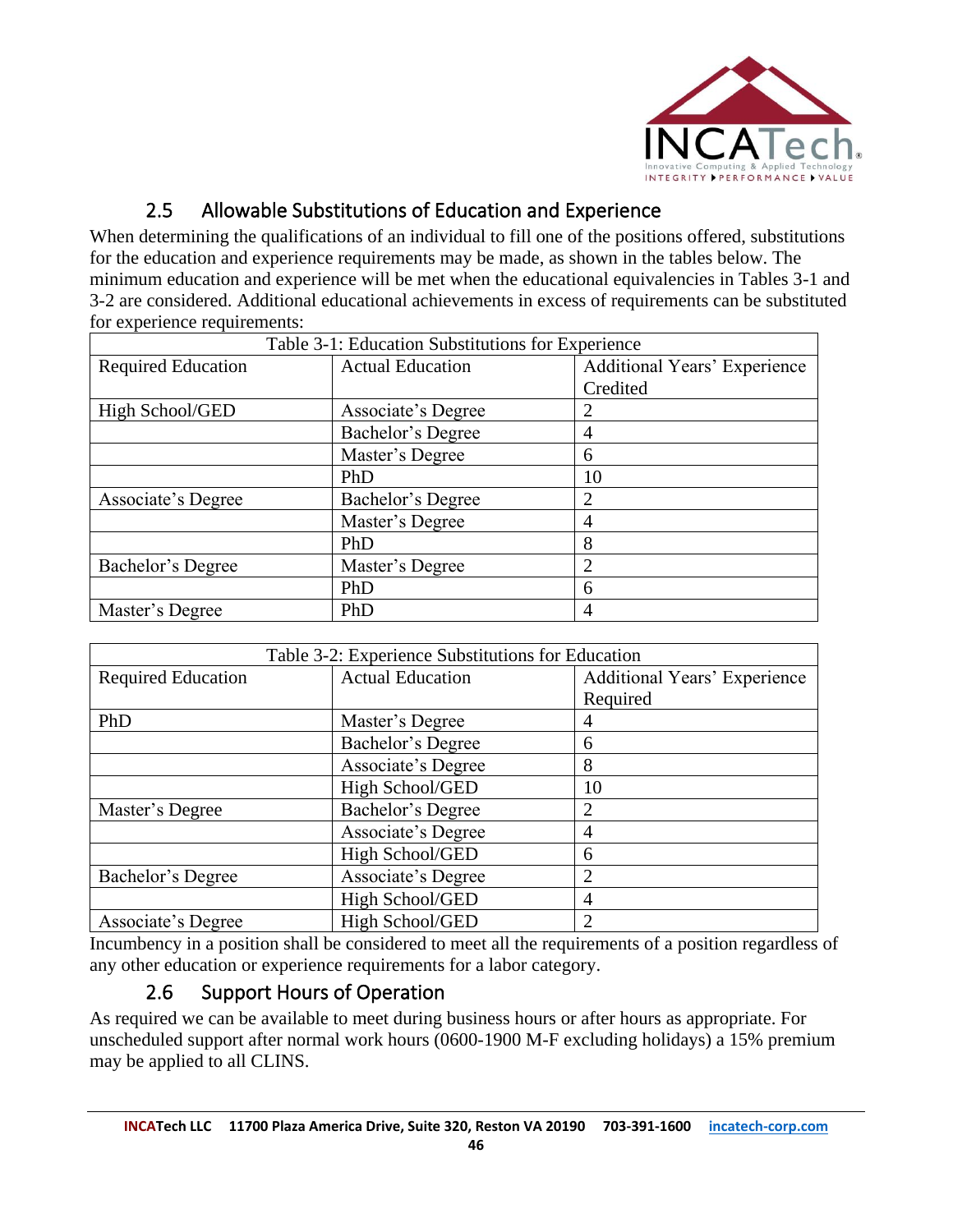

### 2.7 Place of Performance

<span id="page-46-1"></span><span id="page-46-0"></span>The work will be performed primarily at Customer sites and at other supported sites as required.

### 2.8 Travel

For travel outside the National Capitol Region after customer authorization INCATech personnel travel as requested by the customer on a cost reimbursable basis.

## <span id="page-46-2"></span>3.0 PROJECT MANAGEMENT

INCATech will provide oral and written reports to customers highlighting critical elements of the effort. The frequency of these reports will be coordinated with the customer leadership.

## <span id="page-46-3"></span>4.0 SECURITY AND PRIVACY

- a) Information given to INCATech during the lifetime of this contract will only be used for the purpose of carrying out the provisions of this work statement. Organization information marked "For Official Use Only" or bearing other sensitive markings will be handled in accordance with organizational information security program regulations and will not be divulged or disclosed without organizational permission. Customer will supply INCATech with current security policies prior to start up and will update these as required.
- b) Details of any safeguard that may be revealed to INCATech by the customer during the course of performance will not be published or disclosed without written consent of the customer
- c) Data Integrity. INCATech personnel may become aware of data pertaining to other contractors or services that may reside on ADP systems used in performance of this contract. Under no circumstances will INCATech personnel obtain, divulge, or use this data for personal gain.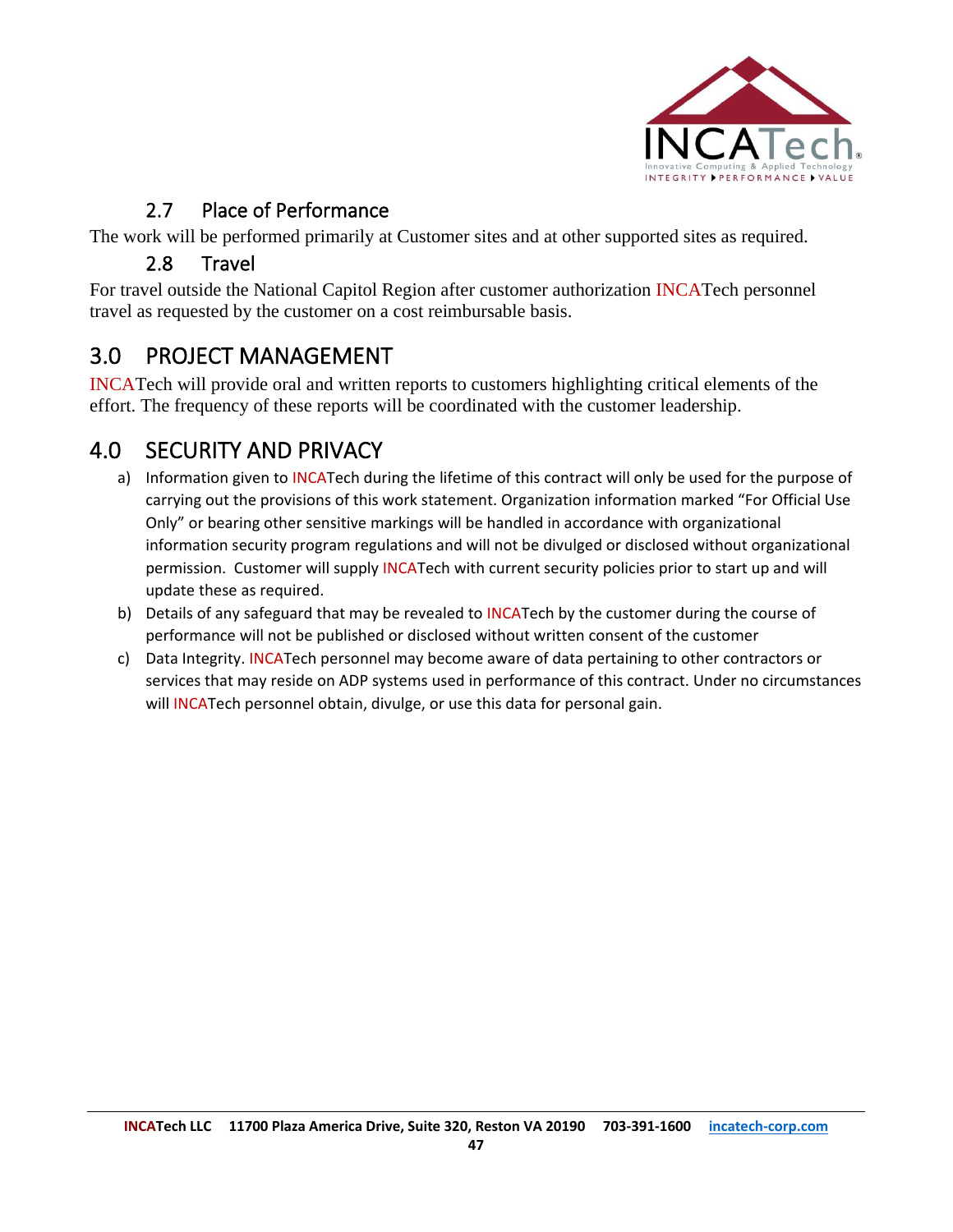

# <span id="page-47-0"></span>5.0 COST

INCATech has established the following formal rate structure to support engagements. Standard payment terms are Net 30 days.

| <b>Labor Category</b>                           | <b>Hourly Rate</b> |
|-------------------------------------------------|--------------------|
| <b>Business Analyst - 1</b>                     | 120.00             |
| <b>Business Analyst - 2</b>                     | 140.00             |
| <b>Business Analyst - 3</b>                     | 160.00             |
| <b>Business Analyst - 4</b>                     | 185.00             |
| <b>Business Analyst - 5</b>                     | 230.00             |
| Configuration Manager - 1                       | 90.00              |
| <b>Configuration Manager - 2</b>                | 105.00             |
| Configuration Manager - 3                       | 120.00             |
| Configuration Manager - 4                       | 140.00             |
| <b>Configuration Manager - 5</b>                | 175.00             |
| Content Management Specialist - 1               | 90.00              |
| Content Management Specialist - 2               | 105.00             |
| Content Management Specialist - 3               | 120.00             |
| Content Management Specialist - 4               | 135.00             |
| Content Management Specialist - 5               | 170.00             |
| Content Management Systems Architect - 1        | 140.00             |
| Content Management Systems Architect - 2        | 165.00             |
| <b>Content Management Systems Architect - 3</b> | 195.00             |
| Content Management Systems Architect - 4        | 225.00             |
| Content Management Systems Architect - 5        | 265.00             |
| Content Management Systems Developer - 1        | 135.00             |
| Content Management Systems Developer - 2        | 160.00             |
| Content Management Systems Developer - 3        | 185.00             |
| Content Management Systems Developer - 4        | 225.00             |
| <b>Content Management Systems Developer - 5</b> | 265.00             |
| Delivery Assurance Manager - 3                  | 200.00             |
| Delivery Assurance Manager - 4                  | 230.00             |
| Delivery Assurance Manager - 5                  | 280.00             |
| Front End Developer - 1                         | 105.00             |
| Front End Developer - 2                         | 125.00             |
| Front End Developer - 3                         | 145.00             |
| Front End Developer - 4                         | 170.00             |
| Front End Developer - 5                         | 200.00             |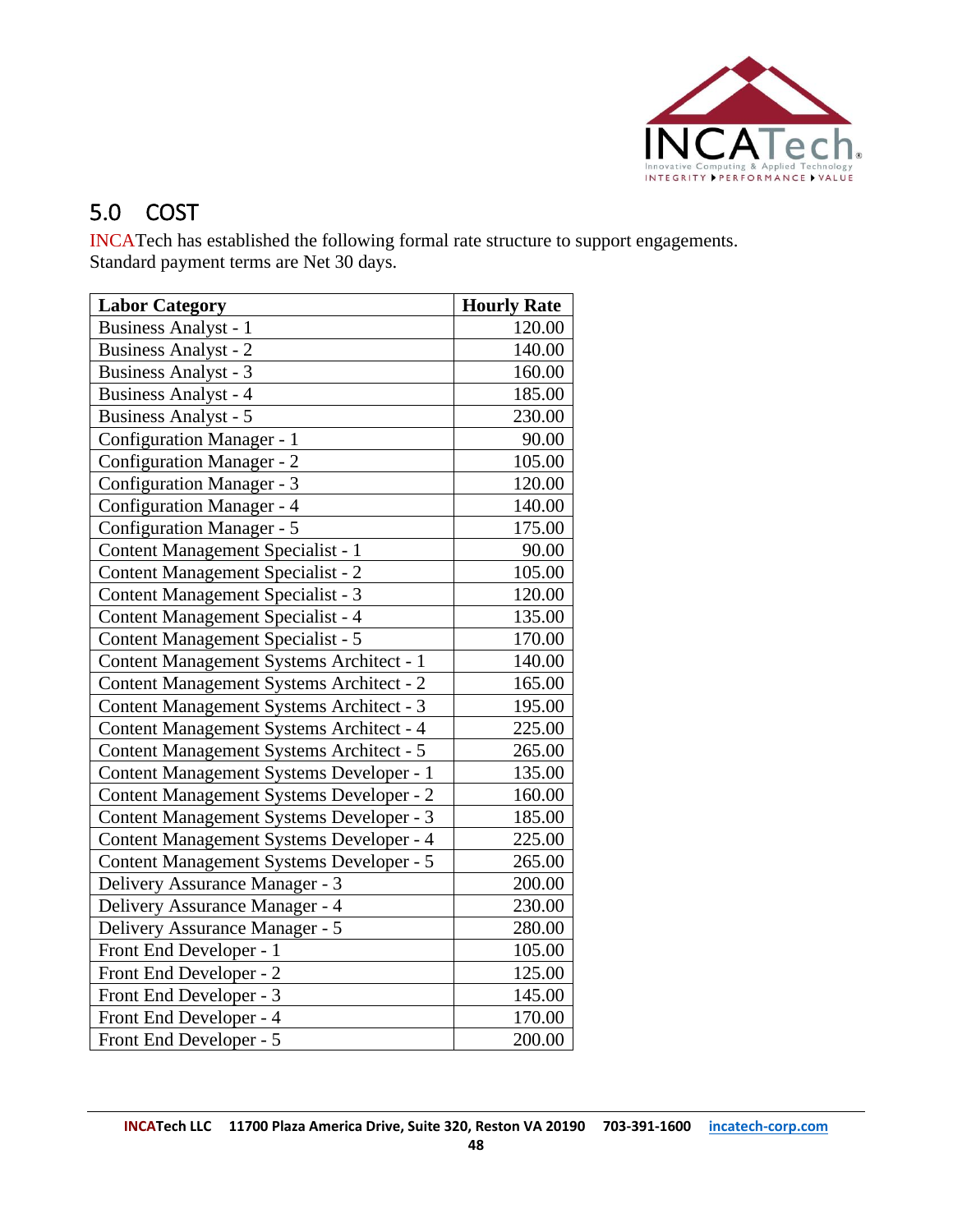

| <b>Labor Category</b>                     | <b>Hourly Rate</b> |
|-------------------------------------------|--------------------|
| Java/HTML Developer - 1                   | 90.00              |
| Java/HTML Developer - 2                   | 100.00             |
| Java/HTML Developer - 3                   | 115.00             |
| Java/HTML Developer - 4                   | 135.00             |
| Java/HTML Developer - 5                   | 165.00             |
| Network Administrator - 1                 | 80.00              |
| Network Administrator - 2                 | 95.00              |
| Network Administrator - 3                 | 110.00             |
| Network Administrator - 4                 | 130.00             |
| Network Administrator - 5                 | 160.00             |
| Program Manager - 1                       | 165.00             |
| Program Manager - 2                       | 190.00             |
| Program Manager - 3                       | 220.00             |
| Program Manager - 4                       | 250.00             |
| Program Manager - 5                       | 300.00             |
| Project Manager - 1                       | 150.00             |
| Project Manager - 2                       | 170.00             |
| Project Manager - 3                       | 205.00             |
| Project Manager - 4                       | 235.00             |
| Project Manager - 5                       | 285.00             |
| Project Planning & Control Specialist - 1 | 105.00             |
| Project Planning & Control Specialist - 2 | 125.00             |
| Project Planning & Control Specialist - 3 | 160.00             |
| Project Planning & Control Specialist - 4 | 185.00             |
| Project Planning & Control Specialist - 5 | 225.00             |
| <b>Quality Assurance Analyst-1</b>        | 90.00              |
| <b>Quality Assurance Analyst-2</b>        | 110.00             |
| Quality Assurance Analyst- 3              | 145.00             |
| <b>Quality Assurance Analyst-4</b>        | 180.00             |
| <b>Quality Assurance Analyst-5</b>        | 215.00             |
| Service Desk Technician - 1               | 50.00              |
| Service Desk Technician - 2               | 60.00              |
| Service Desk Technician - 3               | 70.00              |
| Service Desk Technician - 4               | 80.00              |
| Service Desk Technician - 5               | 100.00             |
| Subject Matter Expert - 1                 | 175.00             |
| Subject Matter Expert - 2                 | 200.00             |
| Subject Matter Expert - 3                 | 230.00             |
| Subject Matter Expert - 4                 | 265.00             |
| Subject Matter Expert - 5                 | 325.00             |

**INCATech LLC 11700 Plaza America Drive, Suite 320, Reston VA 20190 703-391-1600 [incatech-corp.com](http://www.incatech-corp.com/)**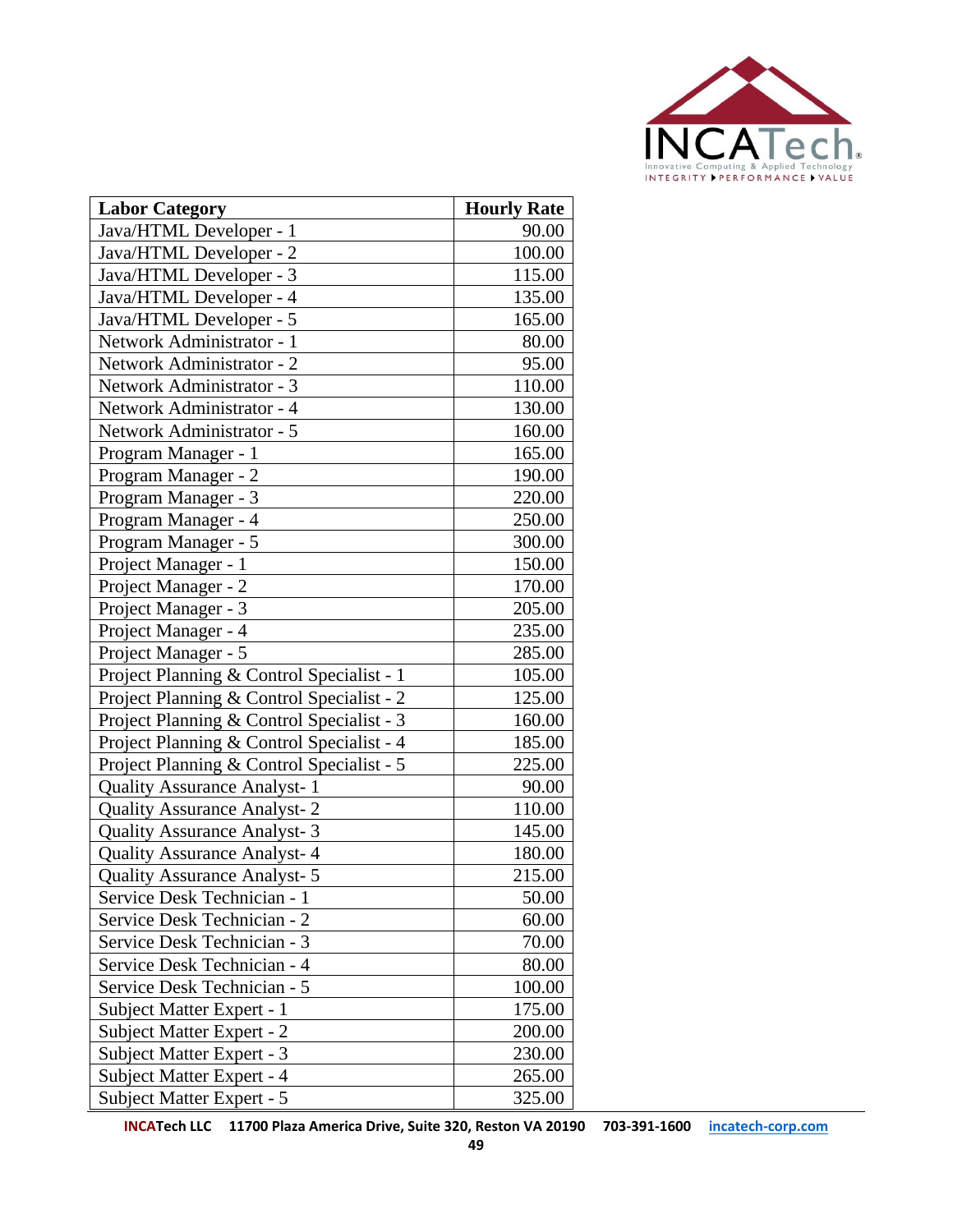

| <b>Labor Category</b>                     | <b>Hourly Rate</b> |
|-------------------------------------------|--------------------|
| Systems Administrator - 1                 | 109.00             |
| Systems Administrator - 2                 | 125.00             |
| Systems Administrator - 3                 | 144.00             |
| Systems Administrator - 4                 | 166.00             |
| Systems Administrator - 5                 | 208.00             |
| <b>Technical Director - 3</b>             | 190.00             |
| <b>Technical Director - 4</b>             | 240.00             |
| <b>Technical Director - 5</b>             | 290.00             |
| Test Specialist - 1                       | 85.00              |
| Test Specialist - 2                       | 95.00              |
| Test Specialist - 3                       | 110.00             |
| Test Specialist - 4                       | 130.00             |
| Test Specialist - 5                       | 160.00             |
| Training Specialist - 1                   | 70.00              |
| Training Specialist - 2                   | 80.00              |
| Training Specialist - 3                   | 95.00              |
| Training Specialist - 4                   | 105.00             |
| Training Specialist - 5                   | 120.00             |
| Webmaster Technician - 1                  | 70.00              |
| Webmaster Technician - 2                  | 80.00              |
| Webmaster Technician - 3                  | 95.00              |
| Webmaster Technician - 4                  | 110.00             |
| Webmaster Technician - 5                  | 140.00             |
| User Interface/User Experience Designer 2 | 140.00             |
| User Interface/User Experience Designer 3 | 170.00             |
| User Interface/User Experience Designer 4 | 200.00             |